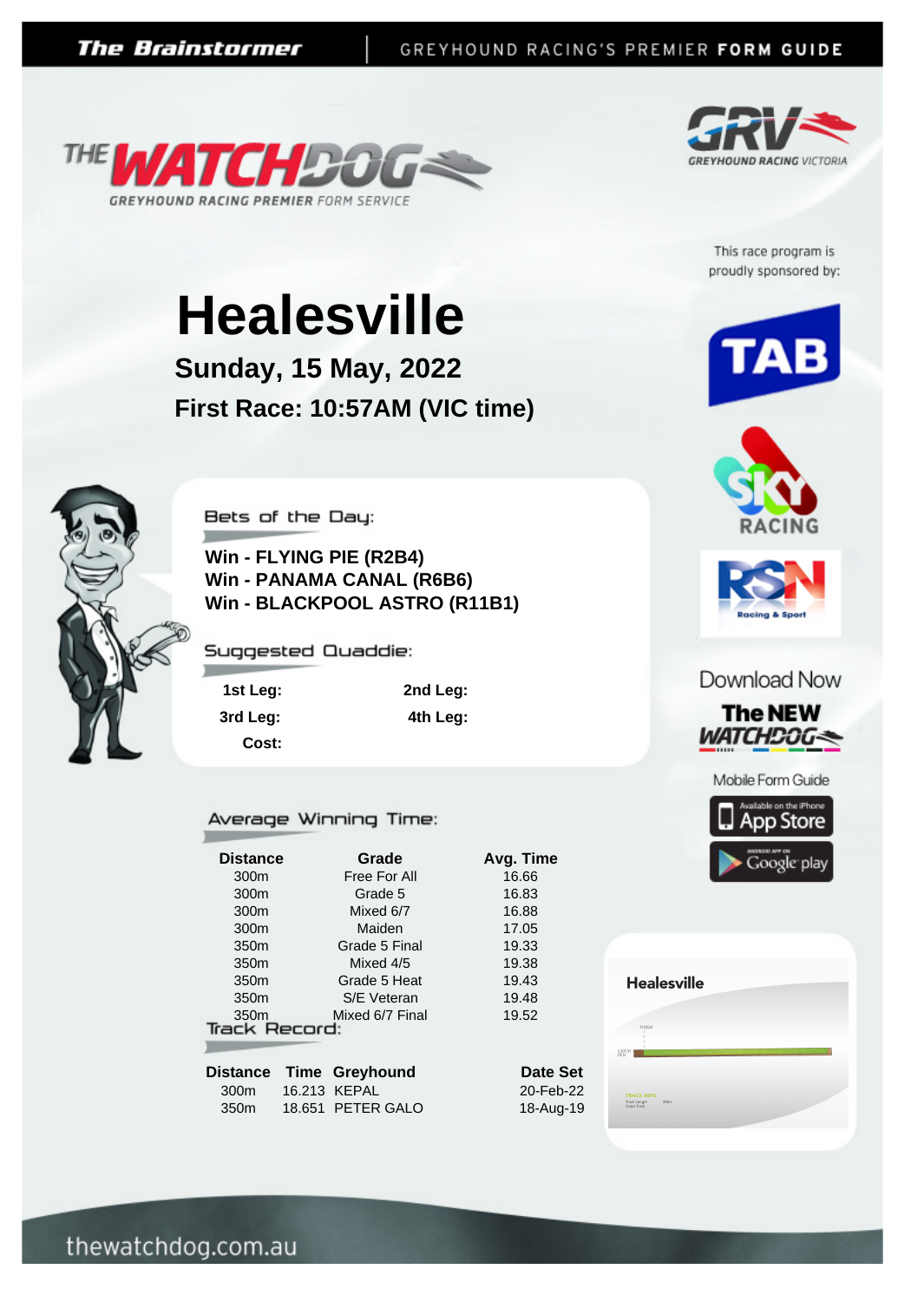| Healesville                                                                                                                   |                                                                                                                      | YARRA VALLEY FM 99.1                                                   |                                                                                                                        |                                                                                                                                                                                         |                                                | 58 Avg. km/hr - 1st Split<br>68                                                                                                                   |
|-------------------------------------------------------------------------------------------------------------------------------|----------------------------------------------------------------------------------------------------------------------|------------------------------------------------------------------------|------------------------------------------------------------------------------------------------------------------------|-----------------------------------------------------------------------------------------------------------------------------------------------------------------------------------------|------------------------------------------------|---------------------------------------------------------------------------------------------------------------------------------------------------|
|                                                                                                                               |                                                                                                                      | Distance: 300m, Race Type: Maiden, Total Prizemoney: \$2,405           | 1st: \$1,600, 2nd: \$460, 3rd: \$230, 4th: \$115                                                                       |                                                                                                                                                                                         |                                                | Williammin                                                                                                                                        |
| 10:57AM<br>(VIC time)                                                                                                         |                                                                                                                      |                                                                        | (4) must be respected                                                                                                  | MY SOOTY (5) is a well bred type and his dam produced the capable Scorching Ember. ASTON<br>CHAFFY (8) had little luck on debut and he is expected to make amends today. SUPERIOR STYLE | 8<br>۰                                         |                                                                                                                                                   |
|                                                                                                                               | <b>Watchdog Tips:</b>                                                                                                | 8<br>5<br>4                                                            | Bet:                                                                                                                   | Box Quinella 4,5,7,8 (\$10 for<br>$166.67\%$                                                                                                                                            | 9<br>$10 -$                                    |                                                                                                                                                   |
| <b>Box Weight Dist</b><br>Track<br>Form<br>1                                                                                  | Time<br>Date<br><b>HYPERKINETIC (QLD)[M]</b>                                                                         | <b>BON</b><br>Margin 1st/2nd (Time)                                    | PIR                                                                                                                    | Checked Comment W/R Split 1<br>Yet to impress, draw may help, place claims                                                                                                              | S/P Grade                                      | <b>Winning Boxes</b>                                                                                                                              |
| D<br>Trainer: Judy Brereton (Tanjil South)                                                                                    | Feb-20 ZAMBORA BROCKIE                                                                                               |                                                                        | <b>KATHIE'S FLASH</b>                                                                                                  |                                                                                                                                                                                         | \$8.00                                         | $3 \mid 4 \mid$<br>5   6   7  <br>8<br>$\mathbf{1}$<br>$2^{\circ}$                                                                                |
| 8th (4) 35.6 440<br><b>SLE</b><br>4th (8) 35.1 400<br>WGL<br>Owner(s): J Brereton                                             | R1 24-Apr-22<br>26.39<br>R1 10-May-22<br>23.39                                                                       | 24.57<br>22.67                                                         | 22.00LRIVER ROUGH (24.86)<br>M/688<br>M/34<br>8.50LMY BONNEVILLE (22.79)                                               | 5.45<br>8.67                                                                                                                                                                            | \$18.90<br>М<br>\$38.50<br>м                   | \$115.00<br>Prize<br><b>Best</b><br><b>FSH</b><br><b>Starts</b><br>$2 - 0 - 0 - 0$<br>Trk/Dst<br>0-0-0-0<br><b>APM</b><br>\$115                   |
| 2                                                                                                                             | <b>TEXICALI MASTER [M]</b>                                                                                           |                                                                        |                                                                                                                        | Not the worst, can show early pace, place                                                                                                                                               |                                                | <b>Winning Boxes</b>                                                                                                                              |
| WRBD D<br>Trainer: Michael Davison (Talbot)                                                                                   | Dec-19 MY REDEEMER                                                                                                   | <b>STARFACE</b>                                                        |                                                                                                                        |                                                                                                                                                                                         | \$10.00                                        | 4 <sup>1</sup><br>5<br>$6\phantom{1}$<br>$\overline{7}$<br>$\mathbf{1}$<br>$\overline{2}$<br>$\mathbf{3}$<br>8                                    |
| 29.7<br>385<br>SHP<br>2nd<br>(6)                                                                                              | 21-Apr-22<br>R <sub>2</sub><br>22.82                                                                                 | 21.99<br>8.00LNASH BALE (22.27)                                        | M/44                                                                                                                   | 8.60                                                                                                                                                                                    | \$40.50<br>ТЗ-М                                | Prize<br>\$790.00<br><b>FSTD</b><br><b>Best</b>                                                                                                   |
| 29.6<br>WBL<br>3rd (2)<br>390<br>29.4<br>WBL<br>4th (2)<br>390                                                                | R1<br>25-Apr-22<br>22.71<br>R <sub>3</sub><br>02-May-22<br>23.31                                                     | 22.18<br>1.25LCRUSOE KID (22.63)<br>22.22                              | M/33<br>12.00LPENNY REIKO (22.49)<br>M/55                                                                              | 8.80<br>9.38                                                                                                                                                                            | \$18.00<br>м<br>\$10.70<br>М                   | <b>Starts</b><br>$10 - 0 - 1 - 1$<br>Trk/Dst<br>$0 - 0 - 0 - 0$                                                                                   |
| 6th (8)<br>30.0<br>450<br>WBL<br>Owner(s): M Davison                                                                          | R1<br>07-May-22<br>26.42                                                                                             | 4.50LIVERSON (26.11)<br>25.73                                          | M/677                                                                                                                  | 6.97                                                                                                                                                                                    | \$6.10<br>м                                    | <b>APM</b><br>\$673                                                                                                                               |
| 3                                                                                                                             | <b>DARK NIGHT (SA)[M]</b>                                                                                            |                                                                        |                                                                                                                        | Steady since moving to Vic, needs more time                                                                                                                                             |                                                | <b>Winning Boxes</b><br>1<br>2 <sup>2</sup><br>$3\overline{3}$<br>4 <br>$5\phantom{.0}$<br>$6 \mid 7 \mid 8$                                      |
| ΒK<br>D<br>Trainer: Paul Jones (Hoddles Creek)                                                                                | May-20 BEKIM BALE                                                                                                    |                                                                        | <b>ZIPPING SHINE</b>                                                                                                   |                                                                                                                                                                                         | \$16.00                                        | \$160.00<br>Prize                                                                                                                                 |
| 531<br>GAW<br>29.0<br>8th<br>(8)<br>(2)<br>29.0<br>400<br>3rd                                                                 | R5<br>16-Jan-22<br>32.56<br>GAW R1<br>02-Feb-22<br>23.85                                                             | 31.25<br>16.00LAIR PUMBAA (31.48)<br>22.54<br>3.75LFIFTY EIGHT (23.59) | 3233                                                                                                                   | 47888<br>47888<br>3.40<br>3233<br>9.13                                                                                                                                                  | \$5.50<br>MH<br>\$3.10<br>м                    | <b>Best</b><br>NBT<br><b>Starts</b><br>4-0-0-1                                                                                                    |
| 29.1<br>300 HVL<br>4th<br>(4)<br>28.9<br>395 TRA<br>8th (7)                                                                   | R2 19-Apr-22<br>17.72<br>R2<br>23.40<br>22-Apr-22                                                                    | 16.95<br>22.13<br>14.00LDR. XIA (22.43)                                | 2.75LSARAH BEAUTY (17.54)<br>S/5<br>S/678                                                                              | 4.22<br>V3<br>3.94                                                                                                                                                                      | \$4.90<br>м<br>\$24.10<br>MН                   | Trk/Dst<br>1-0-0-0<br><b>APM</b><br>\$128                                                                                                         |
| Owner(s): J AND J (SYN), M Barber, P Jones                                                                                    | <b>SUPERIOR STYLE [M]</b>                                                                                            |                                                                        |                                                                                                                        | No luck in Tassie to date, in good hands, threat                                                                                                                                        |                                                | <b>Winning Boxes</b>                                                                                                                              |
| 4<br>в<br>ΒK                                                                                                                  | Jul-20 ASTON DEE BEE                                                                                                 |                                                                        | <b>SUPERIOR ZOE</b>                                                                                                    |                                                                                                                                                                                         | \$4.60                                         | 1<br>2 <sup>2</sup><br>$\mathbf{3}$<br>4 <br>$5\phantom{.0}$<br>$6\phantom{.}6$<br>7 8                                                            |
| Trainer: Joyce Condon (Devon Meadows)<br>340<br>(2)<br>29.2<br>HOB<br>8th                                                     | 31-Mar-22<br>R1<br>20.31                                                                                             | 19.40                                                                  | 8.50LTURBO INFERNO (19.73)<br>0                                                                                        | ВC                                                                                                                                                                                      | \$61.00<br>6                                   | Prize<br>\$100.00<br><b>Best</b><br>FSH                                                                                                           |
| (8)<br>28.9<br>340<br>DHO<br>5th<br>(3)<br>29.0<br>340<br><b>DHO</b><br>7th<br>HOB<br>4th (3) 28.6<br>340<br>Owner(s): J Wynd | R <sub>1</sub><br>05-Apr-22<br>20.54<br>R <sub>1</sub><br>26-Apr-22<br>20.35<br>R <sub>2</sub><br>28-Apr-22<br>19.95 | 19.54<br>19.33<br>19.45                                                | 12.00LSILENT KEIKO (19.71)<br>0<br>14.00LPANEL DAMAGE (19.39)<br>$\mathbf 0$<br>$\mathbf 0$<br>3.5LWILLOW TREE (19.71) | B <sub>C2</sub><br>ВC<br>С                                                                                                                                                              | JG<br>\$91.00<br>\$71.00<br>JG<br>\$61.00<br>6 | <b>Starts</b><br>5-0-0-0<br>Trk/Dst<br>0-0-0-0<br><b>APM</b><br>\$100                                                                             |
| 5<br><b>MY SOOTY [M]</b>                                                                                                      |                                                                                                                      |                                                                        |                                                                                                                        | Dam has produced the capable Scorching Ember                                                                                                                                            |                                                | <b>Winning Boxes</b><br>$3 \mid 4 \mid$<br>$5\phantom{.0}$<br>7 <sup>1</sup><br>8<br>$\mathbf{1}$<br>$\overline{2}$<br> 6                         |
| ΒK<br>D<br>Trainer: Kate Gieschen (Maffra)<br>Owner(s): K Gieschen                                                            | Nov-19 ORSON ALLEN                                                                                                   |                                                                        | <b>PRINCESS COCO</b>                                                                                                   |                                                                                                                                                                                         | \$3.60                                         | \$0<br>Prize<br><b>Best</b><br><b>FSH</b><br>$0 - 0 - 0 - 0$<br><b>Starts</b><br>Trk/Dst<br>$0 - 0 - 0 - 0$<br><b>APM</b><br>\$0                  |
| <b>LUCY CATFISH [M]</b><br>6                                                                                                  |                                                                                                                      |                                                                        |                                                                                                                        | Injured on debut, may need the run, place best                                                                                                                                          |                                                | <b>Winning Boxes</b>                                                                                                                              |
| в<br>WF<br>Trainer: Kevin Tirchett (Pascoe Vale)<br>7th (3) 26.2 300 HVL R1 08-May-22<br>Owner(s): J Theodotou                | Mar-20 ORSON ALLEN                                                                                                   | 18.05 16.52                                                            | <b>LUCY LOBSTER</b><br>14.00LMAGNIFICENCE (17.13)<br>M/5                                                               | V5<br>4.11                                                                                                                                                                              | \$8.00<br>\$22.60<br>М                         | $2 \mid 3 \mid 4 \mid 5 \mid 6 \mid 7 \mid 8$<br>$\mathbf{1}$<br>Prize<br>\$0.00<br><b>Best</b><br><b>NBT</b><br>$1 - 0 - 0 - 0$<br><b>Starts</b> |
|                                                                                                                               |                                                                                                                      |                                                                        |                                                                                                                        |                                                                                                                                                                                         |                                                | Trk/Dst<br>$1 - 0 - 0 - 0$<br><b>APM</b><br>\$0                                                                                                   |
| 7<br>в<br>ΒK                                                                                                                  | <b>GOOD CHAT BRANDI [M]</b><br>Apr-20 MY REDEEMER                                                                    |                                                                        | <b>BRANDEEN BAYLEY</b>                                                                                                 | Bred to have plenty of early speed, keep safe                                                                                                                                           | \$7.50                                         | <b>Winning Boxes</b><br>$3 \mid 4 \mid$<br>$2^{\circ}$<br>5<br>$\mathbf{1}$<br>6<br><b>7</b>  <br>8                                               |
| Trainer: Judy Brereton (Tanjil South)                                                                                         | Owner(s): SEQUOIA RACING (SYN), K Gorman, J Brereton, M Gorman, R Gorman                                             |                                                                        |                                                                                                                        |                                                                                                                                                                                         |                                                | Prize<br>\$0<br><b>FSH</b><br><b>Best</b><br><b>Starts</b><br>$0 - 0 - 0 - 0$<br>Trk/Dst<br>$0 - 0 - 0 - 0$<br><b>APM</b><br>\$0                  |
| <b>ASTON CHAFFY [M]</b><br>8<br>ΒK<br>D                                                                                       | Aug-20 ASTON KIMETTO                                                                                                 |                                                                        | <b>ASTON LELANI</b>                                                                                                    | No luck on debut, can make amends, danger                                                                                                                                               | \$4.80                                         | <b>Winning Boxes</b><br>2   3   4  <br>5   6   7  <br>8<br>$\mathbf{1}$                                                                           |
| Trainer: David Condon (Devon Meadows)<br>6th (8) 36.6 400 GEL R3 29-Apr-22<br>Owner(s): R Borda                               |                                                                                                                      | 24.12 22.41                                                            | 22.00LBLACKPOOL KOA (22.64)<br>S/66                                                                                    | 9.16                                                                                                                                                                                    | \$5.70<br>MН                                   | Prize<br>\$0.00<br>FSH<br><b>Best</b><br><b>Starts</b><br>$1 - 0 - 0 - 0$<br>$0 - 0 - 0 - 0$<br>Trk/Dst<br><b>APM</b><br>\$0                      |
|                                                                                                                               |                                                                                                                      |                                                                        |                                                                                                                        |                                                                                                                                                                                         |                                                | <b>Winning Boxes</b>                                                                                                                              |
| *** NO RESERVE ***<br>9<br>Trainer:<br>Owner(s):                                                                              |                                                                                                                      |                                                                        |                                                                                                                        |                                                                                                                                                                                         |                                                |                                                                                                                                                   |
| *** NO RESERVE ***<br>10<br>Trainer:                                                                                          |                                                                                                                      |                                                                        |                                                                                                                        |                                                                                                                                                                                         |                                                | <b>Winning Boxes</b>                                                                                                                              |
| Owner(s):                                                                                                                     |                                                                                                                      |                                                                        |                                                                                                                        |                                                                                                                                                                                         |                                                |                                                                                                                                                   |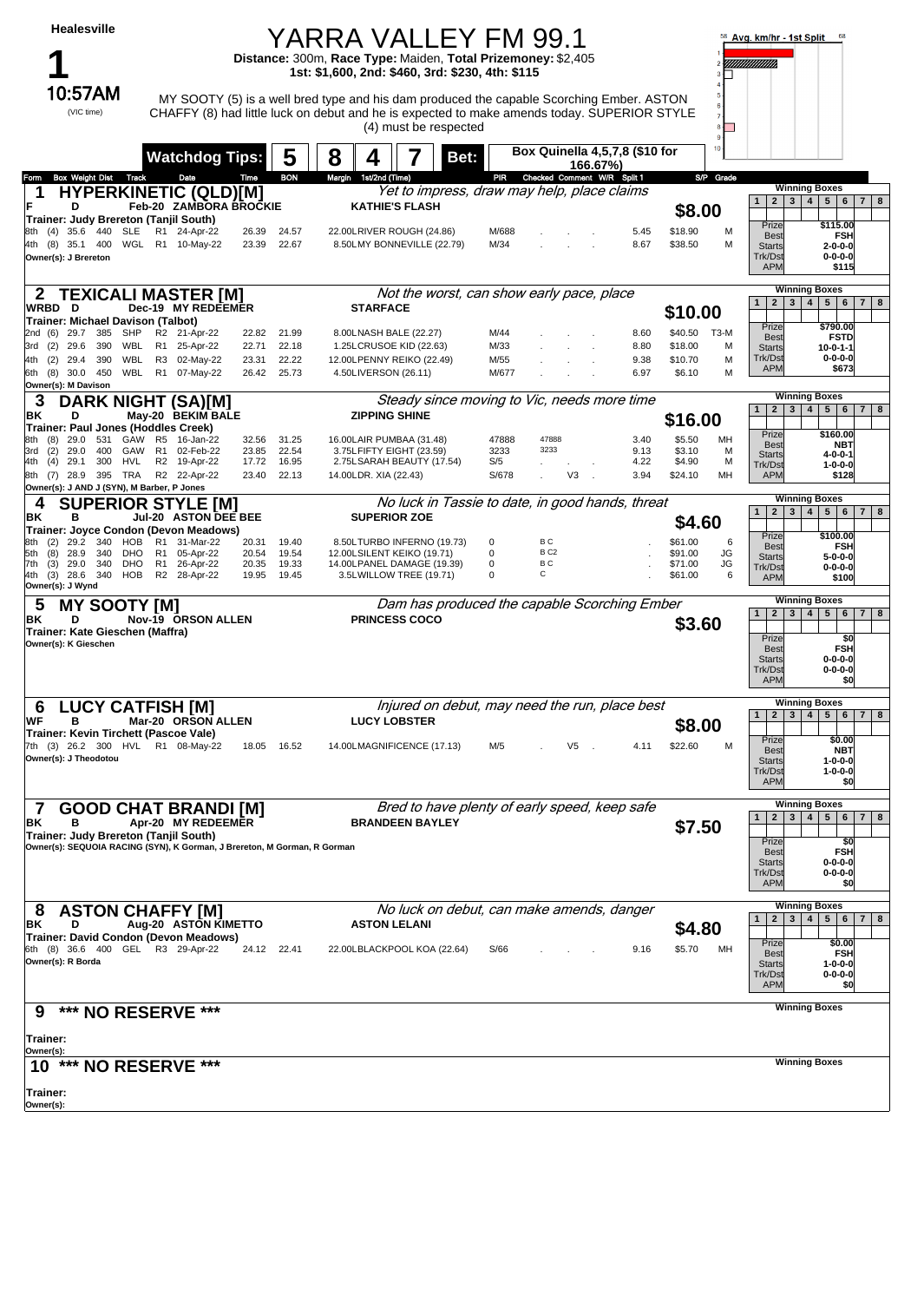

## STRAIGHT RACING....GREAT RACING **Distance:** 300m, **Race Type:** Mixed 6/7, **Total Prizemoney:** \$2,780

**1st: \$1,850, 2nd: \$530, 3rd: \$265, 4th: \$135**

FLYING PIE (4) has been electric in his two wins to date and he can light up the clock once again. SEKOLA (2) is showing plenty of promise and she will keep the pressure on throughout. AMLIN PRINCESS (6) must be respected.



|                          |                                     |            |            |                | <b>Watchdog Tips:</b>                                                      |                | 4              | $\mathbf 2$ | 6                       |                                                          | Bet:                                          |                             |          | 111.11%) | Trifecta 4/2,6,7/2,3,6,7 (\$10 - |                   |             |                                                  |                                                              |
|--------------------------|-------------------------------------|------------|------------|----------------|----------------------------------------------------------------------------|----------------|----------------|-------------|-------------------------|----------------------------------------------------------|-----------------------------------------------|-----------------------------|----------|----------|----------------------------------|-------------------|-------------|--------------------------------------------------|--------------------------------------------------------------|
| Form                     | <b>Box Weight Dist Track</b>        |            |            |                | Date                                                                       | Time           | <b>BON</b>     |             | Margin 1st/2nd (Time)   |                                                          | PIR                                           | Checked Comment W/R Split 1 |          |          |                                  |                   | S/P Grade   |                                                  |                                                              |
| 1                        |                                     |            |            |                | <b>JESSE'S SHOUT [7]</b>                                                   |                |                |             |                         |                                                          | Steady maiden winner, this is harder, tested  |                             |          |          |                                  |                   |             |                                                  | <b>Winning Boxes</b>                                         |
| ΒK                       | в                                   |            |            |                | Mar-20 BARCIA BALE                                                         |                |                |             |                         | <b>OVER AND AWAY</b>                                     |                                               |                             |          |          |                                  | \$18.00           |             | $\overline{2}$<br>$\mathbf{3}$                   | $4 \mid 5 \mid 6$<br>$\overline{7}$<br>8                     |
|                          |                                     |            |            |                | Trainer: Kevin Tirchett (Pascoe Vale)                                      |                |                |             |                         |                                                          |                                               |                             |          |          |                                  |                   |             | Prize                                            | $\mathbf{1}$<br>\$1,290.00                                   |
| $(-)$<br>IS I            | 26.1                                | 525        | MEP        |                | 20-Apr-22                                                                  | 31.20          |                |             | 8.00LTrial Cleared      |                                                          | M/33                                          |                             | $30f4$ . |          | 5.32                             | \$.               | ST          | Best                                             | <b>NBT</b>                                                   |
| (6)<br>8th               | 25.8                                | 300        | HVL        |                | R1 30-Apr-22                                                               | 17.77          | 16.99          |             |                         | 6.00LBLUE PROMISE (17.38)                                | M/7                                           |                             |          |          | 4.24                             | \$5.90            | T3-M        | <b>Starts</b>                                    | $5 - 1 - 1 - 0$                                              |
| 2nd (2)                  | 26.0<br>1st (7) 26.2 350            | 350        | HVL<br>HVL |                | R2 06-May-22<br>R9 10-May-22                                               | 20.03<br>20.26 | 19.56<br>19.68 |             |                         | 2.50LSONIC CYCLONE (19.86)                               | M/3<br>M/4                                    |                             |          |          | 6.83<br>6.89                     | \$14.40<br>\$5.60 | $T3-M$<br>М | Trk/Dst<br><b>APM</b>                            | $1 - 0 - 0 - 0$<br>\$1290                                    |
|                          | Owner(s): K Tirchett                |            |            |                |                                                                            |                |                |             |                         | 0.025LSHE'S THE ONE (20.27)                              |                                               |                             |          |          |                                  |                   |             |                                                  |                                                              |
| 2                        | <b>SEKOLA [7]</b>                   |            |            |                |                                                                            |                |                |             |                         |                                                          | Showing promise, good muster, main danger     |                             |          |          |                                  |                   |             |                                                  | <b>Winning Boxes</b>                                         |
| ΒK                       | в                                   |            |            |                | <b>Feb-20 MAGIC SPRITE</b>                                                 |                |                |             | <b>ELAINE AVENUE</b>    |                                                          |                                               |                             |          |          |                                  |                   |             | 1<br>$\overline{2}$<br>3                         | 5 <sup>5</sup><br>$\overline{4}$<br>6<br>$\overline{7}$<br>8 |
|                          | Trainer: Alice Peat (Axedale)       |            |            |                |                                                                            |                |                |             |                         |                                                          |                                               |                             |          |          |                                  | \$7.00            |             |                                                  | $\mathbf{1}$                                                 |
| 4th                      | $(1)$ 25.7                          | 390        | BAL        | R <sub>1</sub> | 01-Apr-22                                                                  | 22.73          | 22.35          |             |                         | 2.25LMICK THE MAGPIE (22.59)                             | S/33                                          | C1                          |          | W        | 8.65                             | \$2.20            | М           | Prize<br>Best                                    | \$9,395.00<br><b>FSH</b>                                     |
| (4)<br>1st               | 25.4                                | 450        | BAL        | R <sub>1</sub> | 20-Apr-22                                                                  | 25.50          | 25.21          |             | 1.5LMADIGAN (25.59)     |                                                          | Q/111                                         |                             | SW       |          | 6.53                             | \$43.70           | М           | <b>Starts</b>                                    | $4 - 1 - 1 - 0$                                              |
|                          | 2nd (1) 25.0                        | 450        | <b>BAL</b> | R <sub>3</sub> | 27-Apr-22                                                                  | 25.66          | 25.30          |             |                         | 5.00LSALAD DODGER (25.31)                                | M/222                                         |                             |          |          | 6.71                             | \$7.30            | X67         | Trk/Dst<br><b>APM</b>                            | $0 - 0 - 0 - 0$<br>\$8372                                    |
| 6th (6)                  | 25.4                                | 450        | BAL        |                | R4 05-May-22                                                               | 26.76          | 25.38          |             |                         | 17.00LWHISPERS BLARE (25.61)                             | S/556                                         |                             |          |          | 6.95                             |                   | \$8.20 X67H |                                                  |                                                              |
|                          | Owner(s): A Peat                    |            |            |                |                                                                            |                |                |             |                         |                                                          | Dominant win last time, this is harder, place |                             |          |          |                                  |                   |             |                                                  | <b>Winning Boxes</b>                                         |
| 3<br>ΒK                  | <b>SKIP'S TURN [6]</b><br>D         |            |            |                | Jan-19 ASTON DEE BEE                                                       |                |                |             |                         | <b>SHAKE THE NIGHT</b>                                   |                                               |                             |          |          |                                  |                   |             | $\overline{2}$<br>$\mathbf{3}$<br>$\mathbf{1}$   | $\overline{4}$<br>$5 \mid 6$<br>$\overline{7}$<br>8          |
|                          |                                     |            |            |                | Trainer: Kenneth Sweeney (Gladysdale)                                      |                |                |             |                         |                                                          |                                               |                             |          |          |                                  | \$4.60            |             |                                                  | 1<br>$\mathbf{1}$                                            |
| 5th (3)                  | 30.0                                | 300        | HVL        |                | R3 27-Feb-22                                                               | 17.03          | 16.29          |             |                         | 11.00LPANAMA CANAL (16.29)                               | M/4                                           | C5                          | $\sim$   |          | 3.95                             | \$25.60           | X67         | Prize<br>Best                                    | \$3,925.00<br>16.79                                          |
|                          | 2nd (1) 31.0                        | 300        | HVL        |                | R11 12-Apr-22                                                              | 17.03          | 16.99          |             | 0.75LGUNTHER (16.99)    |                                                          | M/1                                           |                             | SW.      |          | 3.81                             | \$2.50            | X67         | <b>Starts</b>                                    | $15 - 2 - 5 - 3$                                             |
| 2nd (5)                  | 30.9                                | 300        | HVL        |                | R11 19-Apr-22                                                              | 17.07          | 16.95          |             |                         | 1.75LSHE HAS CLASS (16.96)                               | M/2                                           |                             |          |          | 3.97                             | \$7.10            | X67         | Trk/Dst<br><b>APM</b>                            | $15 - 2 - 5 - 3$<br>\$2402                                   |
|                          | 1st (7) 30.6 300 HVL                |            |            |                | R11 26-Apr-22                                                              | 16.79          | 16.58          |             |                         | 1.75LDON'T KNOW JAKE (16.91)                             | Q/1                                           |                             |          |          | 3.88                             | \$3.40            | <b>RW</b>   |                                                  |                                                              |
|                          |                                     |            |            |                | Owner(s): MARLIE (SYN), J Grindley, M Grindley, K Sweeney                  |                |                |             |                         |                                                          |                                               |                             |          |          |                                  |                   |             |                                                  | <b>Winning Boxes</b>                                         |
|                          | <b>FLYING PIE [6]</b>               |            |            |                |                                                                            |                |                |             |                         |                                                          | Two wins have been electric, looks the goods  |                             |          |          |                                  |                   |             | $\mathbf{2}$<br>3 <sup>1</sup><br>$\overline{1}$ | $\overline{4}$<br>5 6 <br>78                                 |
| ΒK                       | D<br>Trainer: Brad Sands (Pakenham) |            |            |                | Jul-20 FABREGAS                                                            |                |                |             | <b>YIELDING</b>         |                                                          |                                               |                             |          |          | இ                                | \$1.80            |             | $\mathbf{1}$                                     | $\mathbf{1}$                                                 |
| 1st                      |                                     |            |            |                | (1) 34.1 300 HVL R2 26-Apr-22                                              | 16.58          | 16.58          |             |                         | 9.50LASTON COMET (17.21)                                 | S/1                                           |                             | SW.      |          | 3.86                             | \$1.40            | м           | Prize                                            | \$2,850.00                                                   |
|                          | 1st (5) 34.5 300                    |            |            |                | HVL R10 01-May-22                                                          | 16.47          | 16.47          |             |                         | 8.00LSONIC SHOCKWAVE (17.02) M/1                         |                                               |                             |          |          | 3.89                             | \$1.50            | X67         | Best<br><b>Starts</b>                            | 16.47<br>$2 - 2 - 0 - 0$                                     |
|                          | Owner(s): B Sands                   |            |            |                |                                                                            |                |                |             |                         |                                                          |                                               |                             |          |          |                                  |                   |             | Trk/Dst                                          | $2 - 2 - 0 - 0$                                              |
|                          |                                     |            |            |                |                                                                            |                |                |             |                         |                                                          |                                               |                             |          |          |                                  |                   |             | <b>APM</b>                                       | \$2850                                                       |
| 5                        |                                     |            |            |                | *** VACANT BOX ***                                                         |                |                |             |                         |                                                          |                                               |                             |          |          |                                  |                   |             |                                                  | <b>Winning Boxes</b>                                         |
|                          |                                     |            |            |                |                                                                            |                |                |             |                         |                                                          |                                               |                             |          |          |                                  |                   |             |                                                  |                                                              |
|                          |                                     |            |            |                |                                                                            |                |                |             |                         |                                                          |                                               |                             |          |          |                                  |                   |             |                                                  |                                                              |
| Trainer:                 |                                     |            |            |                |                                                                            |                |                |             |                         |                                                          |                                               |                             |          |          |                                  |                   |             |                                                  |                                                              |
| Owner(s):                |                                     |            |            |                |                                                                            |                |                |             |                         |                                                          |                                               |                             |          |          |                                  |                   |             |                                                  |                                                              |
| 6                        |                                     |            |            |                | <b>AMLIN PRINCESS [6]</b>                                                  |                |                |             |                         |                                                          | *** SCRATCHED                                 | ***                         |          |          |                                  |                   |             |                                                  | <b>Winning Boxes</b>                                         |
| ΙBΚ.                     | в                                   |            |            |                | Dec-19 ASTON DEE BEE                                                       |                |                |             |                         | <b>AMLIN MYSTIQUE</b>                                    |                                               |                             |          |          |                                  |                   | \$10.00     | $2 \mid 3 \mid$<br>1<br>$\overline{2}$           | 4   5   6   7   8                                            |
|                          | Trainer: Clint Capuano (Anakie)     |            |            |                |                                                                            |                |                |             |                         |                                                          |                                               |                             |          |          |                                  |                   |             | Prize                                            | \$3,530.00                                                   |
| (3)<br>1st<br>(5)<br>7th | 31.0<br>30.8                        | 400<br>400 | WGL        |                | R1 08-Feb-22<br>WGL R2 15-Feb-22                                           | 22.78<br>23.43 | 22.40<br>22.35 |             | 12.00LALLAN COE (22.59) | 7.00LMAGIC CHANGES (23.24)                               | S/11<br>M/64                                  | C <sub>1</sub>              |          |          | 8.35<br>8.55                     | \$3.60<br>\$4.60  | М<br>X67    | <b>Best</b>                                      | FSH                                                          |
| (3)<br>1st               | 30.4                                | 400        |            |                | WGL R2 26-Feb-22                                                           | 22.80          | 22.38          |             |                         | 1.5LWILLING WILMA (22.89)                                | M/11                                          |                             |          |          | 8.36                             | \$3.10            | 7           | <b>Starts</b><br>Trk/Dst                         | 4-2-0-0<br>$0 - 0 - 0 - 0$                                   |
|                          |                                     |            |            |                | 4th (2) 30.2 400 GEL R10 10-May-22                                         | 23.07          | 22.63          |             |                         | 3.75LSLINGSHOT AVRIL (22.82)                             | M/52                                          |                             | SW.      |          | 8.61                             | \$3.10            | 6G          | <b>APM</b>                                       | \$2150                                                       |
|                          |                                     |            |            |                | Owner(s): JAMES FAMILY (SYN), G James, C James, C James, C James, B James  |                |                |             |                         |                                                          |                                               |                             |          |          |                                  |                   |             |                                                  |                                                              |
| 7                        |                                     |            |            |                | JEBRYNAH LUNA [7]                                                          |                |                |             |                         |                                                          | Improving all the time, rises in class, place |                             |          |          |                                  |                   |             |                                                  | <b>Winning Boxes</b>                                         |
| ΒK                       | в                                   |            |            |                | Jan-20 BARCIA BALE                                                         |                |                |             |                         | <b>JEBRYNAH HELIOS</b>                                   |                                               |                             |          |          |                                  |                   |             | $\overline{2}$<br>1 <sup>1</sup>                 | $3 \mid 4 \mid$<br>5   6   7  <br>8<br>$\mathbf{1}$          |
|                          |                                     |            |            |                | Trainer: Bryan Sykes (Upper Beaconsfield)                                  |                |                |             |                         |                                                          |                                               |                             |          |          |                                  | \$12.00           |             | Prize                                            | \$1,725.00                                                   |
| 3rd                      | (8) 28.7 350 HVL                    |            |            |                | R4 24-Apr-22<br>R3 01-May-22                                               | 19.85          | 19.31          |             |                         | 2.25LCATCH A PEARL (19.70)                               | M/1<br>M/2                                    |                             |          |          | 6.61<br>6.72                     | \$3.20            | M           | <b>Best</b>                                      | 17.01                                                        |
|                          | 2nd (1) 28.3 350 HVL                |            |            |                | 1st (4) 28.7 300 HVL R1 10-May-22                                          | 19.86<br>17.01 | 19.27<br>16.57 |             |                         | 0.50LINTREPID CRUISER (19.82)<br>2.00LSODA BROCK (17.14) | M/1                                           |                             |          |          | 3.86                             | \$5.80<br>\$3.20  | М<br>М      | <b>Starts</b><br>Trk/Dst                         | $3 - 1 - 1 - 1$<br>1-1-0-0                                   |
|                          | Owner(s): B Sykes                   |            |            |                |                                                                            |                |                |             |                         |                                                          |                                               |                             |          |          |                                  |                   |             | <b>APM</b>                                       | \$1725                                                       |
|                          |                                     |            |            |                |                                                                            |                |                |             |                         |                                                          |                                               |                             |          |          |                                  |                   |             |                                                  | <b>Winning Boxes</b>                                         |
| 8                        |                                     |            |            |                | <del>DON'T TELL JULIE [6]</del>                                            |                |                |             |                         |                                                          | *** SCRATCHED                                 | ***                         |          |          |                                  |                   |             | 2 <sub>1</sub><br>$\mathbf{1}$                   | 3 <sup>1</sup><br>4<br>$5 \mid 6$<br>7   8                   |
| ΒK                       | в                                   |            |            |                | Apr-20 MEPUNGA BLAZER                                                      |                |                |             | HALINA                  |                                                          |                                               |                             |          |          |                                  |                   | \$99.00     |                                                  | $\mathbf{1}$<br>1                                            |
|                          |                                     |            |            |                | Trainer: Kevin Tirchett (Pascoe Vale)<br>6th (7) 27.6 525 MEA R3 23-Apr-22 | 30.91          | 30.02          |             |                         | 13.00LSET ME FREE (30.02)                                | M/2236                                        |                             |          |          | 5.19                             | \$28.50           | RW          | Prize                                            | \$4,040.00                                                   |
|                          | 7th (8) 27.5 525                    |            | MEA        |                | R2 30-Apr-22                                                               | 30.75          | 29.86          |             |                         | 7.50LROMINA BALE (30.24)                                 | S/6555                                        |                             |          |          | 5.26                             | \$39.80           | 6G          | <b>Best</b><br><b>Starts</b>                     | 17.04<br>$17 - 2 - 4 - 1$                                    |
|                          | 7th (5) 27.7 515                    |            |            |                | SAN R1 05-May-22                                                           | 30.33          | 29.24          |             |                         | 13.00LPISCOPO BALE (29.49)                               | M/5667                                        |                             |          |          | 5.30                             | \$73.60           | X67         | Trk/Dst                                          | $3 - 2 - 1 - 0$                                              |
|                          | 5th (2) 27.9 350                    |            | HVL        |                | R3 08-May-22                                                               | 20.08          | 19.36          |             |                         | 3.00LTEAM STAFFING (19.88)                               | M/4                                           |                             |          | W        | 6.73                             | \$7.30            | X67H        | <b>APM</b>                                       | \$3314                                                       |
|                          | Owner(s): K Tirchett                |            |            |                |                                                                            |                |                |             |                         |                                                          |                                               |                             |          |          |                                  |                   |             |                                                  | <b>Winning Boxes</b>                                         |
| 9                        |                                     |            |            |                | *** NO RESERVE ***                                                         |                |                |             |                         |                                                          |                                               |                             |          |          |                                  |                   |             |                                                  |                                                              |
|                          |                                     |            |            |                |                                                                            |                |                |             |                         |                                                          |                                               |                             |          |          |                                  |                   |             |                                                  |                                                              |
| Trainer:<br>Owner(s):    |                                     |            |            |                |                                                                            |                |                |             |                         |                                                          |                                               |                             |          |          |                                  |                   |             |                                                  |                                                              |
| 10                       |                                     |            |            |                |                                                                            |                |                |             |                         |                                                          |                                               |                             |          |          |                                  |                   |             |                                                  | <b>Winning Boxes</b>                                         |
|                          |                                     |            |            |                | *** NO RESERVE ***                                                         |                |                |             |                         |                                                          |                                               |                             |          |          |                                  |                   |             |                                                  |                                                              |
| Trainer:                 |                                     |            |            |                |                                                                            |                |                |             |                         |                                                          |                                               |                             |          |          |                                  |                   |             |                                                  |                                                              |
| Owner(s):                |                                     |            |            |                |                                                                            |                |                |             |                         |                                                          |                                               |                             |          |          |                                  |                   |             |                                                  |                                                              |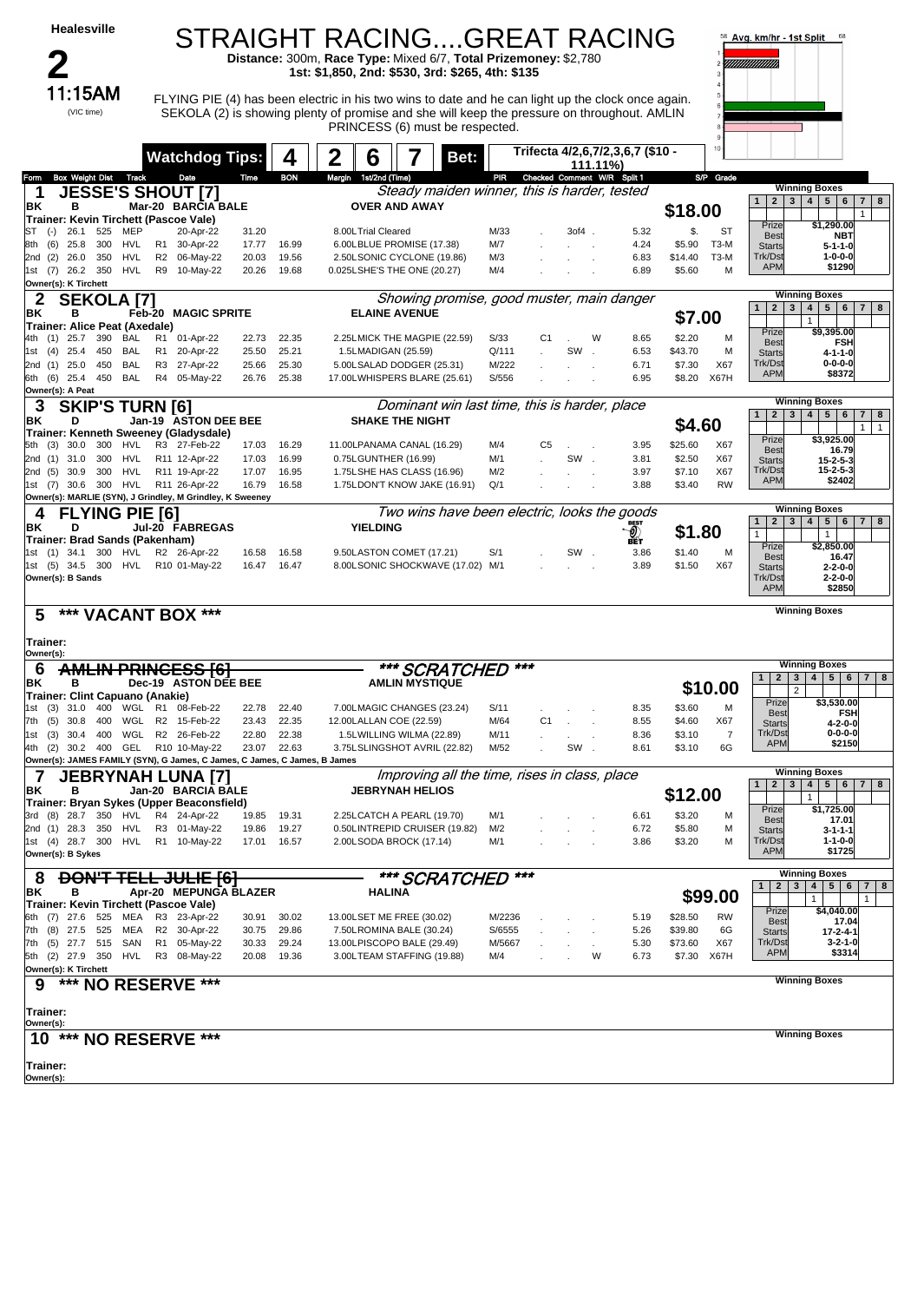(VIC time)

**3**

#### PITSTOP MOWER REPAIRS

MOODY GIRL (3) can come out running and she owns a sizzling 16.69 PB here. QUE UP (8) won't be too far away.

**Distance:** 300m, **Race Type:** Grade 5, **Total Prizemoney:** \$2,780 **1st: \$1,850, 2nd: \$530, 3rd: \$265, 4th: \$135**

:36AM MURT LAW (2) returned to form with a top 16.82 win here and he looks very well graded once again.



**\$7,475.00 FSTD 33-5-4-6 0-0-0-0 \$2693**

 $1 1 1$ 

**\$14,900.00 16.62 41-8-7-2 16-4-5-1 \$3767**

**\$21,845.00 16.69 47-11-5-7 6-1-0-1 \$3857**

 $\sqrt{2}$  1

**\$7,280.00 NBT 22-4-3-1** --<br>3-0 **\$1152**

**\$8,370.00 16.53 28-6-6-4 11-3-2-1 \$2056**

**\$9,765.00 16.84 24-5-4-1 4-1-1-0 \$3759**

**\$19,865.00 16.88 63-11-9-10 11-1-2-2 \$1569**

 $\boxed{1}$   $\boxed{3}$ 

**1 MIDNIGHT INCY (NSW)[5]** Wide runner, down on confidence, tested<br>READ MIDNIGHT INCREALE MIDNIGHT NEWS **Owner(s): OUTRAGEOUS RACING (SYN), M Craig, L Johnstone, R Wenzel, S Dredge, T Morton RF <sup>B</sup> FERNANDO BALE MIDNIGHT NEWS \$21.00 Trainer: Micheal Craig (Chum Creek)** 2nd (1) 23.8 400 GAR R6 18-Mar-22 23.33 22.71 3.00LART ROYAL (23.12) 322 322 11.38 \$5.00 5 8th (4) 23.2 400 GAR R12 25-Mar-22 23.56 22.71 9.00LCOASTAL·PRINCE(22.94) 57 57 11.54 \$17.00 5<br>6th (3) 23.5 350 HVL R7 03-Apr-22 20.10 19.22 7.50LSPUN OUT(19.58) M/5 C4 SW . 6.73 \$99.80 5 8th (3) 23.5 400 WGL R2 08-Apr-22 23.85 22.46 7.50LASHBY MAYHEM (23.33) M/16 C4 V21 . 8.63 \$8.60 5NP **11 INC 1 (NOW)[0]**<br>Jan-19 FERNANDO BALE MIDNIGHT NEWS **121.00**  $\overline{2}$  2 Prize Be<br>Star Starts Trk/Dst **AP Winning Boxes 2 MURT LAW (QLD)[5]** *Back to his best last time, well graded, yes*<br>BD D Feb-19 ASTON DEE BEE VELOCITY BREEZE **Ounce Set Compt Easy (SYN), J Hamilton, J Dead BD <sup>D</sup> ASTON DEE BEE VELOCITY BREEZE \$1.90 Trainer: Ian Beattie (Laceby)** 5th (4) 32.5 385 SHP R11 25-Apr-22 22.27 21.68 8.50LSKULL (21.71) M/65 . . . 8.58 \$28.30 5 3rd (7) 32.6 350 HVL R7 01-May-22 19.75 19.27 3.5LDUNDEE TWISTER (19.52) M/2 . . . 6.60 \$2.60 5 4.75LJAX FLASH (16.89) 1st (1) 32.6 300 HVL R2 10-May-22 16.82 16.57 5.00LOLD MATE PADDY (17.15) S/1 . SW . 3.88 \$1.80 5 **Feb-19 ASTON DEE BEE The CONTRACTER CONTRACTES CONTRACTES CONTRACTES CONTRACTES CONTRACTES CONTRACTES CONTRACTES CONTRACTES CONTRACTES CONTRACTES CONTRACTES CONTRACTES CONTRACTES CONTRACTES** Priz Be Start Trk/Ds  $\overline{AP}$ **Winning Boxe 3 MOODY GIRL [5]** Resuming, talented when fit, main danger<br>BK B Apr-19 ZAMBORA BROCKIE MOOD SWINGS **Owner(s): S Abela BK <sup>B</sup> ZAMBORA BROCKIE MOOD SWINGS \$4.60 Trainer: Joseph Abela (Clyde)** 7.00LSLINGSHOT REAPER (16.50) M/8 1st (3) 27.8 350 HVL R6 01-Mar-22 19.50 19.21 4.25LFORREST ELBOW (19.79) M/1 . SW . 6.50 \$3.80 5 3rd (7) 27.6 300 HVL R4 13-Mar-22 16.83 16.40 0.25LBERETTA GIRL (16.82) M/2 . . . 3.83 \$2.00 5 8th (2) 27.6 350 HVL R5 20-Mar-22 19.95 19.09 9.50LKEPAL (19.29) M/6 . SW . 6.76 \$18.50 5H **Apple 51 19 199 199 199 199 199 199 199 199 199 199 199 199 199 199 199 199 199 199 199 199 199 199 199 199 199 199 199 199 199 199 199 199 199 199 1**  $1 2 1 2$ **Priz** Best Starts Trk/Ds APM **Winning Boxes 4 LIKE A HURRICANE [5]** Resuming, may need the run, next time<br>BK B Resuming, may need the run, next time **Owner(s): A Galea BK <sup>D</sup> BARCIA BALE LIKE A FANCY \$10.00 Trainer: Maria Barber (Hoddles Creek)** 5th (6) 32.3 350 HVL R8 11-Mar-22 20.07 19.67 4.50LTED DO (19.77) M/5 C5 . . 6.69 \$5.70 T3-5 6th (6) 32.5 350 HVL R5 18-Mar-22 20.28 19.71 3.00LBOES BAMBINO (20.08) M/1 C5 SW . 6.67 \$3.00 T3-5  $2n$ d  $(2)$  32.3 400 GEL R4 22-Mar-22 23.21 22.67 2.25LRIVERDALE TOMMY (23.06) 8th (4) 32.0 350 HVL R6 25-Mar-22 20.87 19.71 14.00LSOUL READER (19.90) M/6 . V10 . 6.83 \$4.40 T3-5 **Jan-19 BARCIA BALE LIKE A FANCY CONSIDERED AND <b>EXAMPLE 12 1 2 3 4 5 6 7 8 8 10.00 1 1 2 3 4 5 6 7 8** Prize Best Start Trk/D APM **Winning Boxes 5 \*\*\* VACANT BOX \*\*\* Owner(s): Trainer: Winning Boxes 6 NULLIFY [5]** Strong effort last time, rises in class, place<br>BK B Mar-18 BANJO BOY FLOTILLA **Owner(s): Ryino Racing (SYN), M Ryan, D Ryan BK <sup>D</sup> BANJO BOY FLOTILLA \$12.00 Trainer: Adele Powell (Stanhope)** 2nd (2) 33.9 300 HVL R5 19-Apr-22 17.00 16.95 0.25LOVERSHADOWED (16.99) M/3 . . . . . 3.94 \$3.30 5<br>2nd (2) 33.9 300 HVL R5 26-Apr-22 17.08 16.58 3.25LRAG TIME GRIFF (16.85) M/3 . V5 . 3.94 \$4.30 5 5th (5) 34.2 300 HVL R5 26-Apr-22 17.08 16.58 3.25LRAG TIME GRIFF (16.85)<br>6th (3) 34.3 350 HVL R4 01-May-22 19.85 19.27 8.50LBENCHESTER (19.27) 5th (3) 34.3 350 HVL R4 01-May-22 19.85 19.27 8.50LBENCHESTER(19.27) M/6 . . . . 6.71 \$55.20 VET<br>1st (1) 34.3 300 HVL R3 10-May-22 17.11 16.57 1.00LKNUCKLE.BUSTER(17.17) S/3 . . SW . 3.97 \$1.80 5 1st (1) 34.3 300 HVL R3 10-May-22 17.11 16.57 1.00LKNUCKLE BUSTER (17.17) S/3 . SW . 3.97 \$1.80 5 **Mar-18 <sup>1</sup> <sup>2</sup> <sup>3</sup> <sup>4</sup> <sup>5</sup> <sup>6</sup> <sup>7</sup> <sup>8</sup>**  $3 \mid 2 \mid 1$ Prize Best Star Trk/D APM **Winning Boxes 7 SILVER ABILITY [5]** *Better than form, handy PB here, keep safe*<br>BK B Aug-19 RAW ABILITY **SILVERDUST Owner(s): R Weightman BK <sup>B</sup> RAW ABILITY SILVERDUST \$12.00 Trainer: Robert Weightman (Haddon)** 4th (8) 28.8 350 HVL R5 15-Apr-22 19.73 19.43 3.25LWHY NOT OPAL (19.51) M/2 . . . 6.52 \$8.50 5 4th (2) 29.6 400 GEL R8 26-Apr-22 22.92 22.53 4.25LPURNIA BALE (22.63) Q/12 . . W 8.26 \$44.30 X45 5th (6) 29.5 390 BAL R11 05-May-22 22.74 22.25 6.00LYELICH (22.35) 7th (2) 29.3 390 BAL R11 11-May-22 22.94 21.97 14.00LTOOLONG TIGER (22.02) M/25 . V0 . 8.49 \$10.70 5 **ADILITY**<br>
Aug-19 RAW ABILITY SILVERDUST SILVERDUST **5**<br>  $\frac{40g-19}{1}$  2<br>  $\frac{1}{2}$  2<br>  $\frac{2}{3}$ 1 | 2 | | | | 2 Prize **Best** Start Trk/Ds **AP Winning Boxes 8 QUE UP (QLD)[5]** *Placed in three of her past four, can threaten RBD* **B Placed EMBELLISH Owner(s): C Andersen RBD <sup>B</sup> KINLOCH BRAE EMBELLISH \$8.00 Trainer: Adele Powell (Stanhope)** 5.00 LMR. DAZZLING (16.60) 3rd (3) 27.7 300 HVL R5 19-Apr-22 17.10 16.95 1.75LOVERSHADOWED (16.99) M/2 . . . 3.92 \$13.00 5 2nd (5) 27.8 300 HVL R4 26-Apr-22 17.00 16.58 1.5LJAX FLASH (16.91) . . . . \$5.20 5 4th (6) 26.8 385 SHP R10 07-May-22 22.22 21.71 4.75LHIGHLIGHTED (21.89) M/33 . . . 8.41 \$11.80 5 **OCED)[5]**<br> **OCE-17 ISSUED: COLD)[5]**<br> **OCE-17 EMBELLISH**<br> **COLD EMBELLISH**<br> **COLD EMBELLISH**<br> **COLD EMBELLISH**<br> **COLD EMBELLISH**<br> **COLD EMBELLISH**<br> **COLD EMBELLISH**<br> **COLD EMBELLISH** Prize Best Start Trk/Ds **AP Winning Boxes 9 \*\*\* NO RESERVE \*\*\* Owner(s): Trainer: Winning Boxes 10 \*\*\* NO RESERVE \*\*\*** Owner(s) **Trainer: Winning Boxes Watchdog Tips: 2 3 8 7 Bet: Trifecta 2,3/2,3,7,8/2,3,6,7,8 (\$10 - 55.56%)** Form Box Weight Dist Track Date Time BON Margin 1st/2nd (Time) PIR Checked Comment W/R Split 1 S/P Grade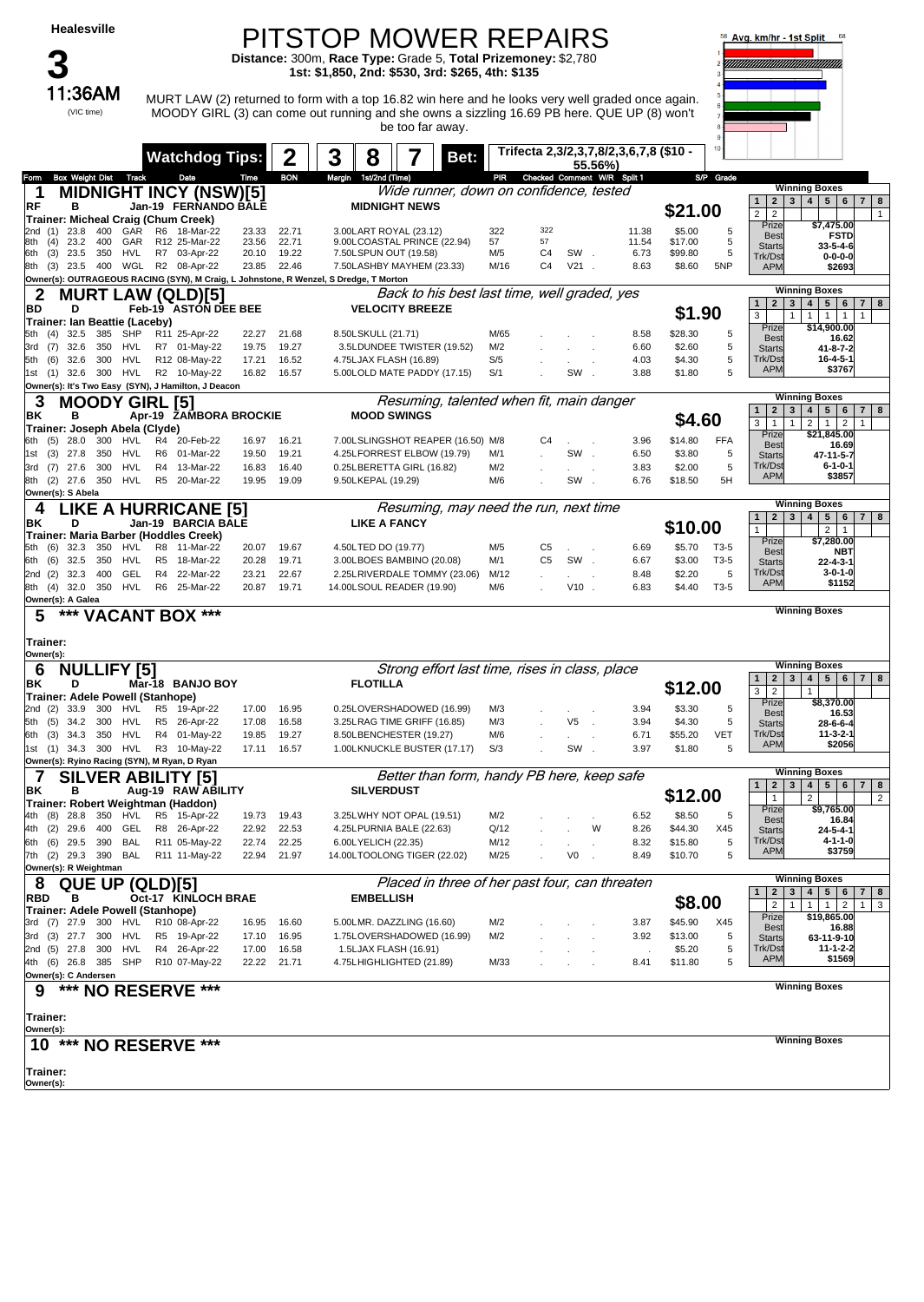|                                             | <b>Healesville</b>      |            | <b>WILD GRAINS BAKERY FINAL</b><br>Avg. km/hr - 1st Split<br>68<br>Distance: 350m, Race Type: Mixed 6/7 Final, Total Prizemoney: \$3,185<br>1st: \$2,100, 2nd: \$620, 3rd: \$310, 4th: \$155 |                      |                                                                                                                                                                                                       |                |                |        |                                                          |                        |                                                                           |                |      |       |                             |              |                           |                        |                                                             |                                                                          |
|---------------------------------------------|-------------------------|------------|----------------------------------------------------------------------------------------------------------------------------------------------------------------------------------------------|----------------------|-------------------------------------------------------------------------------------------------------------------------------------------------------------------------------------------------------|----------------|----------------|--------|----------------------------------------------------------|------------------------|---------------------------------------------------------------------------|----------------|------|-------|-----------------------------|--------------|---------------------------|------------------------|-------------------------------------------------------------|--------------------------------------------------------------------------|
|                                             | 11:52AM<br>(VIC time)   |            |                                                                                                                                                                                              |                      | DON'T TELL JULIE (9) is far better than her past few runs and she has the speed to lead from go to<br>whoa. BLACK EYED PEAS (5) is improving all the time and she just needs a little room soon after |                |                |        |                                                          |                        | box rise. MUMBO MAGIC (8) can run a cheeky race                           |                |      |       |                             |              |                           |                        |                                                             |                                                                          |
|                                             |                         |            |                                                                                                                                                                                              |                      | <b>Watchdog Tips:</b>                                                                                                                                                                                 |                | 9              | 5      | 8                                                        |                        | Bet:                                                                      |                |      |       | Win 9                       |              |                           |                        |                                                             |                                                                          |
| Form                                        | <b>Box Weight Dist</b>  |            | Track                                                                                                                                                                                        |                      | Date                                                                                                                                                                                                  | Time           | <b>BON</b>     | Margin | 1st/2nd (Time)                                           |                        |                                                                           | PR             |      |       | Checked Comment W/R Split 1 |              |                           | S/P Grade              |                                                             | <b>Winning Boxes</b>                                                     |
| 1<br>ΒK                                     | D                       |            |                                                                                                                                                                                              |                      | <b>TEAM STAFFING [5]</b><br>Sep-20 ZAMBORA BROCKIE                                                                                                                                                    |                |                |        | <b>MIX OFF HARMONY</b>                                   |                        | Talented but desperate for the outside, risky                             |                |      |       |                             |              |                           |                        | 2 <br>1 <sup>1</sup>                                        | $3 \mid 4 \mid 5 \mid 6$<br>$\overline{7}$<br>8                          |
|                                             |                         |            |                                                                                                                                                                                              |                      | Trainer: Gerard O'keeffe (Neerim Junction)                                                                                                                                                            |                |                |        |                                                          |                        |                                                                           |                |      |       |                             |              | \$3.40                    |                        | Prize                                                       | $\overline{2}$<br>$\mathbf{1}$<br>\$8,345.00                             |
| 2nd (8)<br>3rd (6)                          | 31.6<br>31.9            | 350        | HVL<br>WGL                                                                                                                                                                                   |                      | R9 01-May-22                                                                                                                                                                                          | 19.56<br>22.93 | 19.27<br>22.33 |        |                                                          |                        | 3.5LSANDY CAMP ROAD (19.33)                                               | M/2<br>M/33    |      |       | W                           | 6.66<br>8.46 | \$7.60<br>\$6.70          | <b>RW</b><br><b>RW</b> | <b>Best</b>                                                 | 19.88                                                                    |
| (8)<br>1st                                  | 31.7                    | 400<br>350 | <b>HVL</b>                                                                                                                                                                                   |                      | R10 03-May-22<br>R3 08-May-22                                                                                                                                                                         | 19.88          | 19.36          |        | 5.00LXUN BALE (22.59)<br>1.25LMORE ISSUES (19.97)        |                        |                                                                           | M/3            |      |       |                             | 6.68         | \$2.30                    | X67H                   | <b>Starts</b><br>Trk/Dst                                    | $16 - 3 - 7 - 1$<br>$7 - 1 - 6 - 0$                                      |
| 2nd (8) 32.2 350                            |                         |            | <b>HVL</b>                                                                                                                                                                                   |                      | R5 10-May-22                                                                                                                                                                                          | 19.76          | 19.68          |        | 0.75LMASTER ZORRO (19.71)                                |                        |                                                                           | M/1            |      |       |                             | 6.64         | \$7.90                    | X67                    | <b>APM</b>                                                  | \$7232                                                                   |
| Owner(s): B Blackshaw<br>2                  | <b>DEMENTOR [6]</b>     |            |                                                                                                                                                                                              |                      |                                                                                                                                                                                                       |                |                |        |                                                          |                        | *** SCRATCHED                                                             | $***$          |      |       |                             |              |                           |                        |                                                             | <b>Winning Boxes</b>                                                     |
| BD                                          | D                       |            |                                                                                                                                                                                              |                      | Jan-20 BARCIA BALE                                                                                                                                                                                    |                |                |        |                                                          | <b>CULLQUIN CERSEI</b> |                                                                           |                |      |       |                             |              |                           | \$99.00                | $\overline{2}$<br>$\mathbf{1}$                              | 3 <sup>1</sup><br>4   5   6<br>$\overline{7}$<br>8                       |
|                                             |                         |            |                                                                                                                                                                                              |                      | Trainer: Shara Quinlan (Rushworth)                                                                                                                                                                    |                |                |        | 12.00LHILTON HAWK (24.63)                                |                        |                                                                           |                |      |       |                             |              |                           |                        | $\mathbf{1}$<br>Prize                                       | $\mathbf{1}$<br>\$4,175.00                                               |
| (1)<br>7th<br>7th<br>(6)                    | 35.5<br>35.6            | 425<br>450 | BEN<br><b>SHP</b>                                                                                                                                                                            | R <sub>5</sub>       | R9 27-Apr-22<br>05-May-22                                                                                                                                                                             | 25.43<br>26.37 | 24.29<br>25.55 |        | 7.50LAFFAIR BEAUTY (25.88)                               |                        |                                                                           | M/777<br>M/676 |      |       |                             | 6.90<br>6.93 | \$34.50<br>\$106.20 T3-RW | T3-6                   | <b>Best</b><br><b>Starts</b>                                | 20.16<br>27-2-0-3                                                        |
| 3rd<br>(4)                                  | 35.7 350                |            | HVL                                                                                                                                                                                          |                      | R4 08-May-22                                                                                                                                                                                          | 20.25          | 19.36          |        | 4.00LBLACK EYED PEAS (19.99)                             |                        |                                                                           | S/1            |      |       |                             | 6.76         | \$49.40 X67H              |                        | Trk/Dst                                                     | 4-1-0-1                                                                  |
| 4th (2)                                     | 35.5                    | 425        | BEN                                                                                                                                                                                          |                      | R9 11-May-22<br>Owner(s): NUMBER ONE (SYN), S Quinlan, J Accurso                                                                                                                                      | 24.90          | 24.02          |        | 7.00LMAGIC TO BURN (24.42)                               |                        |                                                                           | S/644          |      |       |                             | 6.99         | \$40.70 T3-RW             |                        | <b>APM</b>                                                  | \$2254                                                                   |
| З                                           | <b>ROPED IN (SA)[6]</b> |            |                                                                                                                                                                                              |                      |                                                                                                                                                                                                       |                |                |        |                                                          |                        | Showed a return to form last time, place                                  |                |      |       |                             |              |                           |                        |                                                             | <b>Winning Boxes</b>                                                     |
| BD                                          | в                       |            |                                                                                                                                                                                              |                      | Sep-18 OAKS ROAD                                                                                                                                                                                      |                |                |        | <b>NITRO LOOPER</b>                                      |                        |                                                                           |                |      |       |                             |              | \$8.00                    |                        | 2 <sub>1</sub><br>$\mathbf{1}$<br>$\mathbf{1}$              | $3 \mid 4 \mid 5 \mid 6$<br>$7 \mid 8$<br>$\overline{1}$                 |
| 4th (4)                                     | 27.5                    | 385        | SHP                                                                                                                                                                                          |                      | Trainer: Meredith Prentice (Wangaratta)<br>R3 09-Apr-22                                                                                                                                               | 22.28          | 21.76          |        | 3.00LALL INN SCOOBY (22.08)                              |                        |                                                                           | M/75           | C1   |       |                             | 8.75         | \$11.60                   | 6G                     | Prize                                                       | \$3,440.00                                                               |
| (6)<br>6th                                  | 28.1                    | 450        | <b>SHP</b>                                                                                                                                                                                   |                      | R7 23-Apr-22                                                                                                                                                                                          | 26.35          | 24.86          |        | 14.00LHAILEY LAINEY (25.39)                              |                        |                                                                           | M/476          |      |       |                             | 6.86         | \$4.90                    | 6G                     | <b>Best</b><br><b>Starts</b>                                | <b>NBT</b><br>27-2-4-2                                                   |
| 6th<br>(3)                                  | 27.7                    | 450        | <b>SHP</b>                                                                                                                                                                                   | R <sub>6</sub>       | 28-Apr-22                                                                                                                                                                                             | 26.73          | 25.50          |        | 16.00LTWILIGHT SOFIA (25.63)                             |                        |                                                                           | M/376          |      |       |                             | 6.94         | \$17.10                   | 6G                     | Trk/Dst<br><b>APM</b>                                       | $1 - 0 - 1 - 0$<br>\$1190                                                |
| 2nd (2)                                     | 28.4                    | 350        | HVL                                                                                                                                                                                          |                      | R4 08-May-22<br>Owner(s): Glass Door (SYN), G Yates, M Prentice                                                                                                                                       | 20.19          | 19.36          |        | 3.00LBLACK EYED PEAS (19.99)                             |                        |                                                                           | M/3            |      |       |                             | 6.81         | \$26.10                   | X67H                   |                                                             |                                                                          |
| 4                                           |                         |            |                                                                                                                                                                                              |                      | <b>MORE ISSUES (QLD)[6]</b>                                                                                                                                                                           |                |                |        |                                                          |                        | Strong efforts in his past two, must keep safe                            |                |      |       |                             |              |                           |                        |                                                             | <b>Winning Boxes</b>                                                     |
| ΒK                                          | D                       |            |                                                                                                                                                                                              |                      | Sep-19 ASTON DEE BEE                                                                                                                                                                                  |                |                |        | <b>SHE'S GOT ISSUES</b>                                  |                        |                                                                           |                |      |       |                             |              | \$4.60                    |                        | $\mathbf{1}$                                                | 2 3 4 5<br>$6\phantom{.}6$<br>$7 \mid 8$<br>$\mathbf{1}$<br>$\mathbf{1}$ |
| (7)<br>3rd                                  | 34.5                    | 311        | CRN                                                                                                                                                                                          |                      | Trainer: Darren Beasley (Footscray West)<br>R2 22-Dec-21                                                                                                                                              | 18.19          | 17.53          |        | 6.50LDUNDEE REACTOR (17.74)                              |                        |                                                                           | M/33           | C1   |       |                             | 9.95         | \$14.80                   | X67H                   | Prize                                                       | \$3,925.00                                                               |
| (6)<br>6th                                  | 35.2                    | 300        | HVL                                                                                                                                                                                          | R9                   | 24-Apr-22                                                                                                                                                                                             | 17.17          | 16.69          |        | 6.50LULTIMATE TEDDY (16.73)                              |                        |                                                                           | M/5            |      |       |                             | 3.98         | \$30.00                   | <b>RWH</b>             | <b>Best</b><br><b>Starts</b>                                | 19.58<br>11-2-2-3                                                        |
| 2nd (8)                                     | 35.5                    | 300        | <b>HVL</b>                                                                                                                                                                                   | R <sub>3</sub>       | 30-Apr-22                                                                                                                                                                                             | 17.18          | 16.99          |        | 3.00LHARDAWAY NALA (16.99)                               |                        |                                                                           | M/3            |      |       |                             | 3.97         | \$2.00                    | T3-6                   | Trk/Dst<br><b>APM</b>                                       | $2 - 1 - 1 - 0$<br>\$1694                                                |
| 2nd (4)<br>Owner(s): J Chatterton           | 35.0 350                |            | HVL                                                                                                                                                                                          |                      | R3 08-May-22                                                                                                                                                                                          | 19.97          | 19.36          |        | 1.25LTEAM STAFFING (19.88)                               |                        |                                                                           | M/1            |      |       |                             | 6.64         | \$4.20                    | X67H                   |                                                             |                                                                          |
| 5                                           |                         |            |                                                                                                                                                                                              |                      | <b>BLACK EYED PEAS [6]</b>                                                                                                                                                                            |                |                |        |                                                          |                        | Improving all the time, early speed, danger                               |                |      |       |                             |              |                           |                        |                                                             | <b>Winning Boxes</b>                                                     |
| ΒK                                          | в                       |            |                                                                                                                                                                                              |                      | May-19 FERNANDO BALE                                                                                                                                                                                  |                |                |        | <b>IT'S A WINK</b>                                       |                        |                                                                           |                |      |       |                             |              | \$4.80                    |                        | 1 <sup>1</sup><br>2 <sub>1</sub>                            | 3   4   5   6<br>7<br>8<br>$\mathbf{1}$<br>$\mathbf{1}$                  |
| 5th (3)                                     | 25.7                    | 350        | HVL                                                                                                                                                                                          | R4                   | Trainer: John Delaroche (Cranbourne North)<br>24-Apr-22                                                                                                                                               | 19.91          | 19.31          |        | 3.25LCATCH A PEARL (19.70)                               |                        |                                                                           | M/5            |      |       |                             | 6.84         | \$24.40                   | M                      | Prize                                                       | \$2,985.00                                                               |
| 1st<br>(6)                                  | 25.8                    | 400        | WGL                                                                                                                                                                                          | R4                   | 28-Apr-22                                                                                                                                                                                             | 22.94          | 22.72          |        | 1.75LZIPPING MARIAH (23.06)                              |                        |                                                                           | M/22           |      | SW.   |                             | 8.52         | \$3.80                    | <b>T3-M</b>            | <b>Best</b><br><b>Starts</b>                                | 19.99<br>$5 - 2 - 0 - 0$                                                 |
| (3)<br>4th                                  | 25.5                    | 400        | WGL                                                                                                                                                                                          | R9                   | 03-May-22                                                                                                                                                                                             | 23.42          | 22.33          |        |                                                          |                        | 9.00LZIPPING CAMPBELL (22.80)                                             | M/44           |      | SW    |                             | 8.84         | \$30.70                   | 7                      | Trk/Dst<br><b>APM</b>                                       | $2 - 1 - 0 - 0$<br>\$2985                                                |
| (8)<br>1st<br>Owner(s): M Delaroche         | 25.5                    | 350        | HVL                                                                                                                                                                                          | R4                   | 08-May-22                                                                                                                                                                                             | 19.99          | 19.36          |        | 3.00LROPED IN (20.19)                                    |                        |                                                                           | M/2            |      |       |                             | 6.78         | \$1.50                    | X67H                   |                                                             |                                                                          |
| 6                                           | <b>EARLY KEYS [7]</b>   |            |                                                                                                                                                                                              |                      |                                                                                                                                                                                                       |                |                |        |                                                          |                        | Still learning, draw is a worry, next time                                |                |      |       |                             |              |                           |                        | $\mathbf{1}$                                                | <b>Winning Boxes</b><br>2   3   4   5<br>6<br>7 8                        |
| <b>WBKT</b>                                 | D                       |            |                                                                                                                                                                                              |                      | Jan-20 KEYBOW<br>Trainer: Rodney Ashworth (Cowwarr)                                                                                                                                                   |                |                |        | <b>SPOTTED OPAL</b>                                      |                        |                                                                           |                |      |       |                             |              | \$9.00                    |                        |                                                             | $\mathbf{1}$                                                             |
| 4th (8)                                     | 32.3 350                |            | TRA                                                                                                                                                                                          |                      | R3 22-Apr-22                                                                                                                                                                                          | 20.05          | 19.51          |        | 8.00LMAXED OUT (19.51)                                   |                        |                                                                           | M/64           |      |       |                             | 6.72         | \$21.30                   | X67                    | Prize<br><b>Best</b>                                        | \$2,955.00<br><b>NBT</b>                                                 |
| 2nd (8)                                     | 32.2                    | 350        | TRA                                                                                                                                                                                          | R9                   | 28-Apr-22                                                                                                                                                                                             | 20.00          | 19.66          |        | 3.75LDON'T IGNORE ME (19.75)                             |                        |                                                                           | Q/32           |      |       |                             | 6.64         | \$4.40                    | X67                    | <b>Starts</b>                                               | $6 - 1 - 2 - 1$                                                          |
| 3rd<br>4th (7) 32.4 350                     | $(2)$ 31.8 350          |            | TRA<br><b>HVL</b>                                                                                                                                                                            | R3<br>R <sub>3</sub> | 04-May-22<br>08-May-22                                                                                                                                                                                | 20.06<br>20.05 | 19.88<br>19.36 |        | 1.75LASTON RIVER (19.95)<br>2.50LTEAM STAFFING (19.88)   |                        |                                                                           | M/22<br>M/2    |      |       |                             | 6.67<br>6.65 | \$7.30<br>\$6.30          | X67<br>X67H            | Trk/Dst<br><b>APM</b>                                       | 1-0-0-0<br>\$2577                                                        |
| Owner(s): R Ashworth                        |                         |            |                                                                                                                                                                                              |                      |                                                                                                                                                                                                       |                |                |        |                                                          |                        |                                                                           |                |      |       |                             |              |                           |                        |                                                             |                                                                          |
| 7                                           |                         |            |                                                                                                                                                                                              |                      | <b>MONACO MUSKET (NSW)[7]</b>                                                                                                                                                                         |                |                |        |                                                          |                        | Far from disgraced two runs back, place value                             |                |      |       |                             |              |                           |                        | $\mathbf{1}$<br>2                                           | <b>Winning Boxes</b><br>$3 \mid 4 \mid 5 \mid 6$<br>7 8                  |
| BK                                          | в                       |            |                                                                                                                                                                                              |                      | Jan-19 FABREGAS<br>Trainer: Gordon Yates (Wangaratta)                                                                                                                                                 |                |                |        | <b>GOLDEN MUSKET</b>                                     |                        |                                                                           |                |      |       |                             |              | \$10.00                   |                        |                                                             | $\mathbf{1}$                                                             |
| (4)<br>3rd                                  | 30.5                    | 472        | BUL                                                                                                                                                                                          | R <sub>5</sub>       | 02-Feb-21                                                                                                                                                                                             | 26.51          | 26.20          |        | 4.25LBLUE MOSS (26.20)                                   |                        |                                                                           | 2333           | 2333 |       |                             | 10.10        | \$23.00                   | 5                      | Prize<br><b>Best</b>                                        | \$2,170.00<br>NBT                                                        |
| $(-)$<br>ISТ<br>(4)<br>3rd                  | 30.1<br>30.4            | 385<br>300 | SHP<br>HVL                                                                                                                                                                                   |                      | 21-Apr-22<br>R10 01-May-22                                                                                                                                                                            | 22.44<br>17.16 | 16.47          |        | 0.01LTrial Cleared<br>10.00LFLYING PIE (16.47)           |                        |                                                                           | M/44<br>M/7    |      | 4of4. |                             | 3.98         | \$.<br>\$29.60            | ST<br>X67              | <b>Starts</b><br>Trk/Dst                                    | $7 - 1 - 2 - 2$<br>$1 - 0 - 0 - 0$                                       |
| 4th (7) 30.7                                |                         | 350        | HVL                                                                                                                                                                                          |                      | R4 08-May-22                                                                                                                                                                                          | 20.30          | 19.36          |        | 4.50LBLACK EYED PEAS (19.99)                             |                        |                                                                           | M/4            |      | SW.   |                             | 6.81         | \$2.70                    | X67H                   | <b>APM</b>                                                  | \$435                                                                    |
| Owner(s): P Nilon                           |                         |            |                                                                                                                                                                                              |                      |                                                                                                                                                                                                       |                |                |        |                                                          |                        |                                                                           |                |      |       |                             |              |                           |                        |                                                             | <b>Winning Boxes</b>                                                     |
| 8<br>ΒK                                     | D                       |            |                                                                                                                                                                                              |                      | <b>MUMBO MAGIC [7]</b><br>Mar-20 BLACK MUMBO                                                                                                                                                          |                |                |        | <b>SPARKLING JEWEL</b>                                   |                        | Better for the run here last week, threat                                 |                |      |       |                             |              |                           |                        | 2 <br>$\mathbf{1}$<br>3 <sup>1</sup>                        | $4 \mid 5 \mid 6$<br>7 8                                                 |
|                                             |                         |            |                                                                                                                                                                                              |                      | Trainer: Anthony Karabitsakos (Keysborough)                                                                                                                                                           |                |                |        |                                                          |                        |                                                                           |                |      |       |                             |              | \$4.50                    |                        | Prize                                                       | $\overline{1}$<br>\$2,345.00                                             |
| 2nd (7)<br>3rd (6)                          | 33.7<br>33.7            | 460<br>460 | GEL<br>GEL                                                                                                                                                                                   | R4<br>R7             | 19-Apr-22<br>26-Apr-22                                                                                                                                                                                | 26.18<br>26.16 | 25.69<br>25.70 |        |                                                          |                        | 3.25LROTHWELL RANDOM (25.96) M/112<br>7.00LSTREET OF DREAMS (25.70) Q/222 |                |      |       |                             | 6.66<br>6.76 | \$5.50<br>\$6.80          | <b>RW</b><br>7         | <b>Best</b>                                                 | NBT                                                                      |
| 7th (8) 33.8                                |                         | 460        | GEL                                                                                                                                                                                          | R <sub>5</sub>       | 02-May-22                                                                                                                                                                                             | 26.62          | 25.57          |        |                                                          |                        | 16.00LSTREET OF DREAMS (25.57) M/667                                      |                |      |       |                             | 6.80         | \$8.70                    | X67                    | <b>Starts</b><br>Trk/Dst                                    | $9 - 1 - 1 - 4$<br>$2 - 0 - 0 - 1$                                       |
| 3rd (1) 33.8 350 HVL                        |                         |            |                                                                                                                                                                                              |                      | R3 08-May-22                                                                                                                                                                                          | 20.00          | 19.36          |        | 1.75LTEAM STAFFING (19.88)                               |                        |                                                                           | S/6            |      |       |                             | 6.76         | \$6.20                    | X67H                   | <b>APM</b>                                                  | \$2064                                                                   |
| Owner(s): A Karabitsakos<br>9               | <b>DON'T</b>            |            |                                                                                                                                                                                              |                      | <b>TELL JULIE [6](2)</b>                                                                                                                                                                              |                |                |        |                                                          |                        | Better than form, can pounce on the lead, yes                             |                |      |       |                             |              |                           |                        |                                                             | <b>Winning Boxes</b>                                                     |
| BK                                          | в                       |            |                                                                                                                                                                                              |                      | Apr-20 MEPUNGA BLAZER                                                                                                                                                                                 |                |                |        | <b>HALINA</b>                                            |                        |                                                                           |                |      |       |                             |              | \$4.00                    |                        | $\mathbf{2}$<br>$\mathbf{3}$<br>$\mathbf{1}$                | $4 \mid 5 \mid 6$<br>7 8                                                 |
|                                             |                         |            |                                                                                                                                                                                              |                      | Trainer: Kevin Tirchett (Pascoe Vale)                                                                                                                                                                 |                |                |        |                                                          |                        |                                                                           | M/2236         |      |       |                             |              | \$28.50                   | <b>RW</b>              | Prize                                                       | $\mathbf{1}$<br>$\mathbf{1}$<br>\$4,040.00                               |
| 6th (7) 27.6<br>7th (8)                     | 27.5                    | 525<br>525 | MEA<br>MEA                                                                                                                                                                                   | R3<br>R <sub>2</sub> | 23-Apr-22<br>30-Apr-22                                                                                                                                                                                | 30.91<br>30.75 | 30.02<br>29.86 |        | 13.00LSET ME FREE (30.02)<br>7.50LROMINA BALE (30.24)    |                        |                                                                           | S/6555         |      |       |                             | 5.19<br>5.26 | \$39.80                   | 6G                     | <b>Best</b><br><b>Starts</b>                                | NBT<br>$17 - 2 - 4 - 1$                                                  |
| 7th (5) 27.7 515                            |                         |            | SAN                                                                                                                                                                                          | R <sub>1</sub>       | 05-May-22                                                                                                                                                                                             | 30.33          | 29.24          |        | 13.00LPISCOPO BALE (29.49)                               |                        |                                                                           | M/5667         |      |       |                             | 5.30         | \$73.60                   | X67                    | Trk/Dst                                                     | $3 - 0 - 2 - 0$                                                          |
| 5th (2) 27.9 350<br>Owner(s): K Tirchett    |                         |            | <b>HVL</b>                                                                                                                                                                                   | R3                   | 08-May-22                                                                                                                                                                                             | 20.08          | 19.36          |        | 3.00LTEAM STAFFING (19.88)                               |                        |                                                                           | M/4            |      |       | W                           | 6.73         | \$7.30                    | X67H                   | <b>APM</b>                                                  | \$3314                                                                   |
| 10                                          |                         |            |                                                                                                                                                                                              |                      | <b>MYSTERY FLAME (NSW)[6]Res.</b>                                                                                                                                                                     |                |                |        |                                                          |                        | *** SCRATCHED                                                             | $***$          |      |       |                             |              |                           |                        |                                                             | <b>Winning Boxes</b>                                                     |
| <b>BKW</b>                                  | D                       |            |                                                                                                                                                                                              |                      | Mar-20 GOTTA GET BACK                                                                                                                                                                                 |                |                |        |                                                          | <b>YOU GOTTA KNOW</b>  |                                                                           |                |      |       |                             |              |                           | \$99.00                | $2^{\circ}$<br>$\mathbf{1}$<br>$\mathbf{3}$<br>$\mathbf{1}$ | 4 <br>5 <sub>5</sub><br>78<br>6<br>$\mathbf{1}$                          |
| Trainer: Brian Lord (Jindera)<br>(4)<br>4th | 31.6                    | 330        | TEM                                                                                                                                                                                          | R5                   | 10-Apr-22                                                                                                                                                                                             | 19.27          | 18.95          |        | 2.25LMEXICAN RADIO (19.10)                               |                        |                                                                           |                |      |       |                             |              | \$5.00                    | 5                      | Prize                                                       | \$5,590.00                                                               |
| (3)<br>1st                                  | 31.0                    | 400        | WAG                                                                                                                                                                                          | R5                   | 17-Apr-22                                                                                                                                                                                             | 23.26          | 22.76          |        | 0.75LFLAMING FIRE (23.30)                                |                        |                                                                           |                |      |       |                             |              | \$12.00                   | 5H                     | <b>Best</b><br><b>Starts</b>                                | NBT<br>19-2-5-1                                                          |
| (4)<br>4th<br>5th (5) 31.3 350              | 31.3                    | 400        | WAG<br><b>HVL</b>                                                                                                                                                                            | R6<br>R4             | 22-Apr-22<br>08-May-22                                                                                                                                                                                | 23.53<br>20.42 | 22.90<br>19.36 |        | 4.75LVIKING CLAP (23.19)<br>6.50LBLACK EYED PEAS (19.99) |                        |                                                                           | S/5            |      |       |                             | 6.82         | \$4.80<br>\$9.10          | 5F<br>X67H             | Trk/Dst<br><b>APM</b>                                       | $1 - 0 - 0 - 0$<br>\$3870                                                |
| Owner(s): C Przibella                       |                         |            |                                                                                                                                                                                              |                      |                                                                                                                                                                                                       |                |                |        |                                                          |                        |                                                                           |                |      |       |                             |              |                           |                        |                                                             |                                                                          |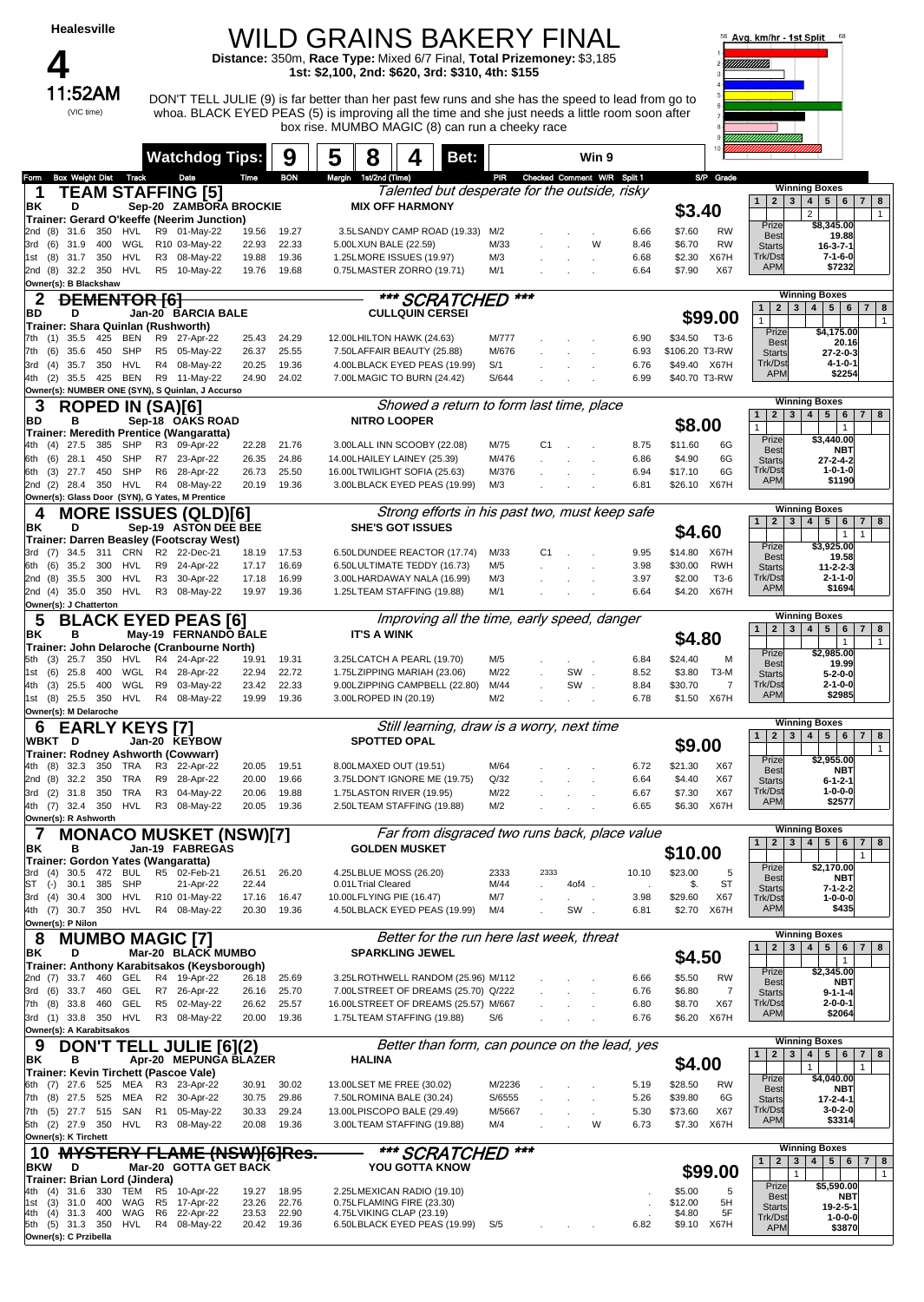5<br>12:09PM

(VIC time)

#### TRIALS EVERY WEDNESDAY

**Distance:** 300m, **Race Type:** Free For All, **Total Prizemoney:** \$3,185 **1st: \$2,100, 2nd: \$620, 3rd: \$310, 4th: \$155**



SUPER FOOT (6) has done his best racing here to date and he will be suited by the wide draw. DUNCAN (8) is a track specialist and he just needs to find the rail soon after box rise. SLINGSHOT REAPER (3) just needs an ounce luck early on.

|                                                                                             | <b>Watchdog Tips:</b>          |                | 6              | 3<br>8<br>Bet:                                                     |              |                                   | Exacta 6,8/1,3,6,8 (\$10 for 166.67%) |                   |                                                                                                                |
|---------------------------------------------------------------------------------------------|--------------------------------|----------------|----------------|--------------------------------------------------------------------|--------------|-----------------------------------|---------------------------------------|-------------------|----------------------------------------------------------------------------------------------------------------|
| <b>Box Weight Dist Track</b><br>Form                                                        | Date                           | Time           | <b>BON</b>     | Margin 1st/2nd (Time)                                              |              | PIR Checked Comment W/R Split 1   |                                       | S/P Grade         |                                                                                                                |
| <b>JACK OUT [4]</b><br>1                                                                    |                                |                |                | Good muster, gets cover early, keep safe                           |              |                                   |                                       |                   | <b>Winning Boxes</b><br>2 3 4 5 6 7 <br>1 <sup>1</sup><br>8                                                    |
| BE<br>D                                                                                     | Sep-19 BARCIA BALE             |                |                | <b>ZOOM OUT</b>                                                    |              |                                   |                                       | \$4.60            | $\overline{2}$<br>$\mathbf{1}$<br>$\overline{2}$<br>$\overline{2}$<br>1 <sup>1</sup>                           |
| Trainer: Kathryne Tabb (Lara)<br>300<br>(6)<br>30.4<br>HVL<br>1st                           | R12 19-Apr-22                  | 16.95          | 16.95          | 3.00LASTON SELECT (17.16)                                          | M/2          |                                   | 3.93                                  | \$1.50            | Prize<br>\$16,435.00<br>5<br><b>Best</b><br>16.64                                                              |
| 30.4<br>300<br>HVL<br>(3)<br>1st                                                            | R2 24-Apr-22                   | 16.78          | 16.69          | 2.75LRUSH OUT (16.96)                                              | M/1          | SW                                | 3.87                                  | \$1.60            | 5<br>38-8-4-9<br><b>Starts</b>                                                                                 |
| 30.3<br>350<br>HVL<br>(4)<br>3rd                                                            | R6 01-May-22                   | 19.55          | 19.27          | 3.00LMAJOR CYCLONE (19.35)                                         | M/1          |                                   | 6.48                                  | \$21.00           | $21 - 7 - 3 - 5$<br>Trk/Dst<br>FFA<br><b>APM</b><br>\$9630                                                     |
| 300 HVL<br>(2)<br>30.0<br>3rd<br>Owner(s): MRS BROWNS (SYN), M Tabb, S Tabb, B Tabb, Z Tabb | R10 08-May-22                  | 16.98          | 16.52          | 2.00LLADY FABIO (16.84)                                            | M/2          |                                   | 3.86                                  | \$3.60            | <b>FFA</b>                                                                                                     |
| <b>SODA DIAMOND [2]</b><br>2                                                                |                                |                |                | Wide runner inside is a worry, may find bother                     |              |                                   |                                       |                   | <b>Winning Boxes</b>                                                                                           |
| D<br>ΒK                                                                                     | Jan-18 BARCIA BALE             |                |                | <b>RUFF CUT DIAMOND</b>                                            |              |                                   |                                       | \$26.00           | 2 <sup>1</sup><br>$\mathbf{3}$<br>4 <sup>1</sup><br>5 <sup>1</sup><br>6<br>7 <sup>1</sup><br>8<br>$\mathbf{1}$ |
| Trainer: Dennis Langley (Tooradin)                                                          |                                |                |                |                                                                    |              |                                   |                                       |                   | 3<br>$\mathbf{1}$<br>$\mathbf{1}$<br>$\overline{4}$<br>$\overline{2}$<br>2<br>Prize<br>\$26,020.00             |
| 3rd (8) 31.6<br>300<br>HVL<br>$(1)$ 31.3<br>300<br>HVL<br>1st                               | R5 22-Mar-22<br>R4 29-Mar-22   | 16.91<br>16.93 | 16.66<br>16.76 | 2.75LDUNCAN (16.73)<br>1.25LELECTRIC MICK (17.01)                  | M/4<br>M/2   | C1                                | 3.92<br>3.95                          | \$17.20<br>\$1.40 | <b>FFA</b><br><b>Best</b><br>16.54<br><b>VET</b>                                                               |
| $(4)$ 31.3<br>350<br>TRA<br>6th                                                             | R4 15-Apr-22                   | 20.35          | 19.77          | 8.50LHACKER (19.77)                                                | M/77         |                                   | 6.89                                  | \$7.90            | <b>Starts</b><br>35-13-5-7<br>Trk/Dst<br>X45<br>13-6-1-4                                                       |
| 8th (8) 31.7 395<br>TRA                                                                     | R4 22-Apr-22                   | 22.88          | 22.13          | 11.00LRUMOUR IS FACT (22.13)                                       | S/758        | V5                                | 3.73                                  | \$17.50           | <b>APM</b><br>\$3740<br>5                                                                                      |
| Owner(s): SODA LODGE (SYN), A Onley, D Mizzi, P Onley                                       |                                |                |                |                                                                    |              |                                   |                                       |                   |                                                                                                                |
| <b>SLINGSHOT REAPER [1]</b>                                                                 |                                |                |                | Explodes soon after box rise, threat with luck                     |              |                                   |                                       |                   | <b>Winning Boxes</b><br>2   3   4   5  <br>$6 \mid 7 \mid$<br>8<br>$\mathbf{1}$                                |
| <b>BDW</b><br>D<br>Trainer: Brett Hare (Greendale)                                          | Feb-18 UNLAWFUL ENTRY          |                |                | <b>PAW SA PRIZE</b>                                                |              |                                   |                                       | \$4.00            | $\overline{2}$<br>5<br>3<br>1<br>1<br>6<br>$5 \mid 5$                                                          |
| 30.7<br>300<br>6th (6)<br>HVL                                                               | R5 27-Mar-22                   | 16.98          | 16.57          | 4.75LMISS MARTINA (16.65)                                          | M/6          | C <sub>2</sub><br>V <sub>21</sub> | 3.92                                  | \$5.70            | Prize<br>\$51,655.00<br><b>FFA</b><br><b>Best</b><br>16.34                                                     |
| 2nd(8)<br>30.2<br>300<br>HVL                                                                | R12 26-Apr-22                  | 16.75          | 16.58          | 0.25LHAZEY ROY (16.74)                                             | M/3          |                                   | 3.89                                  | \$2.40            | <b>VET</b><br>92-28-19-12<br><b>Starts</b>                                                                     |
| 350<br>5th (1) 30.2<br>HVL                                                                  | R4 01-May-22                   | 19.54          | 19.27          | 4.00LBENCHESTER (19.27)                                            | M/5          |                                   | 6.64                                  | \$10.40           | <b>VET</b><br>Trk/Dst<br>$22 - 12 - 5 - 3$<br><b>APM</b><br>\$13532                                            |
| 2nd (7) 30.5 300 HVL<br>Owner(s): C Allen                                                   | R10 08-May-22                  | 16.93          | 16.52          | 1.25LLADY FABIO (16.84)                                            | M/3          |                                   | 3.92                                  | \$2.50            | <b>FFA</b>                                                                                                     |
| ADY FABIO [1].<br>4                                                                         |                                |                |                | Back in form but this is harder, place best                        |              |                                   |                                       |                   | <b>Winning Boxes</b>                                                                                           |
| ΒK<br>в                                                                                     | Jul-18 MY BRO FABIO            |                |                | <b>LADY TRON</b>                                                   |              |                                   |                                       | \$10.00           | 2   3   4  <br>5   6   7  <br>$\mathbf{1}$<br>8<br>3<br>$\overline{2}$<br>3 <br>3<br>$1 \vert$<br>3            |
| Trainer: Robert Bate (Taylors Hill)                                                         | R7 18-Oct-21                   |                |                |                                                                    |              |                                   |                                       |                   | Prize<br>\$22,650.00                                                                                           |
| 450<br>SHP<br>7th (5)<br>26.8<br>(8)<br>28.0<br>350<br>HVL<br>7th                           | R8 09-Jan-22                   | 25.97<br>19.64 | 25.03<br>19.22 | 11.00LKING OF GLORY (25.21)<br>4.50LHELLO GEORGE (19.33)           | M/677<br>M/6 | $V21$ .<br>C5<br>C <sub>1</sub>   | 6.72<br>6.67                          | \$8.00<br>\$24.30 | 5<br><b>Best</b><br>16.77<br><b>SH</b><br>48-15-4-7                                                            |
| (2)<br>300<br>HVL<br>27.6<br>7th                                                            | R10 15-Apr-22                  | 17.00          | 16.53          | 5.00LHAZEY ROY (16.66)                                             | M/7          |                                   | 4.01                                  | \$17.80           | <b>Starts</b><br>Trk/Dst<br>$9 - 5 - 2 - 0$<br><b>FFA</b>                                                      |
| 1st (3) 27.5 300<br>HVL                                                                     | R10 08-May-22                  | 16.84          | 16.52          | 1.25LSLINGSHOT REAPER (16.93) M/4                                  |              | SW.                               | 3.92                                  | \$27.70           | <b>APM</b><br>\$3511<br><b>FFA</b>                                                                             |
| Owner(s): CHANMAN (SYN), J Chan, L Carr, H Taylor, C Howie, B Fraser                        |                                |                |                |                                                                    |              |                                   |                                       |                   | <b>Winning Boxes</b>                                                                                           |
| 5<br>*** VACANT BOX ***                                                                     |                                |                |                |                                                                    |              |                                   |                                       |                   |                                                                                                                |
| Trainer:                                                                                    |                                |                |                |                                                                    |              |                                   |                                       |                   |                                                                                                                |
| Owner(s):<br><b>SUPER FOOT [4]</b><br>6                                                     |                                |                |                |                                                                    |              |                                   |                                       |                   | <b>Winning Boxes</b>                                                                                           |
| ΒK<br>D                                                                                     |                                |                |                |                                                                    |              |                                   |                                       |                   |                                                                                                                |
|                                                                                             | Sep-19 MEPUNGA BLAZER          |                |                | Excels here, wide draw suits, hard to hold out<br><b>SNOOKY</b>    |              |                                   |                                       |                   | $5 \mid 6$<br>$\mathbf{1}$<br>2 <br>$\mathbf{3}$<br>4<br>$\boldsymbol{8}$<br>7 <sup>1</sup>                    |
| Trainer: Raymond Shiells (Diamond Creek)                                                    |                                |                |                |                                                                    |              |                                   |                                       | \$4.80            | $\overline{2}$<br>$\mathbf{1}$<br>$2 \mid 3$                                                                   |
| 32.1<br>300<br>HVL<br>2nd (8)                                                               | R4 20-Feb-22                   | 16.69          | 16.21          | 2.75LSLINGSHOT REAPER (16.50) M/5                                  |              |                                   | 3.91                                  | \$3.40            | \$16,725.00<br>Prize<br><b>FFA</b><br>16.51<br><b>Best</b>                                                     |
| 300<br>HVL<br>4th<br>(8)<br>31.9                                                            | R4 27-Feb-22                   | 16.67          | 16.29          | 2.00LSLINGSHOT REAPER (16.54) M/3                                  |              |                                   | 3.88                                  | \$5.10            | <b>FFA</b><br>$22 - 8 - 2 - 4$<br><b>Starts</b>                                                                |
| 4th (6)<br>30.7<br>300<br>HVL<br>TRA<br>6th (5) 30.3 350                                    | R10 15-Apr-22<br>R10 22-Apr-22 | 16.87<br>20.12 | 16.53<br>19.51 | 3.25LHAZEY ROY (16.66)<br>4.50LINUKA (19.82)                       | M/5<br>M/24  |                                   | 3.92<br>6.59                          | \$7.10<br>\$4.40  | <b>FFA</b><br>$16 - 5 - 2 - 3$<br>Trk/Dst<br><b>APM</b><br>\$5073<br>X45                                       |
| Owner(s): R Shiells                                                                         |                                |                |                |                                                                    |              |                                   |                                       |                   |                                                                                                                |
| JAX FLASH [4]                                                                               |                                |                |                | Likely to get crowded early on, prefer others                      |              |                                   |                                       |                   | <b>Winning Boxes</b><br>$\mathbf{1}$<br>$\mathbf{2}$<br>3<br>4 <br>5 <br>6<br>7 <sup>1</sup><br>8              |
| ΒK<br>D                                                                                     | Jan-19 FERNANDO BALE           |                |                | <b>NAYLA SWIFT</b>                                                 |              |                                   |                                       | \$26.00           | $\overline{2}$<br>3<br>$\overline{2}$<br>3<br>$\mathbf{1}$<br>1   1                                            |
| Trainer: Garry Johnson (Chum Creek)<br>2nd (3) 30.9 300<br>HVL                              | R5 22-Apr-22                   | 17.01          | 16.94          | 0.50LGARTH VADER (16.99)                                           | M/1          |                                   | 3.85                                  | \$4.30<br>T3-5    | Prize<br>\$19,370.00                                                                                           |
| 1st (3) 30.4 300<br>HVL                                                                     | R4 26-Apr-22                   | 16.91          | 16.58          | 1.5LQUE UP (17.00)                                                 |              |                                   |                                       | \$4.90            | <b>Best</b><br>16.81<br>5<br><b>Starts</b><br>87-13-9-15                                                       |
| 7th (1) 30.2 300 HVL R11 01-May-22                                                          |                                | 16.93          | 16.47          | 2.50LMR. DAZZLING (16.77)                                          | S/3          |                                   | 3.90                                  | \$37.80           | Trk/Dst<br>43-11-4-10<br>X45                                                                                   |
| 1st (3) 30.3 300                                                                            | HVL R12 08-May-22              | 16.89          | 16.52          | 3.5LELECTRIC MICK (17.12)                                          | M/1          |                                   | 3.87                                  | \$4.80            | <b>APM</b><br>\$7606<br>5                                                                                      |
| Owner(s): G Johnson                                                                         |                                |                |                |                                                                    |              |                                   |                                       |                   | <b>Winning Boxes</b>                                                                                           |
| 8<br><b>DUNCAN [1]</b><br>D                                                                 |                                |                |                | Track specialist, danger with a clear run early<br><b>MISS FAB</b> |              |                                   |                                       |                   | 4 <br>5 6 <br>$\mathbf{1}$<br>$2^{\circ}$<br>$\mathbf{3}$<br>7 8                                               |
| ΒK<br>Trainer: Julie Grindley (Gladysdale)                                                  | Nov-18 MEPUNGA BLAZER          |                |                |                                                                    |              |                                   |                                       | \$2.40            | $\overline{7}$<br>$\overline{2}$<br>$\overline{2}$<br>$5\overline{)}$<br>2 <br>$\overline{2}$<br>$\mathbf{1}$  |
| 5th (3) 34.5 300<br>HVL                                                                     | R10 03-Apr-22                  | 17.12          | 16.78          | 4.50LSPEEDY GARRY (16.81)                                          | M/4          | C4                                | 3.98                                  | \$2.00            | \$46,985.00<br>Prize<br>FFA<br><b>Best</b><br>16.50                                                            |
| $(4)$ 33.8 300<br>HVL<br>3rd                                                                | R10 15-Apr-22                  | 16.82          | 16.53          | 2.50LHAZEY ROY (16.66)                                             | M/6          |                                   | 3.94                                  | \$2.80            | <b>FFA</b><br>48-21-7-6<br><b>Starts</b>                                                                       |
| HVL<br>1st (5) 34.0 350                                                                     | R8 24-Apr-22                   | 19.31          | 19.31          | 0.75LXAVIEN BALE (19.36)                                           | Q/1          |                                   | 6.52                                  | \$9.10            | 24-13-4-2<br>Trk/Dst<br>FFA<br><b>APM</b><br>\$14345                                                           |
| 5th (7) 33.9 350 HVL<br>Owner(s): MARLIE (SYN), J Grindley, M Grindley, K Sweeney           | R6 01-May-22                   | 19.77          | 19.27          | 6.00LMAJOR CYCLONE (19.35)                                         | M/5          |                                   | 6.64                                  | \$7.10            | <b>FFA</b>                                                                                                     |
| *** NO RESERVE<br>9                                                                         | ***                            |                |                |                                                                    |              |                                   |                                       |                   | <b>Winning Boxes</b>                                                                                           |
|                                                                                             |                                |                |                |                                                                    |              |                                   |                                       |                   |                                                                                                                |
| Trainer:<br>Owner(s):                                                                       |                                |                |                |                                                                    |              |                                   |                                       |                   |                                                                                                                |
| ***<br>10                                                                                   | <b>NO RESERVE ***</b>          |                |                |                                                                    |              |                                   |                                       |                   | <b>Winning Boxes</b>                                                                                           |
|                                                                                             |                                |                |                |                                                                    |              |                                   |                                       |                   |                                                                                                                |
| Trainer:<br>Owner(s):                                                                       |                                |                |                |                                                                    |              |                                   |                                       |                   |                                                                                                                |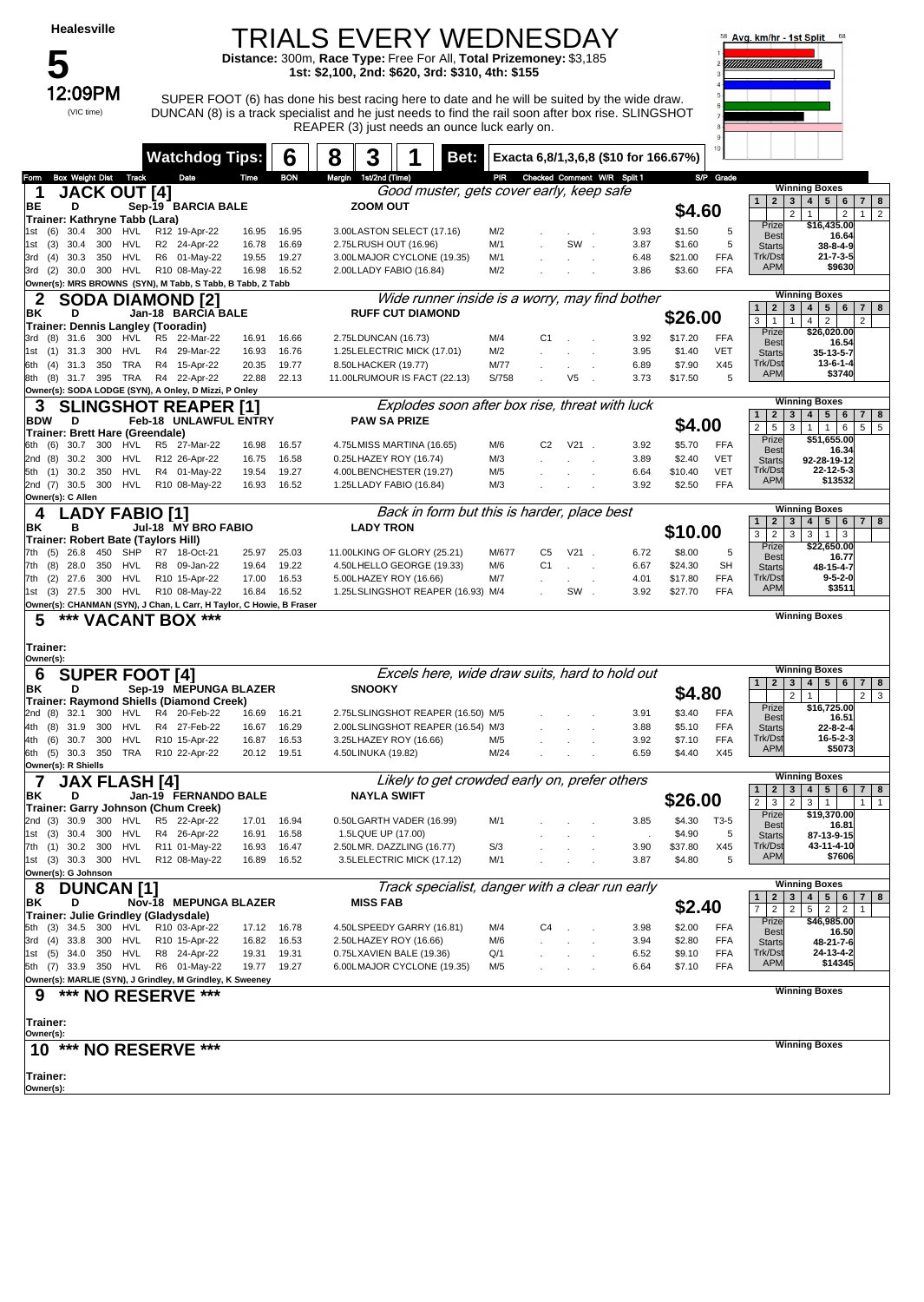| <b>Healesville</b>                                                                                                                                                                       |                                                |                |                | GRV VIC BRED ROAD TO THE DIAMOND                                                                                                                                                                                                                 |                    |      |                 |                 |                                           |                                                    |                   |                 | Avg. km/hr - 1st Split                                  | 68                                                                              |
|------------------------------------------------------------------------------------------------------------------------------------------------------------------------------------------|------------------------------------------------|----------------|----------------|--------------------------------------------------------------------------------------------------------------------------------------------------------------------------------------------------------------------------------------------------|--------------------|------|-----------------|-----------------|-------------------------------------------|----------------------------------------------------|-------------------|-----------------|---------------------------------------------------------|---------------------------------------------------------------------------------|
| b                                                                                                                                                                                        |                                                |                |                | Distance: 350m, Race Type: Grade 5 Heat, Total Prizemoney: \$2,780<br>1st: \$1,850, 2nd: \$530, 3rd: \$265, 4th: \$135                                                                                                                           |                    |      |                 |                 |                                           |                                                    |                   |                 |                                                         |                                                                                 |
| 12:31PM<br>(VIC time)                                                                                                                                                                    |                                                |                |                | PANAMA CANAL (6) is a dead set machine and he is expected to obliterate the 19 seconds barrier<br>today. HUMMOCK (8) is a serious speedster and he should be able to run home into the quinella<br>spot. SKULL (2) is showing plenty of promise. |                    |      |                 |                 |                                           |                                                    |                   |                 |                                                         |                                                                                 |
|                                                                                                                                                                                          | <b>Watchdog Tips:</b>                          |                | 6              | 8<br>2                                                                                                                                                                                                                                           | 4                  | Bet: |                 |                 | 111.11%                                   | Trifecta 6/2,4,8/2,4,7,8 (\$10 -                   |                   |                 |                                                         |                                                                                 |
| <b>Box Weight Dist Track</b><br><b>Form</b>                                                                                                                                              | Date                                           | Time           | <b>BON</b>     | Margin 1st/2nd (Time)                                                                                                                                                                                                                            |                    |      | PIR             |                 | Checked Comment W/R Split 1               |                                                    |                   | S/P Grade       |                                                         | <b>Winning Boxes</b>                                                            |
| DR. MACY JANE [5]<br>в                                                                                                                                                                   | Sep-19 BARCIA BALE                             |                |                | <b>MIRIAM</b>                                                                                                                                                                                                                                    |                    |      |                 |                 |                                           | Confidence is down, meets a few good ones, risky   | \$26.00           |                 | 1<br>$\vert$ 1<br>$\mathbf{1}$                          | $1 \mid 2 \mid 3 \mid 4 \mid 5 \mid 6 \mid 7 \mid 8$<br>3                       |
| Trainer: William Mcmahon (Darriman)<br>30.1<br>460<br>WGL<br>(6)<br>6th                                                                                                                  | R5 26-Apr-22                                   | 26.55          | 25.82          | 11.00LASTON KOMUNI (25.82)                                                                                                                                                                                                                       |                    |      | M/766           |                 |                                           | 6.86                                               | \$11.60 RWH       |                 | Prize<br><b>Best</b>                                    | \$13,165.63<br>NBT                                                              |
| 29.6<br>440<br><b>SLE</b><br>6th<br>(3)<br>TRA<br>29.5<br>450<br>7th<br>(8)                                                                                                              | R6<br>01-May-22<br>04-May-22<br>R <sub>6</sub> | 25.30<br>25.85 | 24.62<br>25.05 | 10.00LDR. MADISON (24.62)<br>12.00LEL DORADO (25.05)                                                                                                                                                                                             |                    |      | M/576<br>M/657  |                 |                                           | 5.41<br>6.78                                       | \$20.50<br>\$9.70 | <b>FFA</b><br>5 | <b>Starts</b><br>Trk/Dst                                | $25 - 6 - 1 - 3$<br>1-0-0-0                                                     |
| TRA<br>$(3)$ 29.9<br>450<br>6th<br>Owner(s): W Mcmahon                                                                                                                                   | R6 13-May-22                                   | 25.85          | 24.88          | 14.00LPROPELLED (24.88)                                                                                                                                                                                                                          |                    |      | M/666           |                 |                                           | 7.11                                               | \$19.70           | 5H              | <b>APM</b>                                              | \$5565                                                                          |
| <b>SKULL [5]</b><br>2                                                                                                                                                                    |                                                |                |                |                                                                                                                                                                                                                                                  | *** SCRATCHED      |      | ***             |                 |                                           |                                                    |                   |                 | $\mathbf{1}$<br>$\overline{2}$                          | <b>Winning Boxes</b><br>4   5   6<br>3 <sup>1</sup><br>7 <sup>1</sup><br>8      |
| WBD<br>D<br>Trainer: Aaron Debattista (Toolleen)                                                                                                                                         | Feb-20 FERNANDO BALE                           |                |                |                                                                                                                                                                                                                                                  | <b>SARAH SWIFT</b> |      |                 |                 |                                           |                                                    |                   | \$12.00         | 3<br>$\mathbf{1}$                                       | $\mathbf{1}$                                                                    |
| WGL<br>29.7<br>460<br>5th (5)<br>SHP<br>29.8<br>385                                                                                                                                      | R8 19-Apr-22<br>R11 25-Apr-22                  | 26.34          | 25.90          | 5.50LKARMEN KRISTY (25.96)                                                                                                                                                                                                                       |                    |      | M/554<br>M/21   |                 |                                           | 6.73<br>8.13                                       | \$6.60<br>\$1.30  | X45<br>5        | Prize<br><b>Best</b>                                    | \$20,215.00<br>19.41                                                            |
| (1)<br>1st<br><b>SHP</b><br>(2)<br>30.0<br>450<br>8th                                                                                                                                    | R5 02-May-22                                   | 21.71<br>26.11 | 21.68<br>25.00 | 3.00LCHARMING MEEKA (21.92)<br>11.00LRETURN SERVE (25.41)                                                                                                                                                                                        |                    |      | M/248           |                 |                                           | 6.65                                               | \$2.20            | 5               | <b>Starts</b><br>Trk/Dst                                | 19-5-4-1<br>$10 - 3 - 3 - 1$                                                    |
| SHP<br>4th (7) 29.9<br>450<br>Owner(s): A Debattista                                                                                                                                     | R6 07-May-22                                   | 25.58          | 25.20          | 1.25LNANGAR TROY (25.51)                                                                                                                                                                                                                         |                    |      | M/344           |                 |                                           | 6.67                                               | \$4.70            | 5               | <b>APM</b>                                              | \$9709                                                                          |
| 3<br><b>BEAR LEE BANDIT [5]</b>                                                                                                                                                          |                                                |                |                |                                                                                                                                                                                                                                                  |                    |      |                 |                 |                                           | Races well here but this class may test, next time |                   |                 | 1 <sup>1</sup>                                          | <b>Winning Boxes</b><br>2 3 4 5 6 7 8                                           |
| ΒK<br>D<br>Trainer: Adele Powell (Stanhope)                                                                                                                                              | Feb-20 BLACK BEAR LEE                          |                |                | <b>INMATE</b>                                                                                                                                                                                                                                    |                    |      |                 |                 |                                           |                                                    | \$41.00           |                 |                                                         | $\overline{c}$<br>$\mathbf{1}$                                                  |
| 34.5<br>350<br>HVL<br>(5)<br>1st                                                                                                                                                         | R9<br>19-Apr-22                                | 19.99          | 19.35          | 0.05LDON'T TELL JULIE (20.00)                                                                                                                                                                                                                    |                    |      | M/6             |                 | R                                         | 6.93                                               | \$5.60            | X67             | Prize<br><b>Best</b>                                    | \$8,040.00<br>19.71                                                             |
| 34.4<br>350<br>HVL<br>4th<br>(1)<br><b>HVL</b><br>34.3<br>350<br>5th<br>(6)                                                                                                              | R7 24-Apr-22<br>R7 01-May-22                   | 19.76<br>19.76 | 19.31<br>19.27 | 3.5LCYPRESS BALE (19.53)<br>3.5LDUNDEE TWISTER (19.52)                                                                                                                                                                                           |                    |      | S/7<br>M/6      |                 |                                           | 6.80<br>6.81                                       | \$8.90<br>\$8.00  | 5<br>5          | <b>Starts</b><br>Trk/Dst                                | $20 - 3 - 4 - 5$<br>10-2-2-2                                                    |
| 33.8 450<br>SHP<br>6th (7)<br>Owner(s): A Powell                                                                                                                                         | R7 07-May-22                                   | 25.90          | 25.20          | 10.00LROCKABYE BEAR (25.20)                                                                                                                                                                                                                      |                    |      | M/555           |                 |                                           | 6.90                                               | \$15.50           | 5               | <b>APM</b>                                              | \$6278                                                                          |
| <b>ZEEBA'S LEGACY [5]</b><br>4                                                                                                                                                           |                                                |                |                |                                                                                                                                                                                                                                                  |                    |      |                 |                 |                                           | Honest as they come, empty draw helps, place       |                   |                 | $1 \mid 2 \mid$                                         | <b>Winning Boxes</b><br>3   4   5   6<br>7 8                                    |
| D<br>Trainer: Angela Langton (Anakie)                                                                                                                                                    | Apr-19 BARCIA BALE                             |                |                | <b>PINK SHOELACES</b>                                                                                                                                                                                                                            |                    |      |                 |                 |                                           |                                                    | \$10.00           |                 | $\overline{2}$<br>2 <br>$\mathbf{1}$                    | 2 <br>2 <br>$1 \mid 2$<br>$\overline{2}$                                        |
| 38.0<br>390<br>BAL<br>1st (7)                                                                                                                                                            | 08-Apr-22<br>R <sub>1</sub>                    | 21.94          | 21.62          | 4.25LQUEBEC BALE (22.22)                                                                                                                                                                                                                         |                    |      | M/11            |                 |                                           | 8.36                                               | \$1.50            | 5               | Prize<br><b>Best</b>                                    | \$36,465.00<br><b>FSH</b>                                                       |
| GEL<br>$(1)$ 37.8<br>520<br>6th<br>WBL<br>$(1)$ 37.8<br>390<br>4th                                                                                                                       | R5 15-Apr-22<br>R10 04-May-22                  | 30.44<br>22.44 | 29.75<br>21.79 | 6.00LUNATHI BALE (30.04)<br>5.50LBANG (22.08)                                                                                                                                                                                                    |                    |      | M/3245<br>M/23  |                 |                                           | 5.40<br>8.62                                       | \$16.20<br>\$3.20 | <b>SH</b><br>5H | <b>Starts</b><br>Trk/Dst                                | 39-14-2-4<br>$0 - 0 - 0 - 0$                                                    |
| <b>WBL</b><br>4th (2) 37.9<br>390<br>Owner(s): J Worsfold                                                                                                                                | R10 09-May-22                                  | 22.33          | 21.67          | 3.25LMARCUS MOLONEY (22.11)                                                                                                                                                                                                                      |                    |      | M/44            |                 |                                           | 8.77                                               | \$1.90            | 5               | <b>APM</b>                                              | \$9490                                                                          |
| *** VACANT BOX ***<br>5                                                                                                                                                                  |                                                |                |                |                                                                                                                                                                                                                                                  |                    |      |                 |                 |                                           |                                                    |                   |                 |                                                         | <b>Winning Boxes</b>                                                            |
| Trainer:<br>Owner(s):                                                                                                                                                                    |                                                |                |                |                                                                                                                                                                                                                                                  |                    |      |                 |                 |                                           |                                                    |                   |                 |                                                         |                                                                                 |
| <b>PANAMA CANAL [5]</b><br>6                                                                                                                                                             |                                                |                |                |                                                                                                                                                                                                                                                  |                    |      |                 |                 |                                           | Ridiculous talent, keep your eyes on the clock     |                   |                 | 2 <sub>1</sub>                                          | <b>Winning Boxes</b><br>$3 \mid 4 \mid 5 \mid 6$<br>$7 \mid 8$                  |
| ΒK<br>D<br>Trainer: Jessica Hopkins (Junction Village)                                                                                                                                   | Jan-20 SUPERIOR PANAMA                         |                |                | <b>ZIPPING YOKO</b>                                                                                                                                                                                                                              |                    |      |                 |                 |                                           | J<br>BÊT                                           | \$1.40            |                 | $\overline{2}$<br>$\mathbf{1}$<br>$\mathbf{1}$<br>Prize | $\overline{2}$<br>$\mathbf{1}$<br>$\mathbf{1}$<br>$\overline{2}$<br>\$32,680.00 |
| 1st<br>(4)<br>32.4<br>400                                                                                                                                                                | WGL R10 08-Apr-22                              | 22.46          | 22.46          | 8.50LSECOND PICK (23.05)<br>3.00LAMRON BOY (23.70)                                                                                                                                                                                               |                    |      | M/11            | C <sub>1</sub>  | SW.                                       | 8.37                                               | \$1.10            | 5               | <b>Best</b>                                             | <b>FSTD</b>                                                                     |
| (8)<br>32.3 425<br>BEN<br>1st<br>1st (3) 32.8 390<br>WBL                                                                                                                                 | R7 16-Apr-22<br>R11 04-May-22                  | 23.51<br>21.79 | 23.51<br>21.79 | 5.00LWEBLEC FLARE (22.13)                                                                                                                                                                                                                        |                    |      | M/221<br>Q/11   |                 | SW.                                       | 6.47<br>8.45                                       | \$2.80<br>\$1.40  | X45<br>5H       | <b>Starts</b><br>Trk/Dst                                | 11-10-0-1<br>$0 - 0 - 0 - 0$                                                    |
| 1st (7) 32.6 390 WBL R4 09-May-22<br>Owner(s): Otb Bananas (SYN), N Cutri, C Weise-bozonie, A Piper, C Phillips, J Peters, K Barry, U Pottimurthy, B Maddock, J Watson, M Storr, G Cutri |                                                | 21.67 21.67    |                | 2.50LBANG (21.83)                                                                                                                                                                                                                                |                    |      | M/11            |                 | SW.                                       | 8.33                                               | \$1.80            | 5F              | <b>APM</b>                                              | \$22786                                                                         |
| 7<br><b>STUDLEY [5]</b>                                                                                                                                                                  |                                                |                |                |                                                                                                                                                                                                                                                  |                    |      |                 |                 |                                           | No luck here last time, can improve, place claims  |                   |                 | $\overline{2}$<br>3 <sup>1</sup><br>$\mathbf{1}$        | <b>Winning Boxes</b><br>4 <sup>1</sup><br>$5 \mid 6$<br>7   8                   |
| ΒK<br>D<br>Trainer: Lee Moore (Bagshot)                                                                                                                                                  | Jun-19 FABREGAS                                |                |                | <b>DEWANA DIMIE</b>                                                                                                                                                                                                                              |                    |      |                 |                 |                                           |                                                    | \$12.00           |                 | 3<br>$\mathbf{1}$<br>$\mathbf{1}$                       | 2 <br>$1 \mid 1$<br>$2 \mid 2$                                                  |
| (3) 35.9 515 SAN R11 14-Apr-22<br>1st                                                                                                                                                    |                                                | 29.46          | 28.93          | 4.50LGOT NO BRO (29.75)                                                                                                                                                                                                                          |                    |      | M/1111          |                 | SW.                                       | 5.10                                               | \$3.80            | 5H              | Prize<br><b>Best</b>                                    | \$43,205.00<br>NBT                                                              |
| 3rd (7) 35.8 515<br>SAN<br>3rd (3) 36.2 525                                                                                                                                              | R6 21-Apr-22<br>MEA R11 30-Apr-22              | 29.78<br>30.20 | 29.28<br>29.86 | 5.00LJEFFERSON COUNTY (29.45) M/2333<br>5.00LMY NEO (29.86)                                                                                                                                                                                      |                    |      | M/4333          |                 |                                           | 5.14<br>5.13                                       | \$4.80<br>\$12.50 | 5F<br>5H        | <b>Starts</b><br>Trk/Dst                                | 48-13-13-8<br>$1 - 0 - 0 - 0$                                                   |
| 8th (4) 36.5 350<br>HVL                                                                                                                                                                  | R6 08-May-22                                   | 20.37          | 19.36          | 12.00LBUSTED BILLY (19.55)                                                                                                                                                                                                                       |                    |      | M/6             |                 |                                           | 6.84                                               | \$3.80            | 5H              | <b>APM</b>                                              | \$18990                                                                         |
| Owner(s): L Moore<br><b>HUMMOCK [5]</b><br>8                                                                                                                                             |                                                |                |                |                                                                                                                                                                                                                                                  |                    |      |                 |                 | Powerful type, can stay wide, main danger |                                                    |                   |                 |                                                         | <b>Winning Boxes</b>                                                            |
| BD<br>D                                                                                                                                                                                  | Mar-20 MY REDEEMER                             |                |                | <b>INVICTUS GLORY</b>                                                                                                                                                                                                                            |                    |      |                 |                 |                                           |                                                    | \$6.00            |                 | $2 \mid 3$<br>1                                         | 4   5   6<br>$7 \mid 8$<br>3<br>$1 \mid$<br>$\overline{1}$                      |
| Trainer: Clint Capuano (Anakie)<br>3rd (8) 31.6 515 SAN                                                                                                                                  | R7 31-Mar-22                                   | 29.63          | 29.15          | 2.50LMAGICAL MAVIS (29.47)                                                                                                                                                                                                                       |                    |      | M/6553          |                 |                                           | 5.27                                               | \$8.50            | SН              | Prize<br><b>Best</b>                                    | \$15,115.00<br><b>FSH</b>                                                       |
| 8th (1) 31.9 515 SAN                                                                                                                                                                     | R6 07-Apr-22                                   | 30.30          | 29.23          | 16.00LDUSTY BOURBSKI (29.23)                                                                                                                                                                                                                     |                    |      | M/4788          | C <sub>12</sub> |                                           | 5.20                                               | \$15.70           | <b>SSF</b>      | <b>Starts</b>                                           | $14 - 5 - 1 - 1$                                                                |
| 4th (4) 31.9 485 HOR R9 26-Apr-22<br>4th (1) 32.2 515 SAP R6 01-May-22                                                                                                                   |                                                | 27.37<br>29.87 | 26.83<br>29.60 | 4.00LCYBERTRUCK (27.11)<br>2.50LGOLDEN RATIO (29.71)                                                                                                                                                                                             |                    |      | M/445<br>M/2554 |                 |                                           | 6.67<br>5.24                                       | \$4.80<br>\$2.40  | 5H<br>X45       | Trk/Dst<br><b>APM</b>                                   | $0 - 0 - 0 - 0$<br>\$8914                                                       |
| Owner(s): JAMES BROTHERS (SYN), G James, D James                                                                                                                                         | ***                                            |                |                |                                                                                                                                                                                                                                                  |                    |      |                 |                 |                                           |                                                    |                   |                 |                                                         | <b>Winning Boxes</b>                                                            |
| *** NO RESERVE<br>9                                                                                                                                                                      |                                                |                |                |                                                                                                                                                                                                                                                  |                    |      |                 |                 |                                           |                                                    |                   |                 |                                                         |                                                                                 |
| Trainer:<br>Owner(s):                                                                                                                                                                    |                                                |                |                |                                                                                                                                                                                                                                                  |                    |      |                 |                 |                                           |                                                    |                   |                 |                                                         |                                                                                 |
| ***<br>10<br><b>NO RESERVE</b>                                                                                                                                                           | ***                                            |                |                |                                                                                                                                                                                                                                                  |                    |      |                 |                 |                                           |                                                    |                   |                 |                                                         | <b>Winning Boxes</b>                                                            |
| Trainer:                                                                                                                                                                                 |                                                |                |                |                                                                                                                                                                                                                                                  |                    |      |                 |                 |                                           |                                                    |                   |                 |                                                         |                                                                                 |
| Owner(s):                                                                                                                                                                                |                                                |                |                |                                                                                                                                                                                                                                                  |                    |      |                 |                 |                                           |                                                    |                   |                 |                                                         |                                                                                 |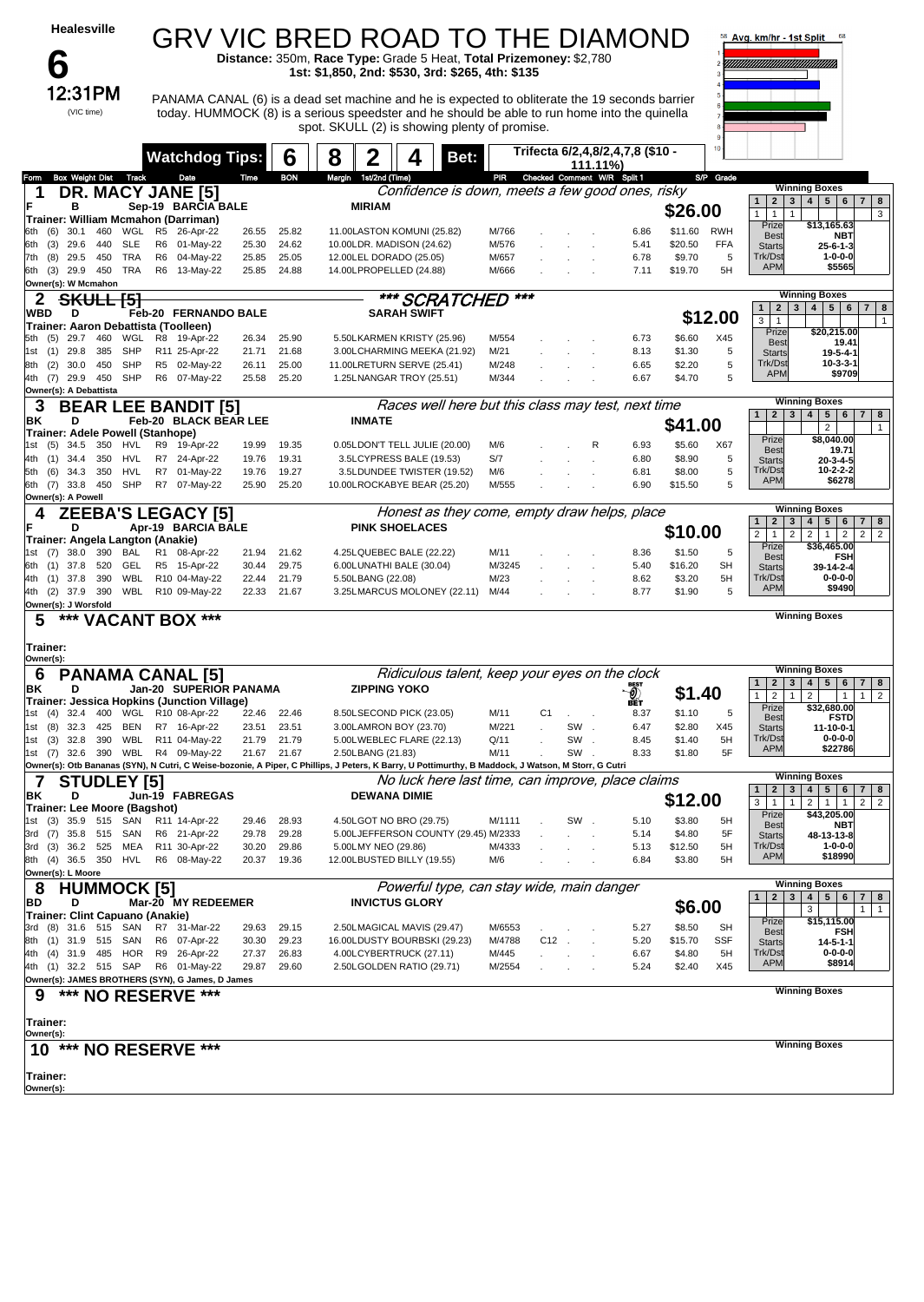### **7**<br>12:49PM (VIC time)

## JASON McKEOWN PHOTOGRAPHY **Distance:** 350m, **Race Type:** Mixed 4/5, **Total Prizemoney:** \$2,915

**1st: \$1,950, 2nd: \$550, 3rd: \$275, 4th: \$140**

12:49PM DYNAMIC PRINCE (6) has raced well here previously and he should light up his rivals soon after box rise. APOLLO ONE (7) is another who excels here and he will keep the pressure on throughout. ALLAN COE (1) is drawn to get the breaks.



|                                                                                                                                                                                                                                                                | <b>Watchdog Tips:</b>                |                | 6              |        |                        | 5<br>Bet:                                               |                 |                |                                                           | Trifecta 6,7/1,6,7/1,2,5,6,7 (\$10 - |                    | 10 <sub>10</sub> |                                                                   |                                                                                                                         |
|----------------------------------------------------------------------------------------------------------------------------------------------------------------------------------------------------------------------------------------------------------------|--------------------------------------|----------------|----------------|--------|------------------------|---------------------------------------------------------|-----------------|----------------|-----------------------------------------------------------|--------------------------------------|--------------------|------------------|-------------------------------------------------------------------|-------------------------------------------------------------------------------------------------------------------------|
| <b>Box Weight Dist Track</b><br>Form                                                                                                                                                                                                                           | Date                                 | Time           | <b>BON</b>     | Margin | 1st/2nd (Time)         |                                                         |                 |                | 83.33%)<br>PIR Checked Comment W/R Split 1                |                                      |                    | S/P Grade        |                                                                   |                                                                                                                         |
| <b>ALLAN COE [5]</b>                                                                                                                                                                                                                                           |                                      |                |                |        |                        | Strong type, drawn to get the breaks, threat            |                 |                |                                                           |                                      |                    |                  |                                                                   | <b>Winning Boxes</b>                                                                                                    |
| ΒK<br>D                                                                                                                                                                                                                                                        | Mar-20 ASTON KIMETTO                 |                |                |        |                        | <b>LONESOME JETT</b>                                    |                 |                |                                                           |                                      |                    |                  | $\overline{2}$<br>3 <br>$\mathbf{1}$                              | 4   5   6   7   8                                                                                                       |
| Trainer: Garry Selkrig (Devon Meadows)                                                                                                                                                                                                                         |                                      |                |                |        |                        |                                                         |                 |                |                                                           |                                      | \$4.60             |                  | $\mathbf{1}$<br>$\overline{2}$                                    |                                                                                                                         |
| 460<br>35.8<br>3rd<br>(8)                                                                                                                                                                                                                                      | WGL R7 29-Mar-22                     | 26.16          | 25.54          |        |                        | 6.00LORSON THUNDER (25.75)                              | M/533           | C <sub>1</sub> |                                                           | 6.64                                 | \$6.50             | 5H               | Prize<br><b>Best</b>                                              | \$6,495.00<br>NBT                                                                                                       |
| (6)<br>35.9<br>300<br>HVL<br>3rd                                                                                                                                                                                                                               | R3 24-Apr-22                         | 17.02          | 16.69          |        |                        | 2.25LFRATERNITY (16.87)                                 | M/6             |                |                                                           | 4.06                                 | \$3.30             | <b>RWH</b>       | <b>Starts</b>                                                     | $8 - 3 - 1 - 2$                                                                                                         |
| (6)<br>35.6<br>300<br>HVL<br>8th                                                                                                                                                                                                                               | R11 01-May-22                        | 17.01          | 16.47          |        |                        | 3.5LMR. DAZZLING (16.77)                                | M/8             |                |                                                           | 4.12                                 | \$5.20             | X45              | Trk/Dst<br><b>APM</b>                                             | $1 - 0 - 1 - 0$<br>\$3975                                                                                               |
| (8)<br>350 HVL<br>35.6<br>2nd<br>Owner(s): L Ferme                                                                                                                                                                                                             | R5 08-May-22                         | 19.62          | 19.36          |        |                        | 2.75LSHIMA BOLT (19.43)                                 | M/2             |                |                                                           | 6.66                                 | \$4.00             | 5                |                                                                   |                                                                                                                         |
|                                                                                                                                                                                                                                                                |                                      |                |                |        |                        | Good record here but rises in class, place              |                 |                |                                                           |                                      |                    |                  |                                                                   | <b>Winning Boxes</b>                                                                                                    |
| 2<br><b>MAGIC MARK [5]</b><br>ΒK<br>D                                                                                                                                                                                                                          | Apr-19 BARCIA BALE                   |                |                |        | <b>BUBBA'S SILVIA</b>  |                                                         |                 |                |                                                           |                                      |                    |                  | 2 <sub>1</sub><br>3 <br>$\mathbf{1}$                              | 5 <sup>1</sup><br>4<br>$6\phantom{.}6$<br>7 <sup>1</sup><br>8                                                           |
| Trainer: Dean Millier (Pakenham)                                                                                                                                                                                                                               |                                      |                |                |        |                        |                                                         |                 |                |                                                           |                                      | \$10.00            |                  | $\overline{2}$<br>3                                               | $\overline{2}$<br>$\overline{4}$<br>$\mathbf 1$                                                                         |
| 350 HVL<br>(6)<br>31.6<br>4th                                                                                                                                                                                                                                  | R8 19-Apr-22                         | 19.75          | 19.35          |        |                        | 1.25LGEL BLASTER (19.67)                                | S/4             |                |                                                           | 6.66                                 | \$17.50            | 5                | Prize<br><b>Best</b>                                              | \$15,094.38<br>19.43                                                                                                    |
| 350 HVL<br>(2)<br>31.5<br>1st                                                                                                                                                                                                                                  | R6 26-Apr-22                         | 19.43          | 19.35          |        |                        | 4.25LWHERE'S THE BEES (19.72)                           | M/1             |                | SW                                                        | 6.57                                 | \$3.60             | 5                | <b>Starts</b>                                                     | $51 - 12 - 1 - 7$                                                                                                       |
| 350 HVL<br>(7)<br>31.4<br>8th                                                                                                                                                                                                                                  | R8 01-May-22                         | 20.03          | 19.27          |        |                        | 10.00LASTON SCORCHER (19.34)                            | M/7             |                |                                                           | 6.82                                 | \$22.90            | 5                | Trk/Dst                                                           | $21 - 7 - 0 - 4$                                                                                                        |
| (2) 31.3 350 HVL<br>3rd                                                                                                                                                                                                                                        | R7 10-May-22                         | 19.73          | 19.68          |        |                        | 0.75LADONIS SANDS (19.68)                               | M/4             |                |                                                           | 6.71                                 | \$2.60             | 5                | <b>APM</b>                                                        | \$5291                                                                                                                  |
| Owner(s): big dog (SYN), B Sands, F Toth                                                                                                                                                                                                                       |                                      |                |                |        |                        |                                                         |                 |                |                                                           |                                      |                    |                  |                                                                   |                                                                                                                         |
| <b>Winning Boxes</b><br>Needs room early, struggles here, tested<br>3<br><b>RICKETY RICK [5]</b><br>4 <br>5 <sup>1</sup><br>$6\phantom{1}$<br>2 <sub>1</sub><br>3 <sup>1</sup><br>$7 \mid 8$<br>$\mathbf{1}$<br><b>SILVER SALUTE</b><br>Mar-20 ZAMBORA BROCKIE |                                      |                |                |        |                        |                                                         |                 |                |                                                           |                                      |                    |                  |                                                                   |                                                                                                                         |
| D<br>BK<br>Trainer: Donald Rhodes (Heyfield)                                                                                                                                                                                                                   |                                      |                |                |        |                        |                                                         |                 |                |                                                           |                                      | \$26.00            |                  |                                                                   | $\overline{2}$<br>2 <sup>1</sup>                                                                                        |
| 33.3<br>440<br>SLE<br>1st (7)                                                                                                                                                                                                                                  | R10 04-Apr-22                        | 25.33          | 24.95          |        | 0.50LDR. BUZZ (25.37)  |                                                         | M/211           |                | SW.                                                       | 5.32                                 | \$2.20             | 6G               | Prize                                                             | \$9,529.64                                                                                                              |
| 395<br>TRA<br>(5)<br>33.1<br>5th                                                                                                                                                                                                                               | R11 15-Apr-22                        | 22.66          | 22.04          |        |                        | 3.25LTAYLOR'S JEWEL (22.43)                             | M/754           |                | $\mathcal{L}^{\text{max}}$ and $\mathcal{L}^{\text{max}}$ | 3.81                                 | \$2.10             | 5                | <b>Best</b><br><b>Starts</b>                                      | NBT<br>$17 - 4 - 1 - 2$                                                                                                 |
| 33.1<br>395<br>TRA<br>(8)<br>1st                                                                                                                                                                                                                               | R9 20-Apr-22                         | 22.51          | 22.14          |        |                        | 0.10LEARN THE FIZZ (22.51)                              | M/122           |                | SW.                                                       | 3.79                                 | \$1.60             | 5                | Trk/Dst                                                           | $3 - 0 - 0 - 0$                                                                                                         |
| 4th (8)<br>32.8 350<br>TRA                                                                                                                                                                                                                                     | R12 04-May-22                        | 20.07          | 19.88          |        |                        | 2.75LGREYSYND SPECTRE (19.88) M/43                      |                 |                |                                                           | 6.64                                 | \$2.10             | X45              | <b>APM</b>                                                        | \$6548                                                                                                                  |
| Owner(s): D Rhodes                                                                                                                                                                                                                                             |                                      |                |                |        |                        |                                                         |                 |                |                                                           |                                      |                    |                  |                                                                   |                                                                                                                         |
| 4                                                                                                                                                                                                                                                              | <b>ALWAYS HO HO [5]</b>              |                |                |        |                        | Better suited to a longer journey, next time            |                 |                |                                                           |                                      |                    |                  | 2 <br>3 <br>$\mathbf{1}$                                          | <b>Winning Boxes</b><br>4 <br>5 <sup>1</sup><br>$6\phantom{.}6$<br>7 <br>8                                              |
| ΒK<br>в                                                                                                                                                                                                                                                        | Feb-18 BELLA INFRARED                |                |                |        | <b>BENTA BALE</b>      |                                                         |                 |                |                                                           |                                      | \$51.00            |                  | $\overline{2}$<br>5                                               | 4<br>1                                                                                                                  |
| Trainer: Jeff Gorgioski (Devon Meadows)<br>515<br>29.3<br>SAP<br>(7)                                                                                                                                                                                           | R5 17-Apr-22                         | 30.35          | 29.24          |        |                        | 1.75LBONNIE TOO GOOD (30.24)                            | M/4666          |                |                                                           | 5.22                                 | \$5.40             | <b>SH</b>        | Prize                                                             | \$35,760.00                                                                                                             |
| 515 SAP<br>(2)<br>29.5<br>1st                                                                                                                                                                                                                                  | R5 24-Apr-22                         | 30.13          | 29.65          |        |                        | 1.75LFAMILY TRUST (30.25)                               | M/6532          |                | SW                                                        | 5.45                                 | \$2.80             | S                | <b>Best</b><br><b>Starts</b>                                      | NBT<br>79-12-9-10                                                                                                       |
| 595 SAP<br>(5)<br>29.5<br>5th                                                                                                                                                                                                                                  | R7 01-May-22                         | 35.17          | 34.49          |        | 8.50LCAPRA (34.59)     |                                                         | S/5555          |                |                                                           | 9.75                                 | \$35.90            | 5H               | Trk/Dst                                                           | $3 - 0 - 0 - 1$                                                                                                         |
| 29.8 350 HVL<br>(3)<br>6th                                                                                                                                                                                                                                     | R7 10-May-22                         | 19.89          | 19.68          |        |                        | 3.00LADONIS SANDS (19.68)                               | M/7             |                |                                                           | 6.82                                 | \$28.60            | 5                | <b>APM</b>                                                        | \$6932                                                                                                                  |
| Owner(s): J Bovett                                                                                                                                                                                                                                             |                                      |                |                |        |                        |                                                         |                 |                |                                                           |                                      |                    |                  |                                                                   |                                                                                                                         |
| <b>ATLAS ALIBI [5]</b><br>5                                                                                                                                                                                                                                    |                                      |                |                |        |                        | Terrific muster, solid PB here, can run a drum          |                 |                |                                                           |                                      |                    |                  | $\mathbf{2}$<br>3 <sup>1</sup><br>$\mathbf{1}$                    | <b>Winning Boxes</b><br>4 <br>5 <sup>1</sup><br>6<br>7 <sup>1</sup><br>8                                                |
| BK<br>D                                                                                                                                                                                                                                                        | Jan-20 FABREGAS                      |                |                |        |                        | <b>ATLAS SURPRISE</b>                                   |                 |                |                                                           |                                      | \$8.00             |                  | $\mathbf{1}$<br>1                                                 | $\mathbf{1}$<br>$\mathbf{1}$                                                                                            |
| Trainer: Barry Mcnamara (Junortoun)<br>34.5<br>350<br>HVL<br>8th                                                                                                                                                                                               | R8 03-Apr-22                         | 20.09          | 19.22          |        |                        | 9.50LSHIMA SHEEN (19.43)                                | M/5             | C <sub>1</sub> |                                                           | 6.64                                 | \$13.00            | 5                | Prize                                                             | \$8,170.00                                                                                                              |
| (3)<br>300 HVL<br>(5)<br>33.9<br>7th                                                                                                                                                                                                                           | R9 24-Apr-22                         | 17.30          | 16.69          |        |                        | 8.50LULTIMATE TEDDY (16.73)                             | M/6             |                |                                                           | 3.99                                 | \$7.90             | <b>RWH</b>       | <b>Best</b>                                                       | 19.51                                                                                                                   |
| (5)<br>33.7<br>350 HVL<br>2nd                                                                                                                                                                                                                                  | R7 01-May-22                         | 19.63          | 19.27          |        |                        | 1.75LDUNDEE TWISTER (19.52)                             | M/1             |                |                                                           | 6.58                                 | \$7.10             | 5                | <b>Starts</b><br>Trk/Dst                                          | $20 - 4 - 5 - 2$<br>$6 - 1 - 2 - 0$                                                                                     |
| 4th (7) 33.7 350 HVL                                                                                                                                                                                                                                           | R5 08-May-22                         | 19.96          | 19.36          |        |                        | 8.00LSHIMA BOLT (19.43)                                 | M/1             |                |                                                           | 6.65                                 | \$12.90            | 5                | <b>APM</b>                                                        | \$4896                                                                                                                  |
| Owner(s): ATLAS (SYN), L Cookson, B Mcnamara                                                                                                                                                                                                                   |                                      |                |                |        |                        |                                                         |                 |                |                                                           |                                      |                    |                  |                                                                   |                                                                                                                         |
| 6                                                                                                                                                                                                                                                              | <b>DYNAMIC PRINCE (NSW)[4]</b>       |                |                |        |                        | Star prospect, can stay wide, looks the goods           |                 |                |                                                           |                                      |                    |                  | 2 <br>3 <br>$\mathbf{1}$                                          | <b>Winning Boxes</b><br>4<br>5 <sup>5</sup><br>6<br>7 <br>8                                                             |
| D<br>ΒK                                                                                                                                                                                                                                                        | Jan-20 DYNA DOUBLE ONE               |                |                |        | <b>PETA PITSTOP</b>    |                                                         |                 |                |                                                           |                                      | \$1.90             |                  | $\overline{2}$<br>1<br>1                                          | 1<br>$\mathbf{1}$<br>$\mathbf{1}$<br>$\mathbf{1}$                                                                       |
| Trainer: Peter Presutto (Devon Meadows)<br>32.8                                                                                                                                                                                                                |                                      |                |                |        |                        | 10.00LMY NAME'S STACEY (29.90)                          |                 | C <sub>2</sub> |                                                           |                                      |                    |                  | Prize                                                             | \$21,790.00                                                                                                             |
| 6th<br>(4)<br>32.8<br>WBL<br>3rd<br>(7)<br>450                                                                                                                                                                                                                 | 525 MEA R2 26-Mar-22<br>R3 28-Apr-22 | 30.60<br>25.26 | 29.60<br>24.93 |        |                        | 3.75LFEARLESS RORY (25.02)                              | M/6877<br>M/333 |                |                                                           | 5.17<br>6.68                         | \$4.40<br>\$3.00   | 5<br><b>SH</b>   | <b>Best</b>                                                       | 19.14                                                                                                                   |
| 460<br>2nd (8)<br>32.9<br>WGL                                                                                                                                                                                                                                  | R8 03-May-22                         | 25.78          | 25.61          |        |                        | 1.00LNIKE APACHE (25.71)                                | S/311           |                |                                                           | 6.60                                 | \$1.90             | X45              | <b>Starts</b><br>Trk/Dst                                          | $26 - 8 - 6 - 2$<br>4-2-1-1                                                                                             |
| 525 MEP<br>(6)<br>32.9<br>2nd                                                                                                                                                                                                                                  | R8 11-May-22                         | 30.11          | 29.76          |        |                        | 2.50LZIPPING CRUSADER (29.94) S/6532                    |                 |                |                                                           | 5.33                                 | \$3.80             | X45              | <b>APM</b>                                                        | \$8333                                                                                                                  |
| Owner(s): BURGIN RACING (SYN), M Burgin, B Burgin                                                                                                                                                                                                              |                                      |                |                |        |                        |                                                         |                 |                |                                                           |                                      |                    |                  |                                                                   |                                                                                                                         |
| 7<br><b>APOLLO ONE [4]</b>                                                                                                                                                                                                                                     |                                      |                |                |        |                        | Another who is well drawn, excels here, danger          |                 |                |                                                           |                                      |                    |                  |                                                                   | <b>Winning Boxes</b>                                                                                                    |
| BK<br>D                                                                                                                                                                                                                                                        | Sep-19 MEPUNGA BLAZER                |                |                |        | <b>SNOOKY</b>          |                                                         |                 |                |                                                           | $\mathbf{\Psi}$                      | \$7.50             |                  | $\mathbf{1}$<br>$\mathbf{2}$<br>3<br>$\mathbf{1}$<br>$\mathbf{1}$ | 5 <sup>5</sup><br>6<br>8<br>$\overline{\mathbf{4}}$<br>7 <sup>1</sup><br>$\overline{2}$<br>$\mathbf{1}$<br>$\mathbf{1}$ |
| Trainer: Sandra Shiells (Diamond Creek)                                                                                                                                                                                                                        |                                      |                |                |        |                        |                                                         |                 |                |                                                           |                                      |                    |                  | Prize                                                             | \$16,010.00                                                                                                             |
| 2nd (4) 34.8<br>300 HVL<br>3rd (4) 34.7 300 HVL                                                                                                                                                                                                                | R10 20-Feb-22<br>R7 27-Feb-22        | 16.67<br>16.73 | 16.21<br>16.29 |        | 7.00LKEPAL (16.21)     | 1.5LGUNAI OUTLAW (16.63)                                | M/3<br>M/3      | C2             |                                                           | 3.92<br>3.95                         | \$6.60<br>\$3.70   | 5<br>5           | Best                                                              | 19.32                                                                                                                   |
| 1st (2) 34.4 300 HVL                                                                                                                                                                                                                                           | R7 15-Apr-22                         | 16.74          | 16.53          |        |                        | 1.25LLISA BE NAUGHTY (16.81)                            | M/1             |                |                                                           | 3.89                                 | \$3.20             | 5                | <b>Starts</b><br>Trk/Dst                                          | $25 - 6 - 8 - 2$<br>$17 - 5 - 7 - 1$                                                                                    |
| 6th (5) 34.2 395 TRA                                                                                                                                                                                                                                           | R4 22-Apr-22                         | 22.56          | 22.13          |        |                        | 6.50LRUMOUR IS FACT (22.13)                             | M/465           |                |                                                           | 3.72                                 | \$13.60            | 5                | <b>APM</b>                                                        | \$6120                                                                                                                  |
| Owner(s): R Shiells                                                                                                                                                                                                                                            |                                      |                |                |        |                        |                                                         |                 |                |                                                           |                                      |                    |                  |                                                                   |                                                                                                                         |
| 8                                                                                                                                                                                                                                                              | <b>RICCARTON WEAVER [5]</b>          |                |                |        |                        | Back in form but tends to struggle this trip            |                 |                |                                                           |                                      |                    |                  |                                                                   | <b>Winning Boxes</b>                                                                                                    |
| BK<br>D                                                                                                                                                                                                                                                        | Nov-18 WALK HARD                     |                |                |        |                        | <b>ROSIE RICCARTON</b>                                  |                 |                |                                                           |                                      | \$21.00            |                  | 2 <br>3 <br>$\mathbf{1}$<br>$\overline{2}$<br>$\mathbf{1}$        | 4 <br>5 <sup>1</sup><br>$6\phantom{.}6$<br>$7 \mid 8$<br>$\mathbf{1}$<br>$\mathbf{1}$<br>$\mathbf{1}$                   |
| Trainer: Anthony Helleren (Boronia)                                                                                                                                                                                                                            |                                      |                |                |        |                        |                                                         |                 |                |                                                           |                                      |                    |                  | Prize                                                             | \$17,397.14                                                                                                             |
| 3rd (8) 32.3 300 HVL                                                                                                                                                                                                                                           | R11 08-Apr-22<br>R7 15-Apr-22        | 17.01          | 16.60          |        |                        | 3.25LRAG TIME GRIFF (16.79)                             | M/5             |                |                                                           | 3.97                                 | \$6.40             | SН               | Best                                                              | NBT                                                                                                                     |
| $(4)$ 32.6<br>300 HVL<br>7th<br>1st (4) 32.5 300 HVL                                                                                                                                                                                                           | R9 30-Apr-22                         | 17.15<br>17.10 | 16.53<br>16.99 |        |                        | 6.00LAPOLLO ONE (16.74)<br>2.00LLADY BELLADONNA (17.23) | S/8<br>M/3      |                |                                                           | 4.03<br>3.96                         | \$21.30<br>\$22.00 | 5<br>T3-5        | <b>Starts</b><br>Trk/Dst                                          | 58-6-9-14<br>$10-0-2-2$                                                                                                 |
| 3rd (5) 32.3 300 HVL R12 08-May-22                                                                                                                                                                                                                             |                                      | 17.14          | 16.52          |        | 3.75LJAX FLASH (16.89) |                                                         | S/6             |                |                                                           | 4.09                                 | \$7.20             | 5                | <b>APM</b>                                                        | \$3641                                                                                                                  |
| Owner(s): LIKE A BROTHER (SYN), A Helleren, A Helleren, R Dixon                                                                                                                                                                                                |                                      |                |                |        |                        |                                                         |                 |                |                                                           |                                      |                    |                  |                                                                   |                                                                                                                         |
| 9                                                                                                                                                                                                                                                              | *** NO RESERVE ***                   |                |                |        |                        |                                                         |                 |                |                                                           |                                      |                    |                  |                                                                   | <b>Winning Boxes</b>                                                                                                    |
|                                                                                                                                                                                                                                                                |                                      |                |                |        |                        |                                                         |                 |                |                                                           |                                      |                    |                  |                                                                   |                                                                                                                         |
| Trainer:                                                                                                                                                                                                                                                       |                                      |                |                |        |                        |                                                         |                 |                |                                                           |                                      |                    |                  |                                                                   |                                                                                                                         |
| Owner(s):                                                                                                                                                                                                                                                      |                                      |                |                |        |                        |                                                         |                 |                |                                                           |                                      |                    |                  |                                                                   | <b>Winning Boxes</b>                                                                                                    |
| 10 *** NO RESERVE ***                                                                                                                                                                                                                                          |                                      |                |                |        |                        |                                                         |                 |                |                                                           |                                      |                    |                  |                                                                   |                                                                                                                         |
| Trainer:                                                                                                                                                                                                                                                       |                                      |                |                |        |                        |                                                         |                 |                |                                                           |                                      |                    |                  |                                                                   |                                                                                                                         |
| Owner(s):                                                                                                                                                                                                                                                      |                                      |                |                |        |                        |                                                         |                 |                |                                                           |                                      |                    |                  |                                                                   |                                                                                                                         |
|                                                                                                                                                                                                                                                                |                                      |                |                |        |                        |                                                         |                 |                |                                                           |                                      |                    |                  |                                                                   |                                                                                                                         |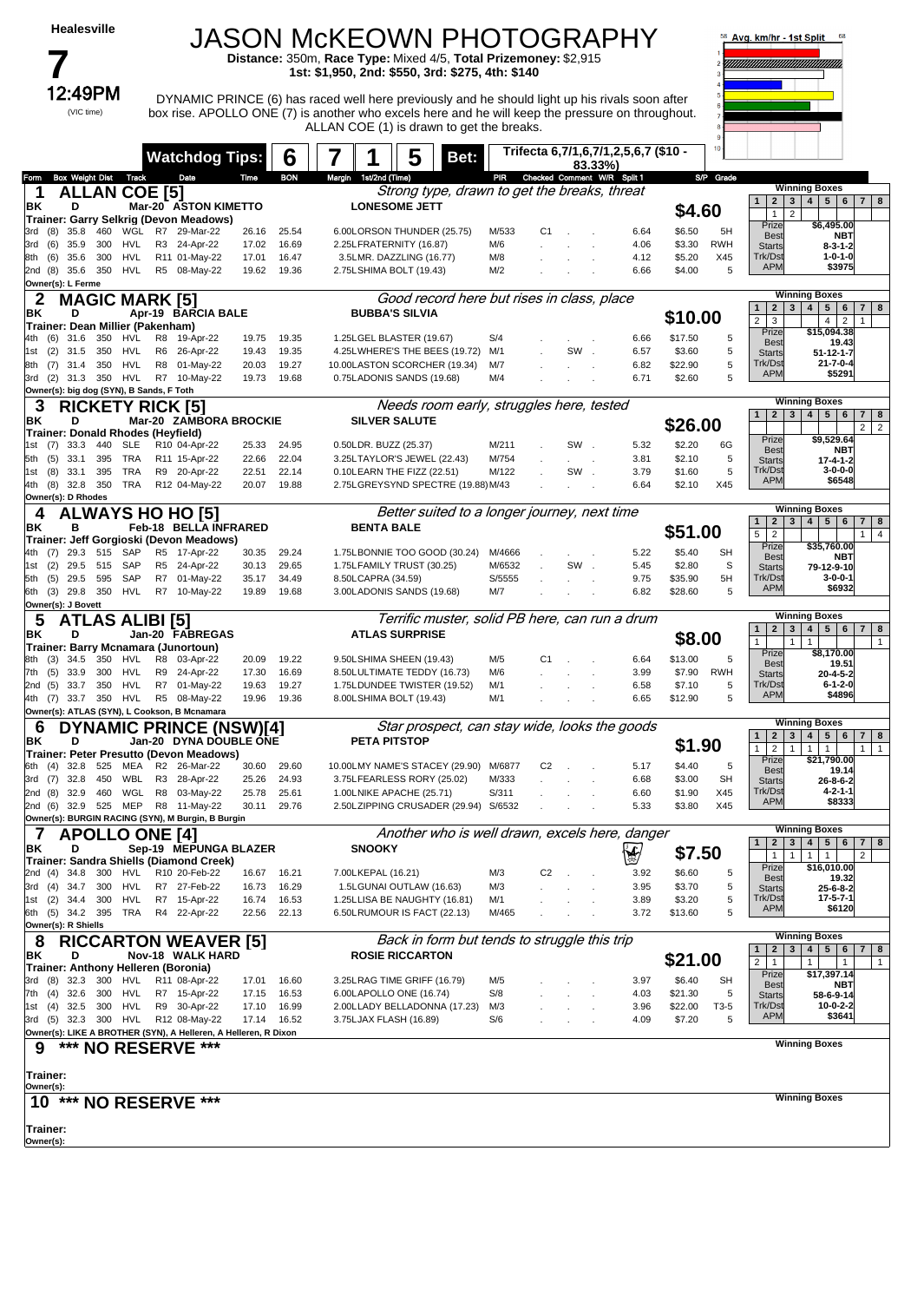| <b>Healesville</b><br>8                                                            |                                                                                                 |                                  | RODNEY THORNEYCROFT MEMORIAL FI<br>Distance: 350m, Race Type: Grade 5 Final, Total Prizemoney: \$4,460<br>1st: \$3,000, 2nd: \$835, 3rd: \$415, 4th: \$210 |                                                                       |                  |                                 |                 |               |                    |                          | 58 Avg. km/hr - 1st Split                                                      | 68                                                                                                                         |
|------------------------------------------------------------------------------------|-------------------------------------------------------------------------------------------------|----------------------------------|------------------------------------------------------------------------------------------------------------------------------------------------------------|-----------------------------------------------------------------------|------------------|---------------------------------|-----------------|---------------|--------------------|--------------------------|--------------------------------------------------------------------------------|----------------------------------------------------------------------------------------------------------------------------|
| 1:11PM<br>(VIC time)                                                               | to hold out again. SHIMA SHEEN (1) has a tremendous record here and he should be able to hold a |                                  | ROLLING STONE (8) was enormous in his return to the track here last week and he will prove hard<br>prominent spot throughout. FRATERNITY (2) has claims    |                                                                       |                  |                                 |                 |               |                    |                          |                                                                                |                                                                                                                            |
|                                                                                    | <b>Watchdog Tips:</b>                                                                           | 8                                | 2                                                                                                                                                          | Bet:                                                                  |                  |                                 | Win 8           |               |                    |                          |                                                                                |                                                                                                                            |
| <b>Box Weight Dist</b><br>Track<br>Form                                            | Date                                                                                            | <b>BON</b><br>Time               | Margin 1st/2nd (Time)                                                                                                                                      | Tremendous record here, well drawn, danger                            |                  | PIR Checked Comment W/R Split 1 |                 |               |                    | S/P Grade                |                                                                                | <b>Winning Boxes</b>                                                                                                       |
| <b>SHIMA SHEEN [4]</b><br>-1<br>ΒK<br>D                                            | Jan-20 BARCIA BALE                                                                              |                                  | <b>SHIMA SONG</b>                                                                                                                                          |                                                                       |                  |                                 |                 |               | \$2.80             |                          | 2 <sub>1</sub><br>$3^{\circ}$<br>$\mathbf{1}$<br>$\mathbf{1}$                  | 4 <br>$5^{\circ}$<br>$6\phantom{.}6$<br>$\overline{7}$<br>8                                                                |
| Trainer: Garry Selkrig (Devon Meadows)<br>33.1<br>350<br>HVL<br>(5)<br>1st         | R7<br>19-Apr-22                                                                                 | 19.35<br>19.35                   | 1.25LPROPELLED (19.43)                                                                                                                                     |                                                                       | M/1              |                                 |                 | 6.54          | \$1.70             | <b>RWF</b>               | Prize                                                                          | $\overline{2}$<br>$\overline{2}$<br>2<br>1<br>\$19,155.00                                                                  |
| 350<br><b>HVL</b><br>(4)<br>33.5<br>5th                                            | R8 24-Apr-22                                                                                    | 19.31<br>19.48                   | 2.50LDUNCAN (19.31)                                                                                                                                        |                                                                       | S/6              |                                 |                 | 6.74          | \$3.20             | <b>FFA</b>               | <b>Best</b><br><b>Starts</b>                                                   | 19.35<br>23-8-7-0                                                                                                          |
| 350<br><b>HVL</b><br>$(1)$ 33.3<br>6th                                             | R <sub>6</sub><br>01-May-22                                                                     | 19.27<br>19.93                   |                                                                                                                                                            | 8.50LMAJOR CYCLONE (19.35)                                            | M/7              |                                 |                 | 6.65          | \$4.40             | <b>FFA</b>               | Trk/Dst<br><b>APM</b>                                                          | $9 - 5 - 2 - 0$<br>\$11717                                                                                                 |
| 350<br>HVL<br>$(6)$ 33.5<br>1st<br>Owner(s): P Selkrig                             | R8 08-May-22                                                                                    | 19.36<br>19.39                   | 6.50LMISS MUMBY (19.83)                                                                                                                                    |                                                                       | Q/1              |                                 | SW              | 6.46          | \$1.30             | 5H                       |                                                                                |                                                                                                                            |
| 2<br><b>FRATERNITY [5]</b>                                                         |                                                                                                 |                                  |                                                                                                                                                            | Placed in three of four here, may be value                            |                  |                                 |                 |               |                    |                          | 1<br>$\overline{2}$<br>3                                                       | <b>Winning Boxes</b><br>$\overline{\mathbf{4}}$<br>5 <sub>5</sub><br>6<br>$\overline{7}$<br>8                              |
| BD<br>D<br>Trainer: Donna Furey (Pearcedale)                                       | Nov-19 ORSON ALLEN                                                                              |                                  |                                                                                                                                                            | <b>JETT MOMENTUM</b>                                                  |                  |                                 |                 |               | \$10.00            |                          |                                                                                | $\mathbf{1}$<br>$\mathbf{1}$<br>$\mathbf{1}$<br>$\mathbf{1}$                                                               |
| 31.0<br>350<br>HVL<br>3rd<br>(6)<br>300<br><b>HVL</b>                              | R7 19-Apr-22<br>R3 24-Apr-22                                                                    | 19.35<br>19.52                   | 2.50LSHIMA SHEEN (19.35)<br>1.75LNEIRBO (16.99)                                                                                                            |                                                                       | M/2<br>M/2       |                                 |                 | 6.55<br>3.94  | \$30.20<br>\$4.30  | <b>RWF</b><br><b>RWH</b> | Prize<br><b>Best</b>                                                           | \$9,335.00<br>NBT                                                                                                          |
| (4)<br>31.3<br>1st<br>350<br>HVL<br>(2)<br>31.2<br>7th                             | R <sub>5</sub><br>01-May-22                                                                     | 16.69<br>16.87<br>19.98<br>19.27 | 8.00LWLADMIR (19.44)                                                                                                                                       |                                                                       | M/4              |                                 |                 | 6.66          | \$10.70            | <b>RWF</b>               | <b>Starts</b><br>Trk/Dst                                                       | 19-4-3-7<br>4-0-0-3                                                                                                        |
| 3rd (1) 31.4<br>350<br>HVL                                                         | R7 08-May-22                                                                                    | 19.68<br>19.36                   |                                                                                                                                                            | 4.50LROLLING STONE (19.38)                                            | M/3              |                                 |                 | 6.63          | \$8.50             | 5H                       | <b>APM</b>                                                                     | \$5506                                                                                                                     |
| Owner(s): G Sprod<br><b>NEIRBO [5]</b><br>3                                        |                                                                                                 |                                  |                                                                                                                                                            | Goes well here but this class may test, place                         |                  |                                 |                 |               |                    |                          |                                                                                | <b>Winning Boxes</b>                                                                                                       |
| <b>BKW</b><br>D                                                                    | Sep-19 BLAZIN' BOMBER                                                                           |                                  |                                                                                                                                                            | <b>MAGIC MOON DUST</b>                                                |                  |                                 |                 |               | \$12.00            |                          | $\mathbf{2}$<br>3<br>$\mathbf{1}$                                              | $\overline{\mathbf{4}}$<br>5 <sub>5</sub><br>$\overline{7}$<br>8<br>6<br>$\mathbf{1}$<br>1<br>$\mathbf{1}$                 |
| Trainer: Glenn Bahen (Broadford)<br>32.0<br>300<br>HVL<br>5th (4)                  | R <sub>5</sub><br>19-Apr-22                                                                     | 16.95<br>17.15                   |                                                                                                                                                            | 2.50LOVERSHADOWED (16.99)                                             | M/6              |                                 |                 | 3.99          | \$2.50             | 5                        | Prize<br><b>Best</b>                                                           | \$5,135.00<br>19.48                                                                                                        |
| 300<br>HVL<br>2nd (2)<br>31.8                                                      | R3 24-Apr-22                                                                                    | 16.99<br>16.69                   | 1.75LFRATERNITY (16.87)                                                                                                                                    |                                                                       | S/3              |                                 |                 | 4.02          | \$3.10             | <b>RWH</b>               | <b>Starts</b>                                                                  | $14 - 3 - 3 - 2$                                                                                                           |
| 350<br>HVL<br>(3)<br>31.7<br>4th<br>3rd (8) 31.7 350<br>HVL                        | R <sub>5</sub><br>01-May-22<br>R6 08-May-22                                                     | 19.27<br>19.64<br>19.36<br>19.70 | 3.00LWLADMIR (19.44)<br>2.25LBUSTED BILLY (19.55)                                                                                                          |                                                                       | M/2<br>M/3       |                                 |                 | 6.62<br>6.70  | \$25.40<br>\$20.70 | <b>RWF</b><br>5H         | Trk/Dst<br><b>APM</b>                                                          | 5-2-0-1<br>\$2431                                                                                                          |
| Owner(s): C O'brien                                                                |                                                                                                 |                                  |                                                                                                                                                            |                                                                       |                  |                                 |                 |               |                    |                          |                                                                                | <b>Winning Boxes</b>                                                                                                       |
| <b>BUSTED BILLY [4]</b><br>BE<br>D                                                 | Mar-20 UNLAWFUL ENTRY                                                                           |                                  |                                                                                                                                                            | Dominant display in his heat, must keep safe<br><b>MISS MORRISSET</b> |                  |                                 |                 |               |                    |                          | $\mathbf{1}$<br>$\mathbf{2}$<br>3                                              | 5 <sub>5</sub><br>4 <sup>1</sup><br>6<br>$\overline{7}$<br>8                                                               |
| Trainer: David Geall (Lara)                                                        |                                                                                                 |                                  |                                                                                                                                                            |                                                                       |                  |                                 |                 |               | \$6.50             |                          | $\overline{2}$<br>Prize                                                        | $\mathbf{1}$<br>1<br>$\mathbf{1}$<br>$\overline{2}$<br>$\mathbf{1}$<br>\$19,680.00                                         |
| 30.8<br>425<br>4th<br>(7)<br>BEN<br><b>HOR</b><br>30.7<br>410<br>(7)<br>5th        | 16-Apr-22<br>R7<br>R4<br>26-Apr-22                                                              | 24.04<br>23.51<br>23.05<br>23.49 |                                                                                                                                                            | 8.00LPANAMA CANAL (23.51)<br>6.50LZIGZAG CABANG (23.05)               | Q/113<br>M/35    |                                 |                 | 6.42<br>10.36 | \$4.90<br>\$6.80   | X45<br><b>FFA</b>        | <b>Best</b><br><b>Starts</b>                                                   | 19.42<br>24-8-5-3                                                                                                          |
| 30.8<br>385<br>SHP<br>(1)<br>4th                                                   | R7<br>02-May-22                                                                                 | 21.63<br>21.93                   |                                                                                                                                                            | 4.50LMASKED AVENGER (21.63)                                           | M/33             |                                 |                 | 8.31          | \$2.40             | X45                      | Trk/Dst                                                                        | $3 - 2 - 0 - 0$                                                                                                            |
| 350<br>HVL<br>(6)<br>30.9<br>1st<br>Owner(s): Smith Racing (SYN), D Smith, J Smith | R <sub>6</sub><br>08-May-22                                                                     | 19.55<br>19.36                   |                                                                                                                                                            | 1.25LBEAUTIFUL FREAK (19.64)                                          | M/1              |                                 |                 | 6.54          | \$3.30             | 5H                       | <b>APM</b>                                                                     | \$10230                                                                                                                    |
| 5<br><b>LILLICO NIKKI [5]</b>                                                      |                                                                                                 |                                  |                                                                                                                                                            | Capable but better suited to a turning track                          |                  |                                 |                 |               |                    |                          |                                                                                | <b>Winning Boxes</b>                                                                                                       |
| ΒK<br>в                                                                            | Oct-19 MY REDEEMER                                                                              |                                  | <b>SHARNICA</b>                                                                                                                                            |                                                                       |                  |                                 |                 |               | \$21.00            |                          | $\mathbf{2}$<br>$\mathbf{3}$<br>$\mathbf{1}$<br>$\overline{2}$<br>$\mathbf{1}$ | 4 <br>5 <sub>5</sub><br>$\overline{7}$<br>8<br>6<br>$\overline{2}$                                                         |
| <b>Trainer: Donald Rhodes (Heyfield)</b><br>27.9<br>500<br>TRA<br>8th (7)          | R7 22-Apr-22                                                                                    | 27.94<br>28.48                   | 5.50LDR. DANIKA (28.10)                                                                                                                                    |                                                                       | M/778            |                                 |                 | 9.52          | \$5.30             | 5                        | Prize<br><b>Best</b>                                                           | \$31,005.00<br>19.74                                                                                                       |
| WGL<br>28.1<br>460<br>(7)<br>3rd                                                   | 26-Apr-22<br>R <sub>5</sub>                                                                     | 26.05<br>25.82                   |                                                                                                                                                            | 3.5LASTON KOMUNI (25.82)                                              | M/333            |                                 | SW              | 6.74          | \$17.50            | <b>RWH</b>               | <b>Starts</b><br>Trk/Dst                                                       | $31 - 5 - 11 - 4$<br>$8 - 1 - 5 - 1$                                                                                       |
| WGL<br>2nd (8) 28.1<br>460<br>2nd(8)<br>28.2<br>350<br><b>HVL</b>                  | R <sub>6</sub><br>03-May-22<br>R7<br>08-May-22                                                  | 25.83<br>25.61<br>19.68<br>19.36 |                                                                                                                                                            | 3.5LASTON KOMUNI (25.61)<br>4.50LROLLING STONE (19.38)                | S/433<br>Q/2     |                                 |                 | 6.66<br>6.54  | \$12.60<br>\$4.40  | <b>RWF</b><br>5H         | <b>APM</b>                                                                     | \$17126                                                                                                                    |
| Owner(s): D Rhodes                                                                 |                                                                                                 |                                  |                                                                                                                                                            |                                                                       | ***              |                                 |                 |               |                    |                          |                                                                                | <b>Winning Boxes</b>                                                                                                       |
| 6<br><del>BEAUTIFUL</del><br>BD<br>D                                               | Jan-19 EL GRAND SENOR                                                                           |                                  |                                                                                                                                                            | <b>SCRATCHED</b><br><b>CROWDZA CLAPPIN</b>                            |                  |                                 |                 |               |                    | \$99.00                  | $\mathbf{1}$<br>$\overline{2}$                                                 | 5 <sub>5</sub><br>3<br>$\overline{\mathbf{4}}$<br>6<br>$\overline{7}$<br>8                                                 |
| Trainer: Tony Attard (Altona Green)                                                |                                                                                                 |                                  |                                                                                                                                                            |                                                                       |                  |                                 |                 |               |                    |                          | $\mathbf{1}$<br>Prize                                                          | 3<br>$\overline{4}$<br>$\overline{2}$<br>$\mathbf{1}$<br>\$20,100.00                                                       |
| (2)<br>35.2 390<br><b>BAL</b><br>3rd<br><b>HVL</b><br>35.3<br>350<br>(7)<br>1st    | R12 04-Apr-22<br>R6 19-Apr-22                                                                   | 21.90<br>22.87<br>19.35<br>19.43 | 7.50LNUMINOUS (22.37)<br>4.75LGUTHERSON (19.75)                                                                                                            |                                                                       | M/54<br>M/1      | C <sub>5</sub>                  |                 | 8.53<br>6.47  | \$3.00<br>\$2.60   | X45<br>5                 | <b>Best</b><br><b>Starts</b>                                                   | 19.43<br>40-11-10-5                                                                                                        |
| 350<br><b>HVL</b><br>2nd (2)<br>35.0                                               | R8 26-Apr-22                                                                                    | 19.38<br>19.35                   |                                                                                                                                                            | 0.50LREAR VIEW MIRROR (19.35)                                         | M/3              |                                 |                 | 6.60          | \$2.30             | X45                      | Trk/Dst<br><b>APM</b>                                                          | $6 - 1 - 5 - 0$<br>\$4413                                                                                                  |
| 2nd $(5)$<br>35.3<br>350<br><b>HVL</b><br>Owner(s): J Taverna                      | R <sub>6</sub><br>08-May-22                                                                     | 19.36<br>19.64                   | 1.25LBUSTED BILLY (19.55)                                                                                                                                  |                                                                       | M/2              |                                 |                 | 6.63          | \$5.10             | 5H                       |                                                                                |                                                                                                                            |
| <b>MISS MUMBY [5]</b><br>7                                                         |                                                                                                 |                                  |                                                                                                                                                            | Shows promise but likely to need it easier                            |                  |                                 |                 |               |                    |                          | $\mathbf{1}$<br>$\mathbf{2}$<br>$\mathbf{3}$                                   | <b>Winning Boxes</b><br>4 <br>$5\overline{ }$<br>$6\phantom{.}6$<br>$\overline{7}$<br>8                                    |
| ΒK<br>в<br>Trainer: Anthony Karabitsakos (Keysborough)                             | Mar-20 BLACK MUMBO                                                                              |                                  |                                                                                                                                                            | <b>SPARKLING JEWEL</b>                                                |                  |                                 |                 |               | \$14.00            |                          | $\mathbf{1}$                                                                   | $\mathbf{1}$                                                                                                               |
| GEL<br>2nd (2) 27.2<br>400                                                         | R12 19-Apr-22                                                                                   | 22.56<br>22.89                   | 1.25LAIR RACE ACE (22.81)                                                                                                                                  |                                                                       | M/11             |                                 | SW.             | 8.58          | \$4.00             | 6G                       | Prize<br><b>Best</b>                                                           | \$6,045.00<br>19.58                                                                                                        |
| GEL<br>$(3)$ 27.1<br>400<br>∣1st<br>GEL<br>$(6)$ 27.3<br>400<br>3rd                | R4 26-Apr-22<br>R12 02-May-22                                                                   | 22.66<br>22.53<br>22.25<br>23.10 | 6.50LIN LIGHTS (22.67)                                                                                                                                     | 0.75LTURTLE FERNANDO (22.70)                                          | M/22<br>M/53     |                                 |                 | 8.46<br>8.74  | \$5.40<br>\$2.00   | 6G<br>5                  | <b>Starts</b><br>Trk/Dst                                                       | $14 - 3 - 5 - 1$<br>4-1-1-0                                                                                                |
| 2nd (5) 27.3 350<br>HVL                                                            | R8 08-May-22                                                                                    | 19.83<br>19.36                   | 6.50LSHIMA SHEEN (19.39)                                                                                                                                   |                                                                       | Q/2              |                                 |                 | 6.57          | \$24.50            | 5H                       | <b>APM</b>                                                                     | \$3417                                                                                                                     |
| Owner(s): A Karabitsakos<br>8                                                      | <b>ROLLING STONE [4]</b>                                                                        |                                  |                                                                                                                                                            | Brilliant effort last week, draw suits, go close                      |                  |                                 |                 |               |                    |                          |                                                                                | <b>Winning Boxes</b>                                                                                                       |
| ΒK<br>D                                                                            | Oct-18 JAGGER SWAGGER                                                                           |                                  | <b>GLITTERBUG</b>                                                                                                                                          |                                                                       |                  |                                 |                 |               | \$2.80             |                          | $\mathbf{2}$<br>3<br>$\mathbf{1}$<br>3<br>$\overline{2}$<br>$\mathbf{1}$       | $\overline{4}$<br>$5^{\circ}$<br>6<br>$\overline{7}$<br>8<br>1<br>$\mathbf{1}$<br>$\overline{1}$                           |
| Trainer: Karen Pitt (Pearcedale)<br>34.6<br>525<br>MEA<br>2nd<br>(8)               | R <sub>6</sub><br>26-Dec-20                                                                     | 30.08<br>29.62                   | 0.25LJEPARA (30.06)                                                                                                                                        |                                                                       | M/2111           | C <sub>1</sub>                  |                 | 5.07          | \$4.40             | SH                       | Prize<br><b>Best</b>                                                           | \$32,470.00<br>19.38                                                                                                       |
| 5th (3)<br>34.0<br>460<br>WGL                                                      | R9<br>08-Jan-21                                                                                 | 26.00<br>25.19                   |                                                                                                                                                            | 6.50LZIPPING ZARBO (25.57)                                            | S/533            | C <sub>4</sub>                  |                 | 6.62          | \$6.00             | SН                       | <b>Starts</b>                                                                  | 20-9-6-2                                                                                                                   |
| 300<br><b>HVL</b><br>lSТ<br>34.8<br>$(-)$<br>1st $(2)$<br>35.5<br>350<br>HVL       | 05-Apr-22<br>R7 08-May-22                                                                       | 16.60<br>19.38<br>19.36          | 7.00LTrial Cleared<br>4.50LLILLICO NIKKI (19.68)                                                                                                           |                                                                       | M/11<br>M/1      |                                 | $10f4$ .<br>SW. | 3.87<br>6.54  | \$.<br>\$2.30      | <b>ST</b><br>5H          | Trk/Dst<br><b>APM</b>                                                          | $1 - 1 - 0 - 0$<br>\$2143                                                                                                  |
| Owner(s): K Pitt                                                                   |                                                                                                 |                                  |                                                                                                                                                            |                                                                       |                  |                                 |                 |               |                    |                          |                                                                                | <b>Winning Boxes</b>                                                                                                       |
| 9<br>D<br>ΒK                                                                       | <b>CLASSY STRINGER [5](6)</b><br>Jul-18 COSMIC CHIEF                                            |                                  | <b>CLASSY SPARKS</b>                                                                                                                                       | Placed in four of seven here, place hope again                        |                  |                                 |                 |               |                    |                          | $\mathbf{2}$<br>3<br>$\mathbf{1}$                                              | 4 <br>$5\overline{ }$<br>$6\phantom{.}6$<br>$\overline{7}$<br>8                                                            |
| Trainer: Nicole Mcrae (Clyde)                                                      |                                                                                                 |                                  |                                                                                                                                                            |                                                                       |                  |                                 |                 |               | \$10.00            |                          | $\overline{2}$<br>$\overline{2}$<br>$\overline{1}$<br>Prize                    | \$14,710.00                                                                                                                |
| 36.4<br>525<br>MEP<br>4th (1)<br>4th (7)<br>36.1<br>515<br>SAN                     | R5 08-Dec-21<br>R12 16-Dec-21                                                                   | 30.13<br>30.77<br>30.22<br>29.25 | 9.50LKYSAIAH (30.13)                                                                                                                                       | 4.75LTIGGERLONG JET (29.90)                                           | Q/4434<br>M/6334 |                                 |                 | 5.28<br>5.30  | \$12.20<br>\$16.10 | <b>RWH</b><br>5          | <b>Best</b><br><b>Starts</b>                                                   | NBT<br>44-5-7-10                                                                                                           |
| (2)<br>35.9<br>350<br>HVL<br>4th                                                   | R8 01-May-22                                                                                    | 19.27<br>19.70                   |                                                                                                                                                            | 5.50LASTON SCORCHER (19.34)                                           | M/5              |                                 |                 | 6.71          | \$73.30            | 5                        | Trk/Dst<br><b>APM</b>                                                          | $7 - 0 - 2 - 2$<br>\$1955                                                                                                  |
| 3rd (1) 36.0 350<br>HVL<br>Owner(s): N Mcrae                                       | R8 08-May-22                                                                                    | 19.87<br>19.36                   | 7.00LSHIMA SHEEN (19.39)                                                                                                                                   |                                                                       | M/5              |                                 |                 | 6.69          | \$40.10            | 5H                       |                                                                                |                                                                                                                            |
| <del>[5]Res.</del><br>10                                                           |                                                                                                 |                                  |                                                                                                                                                            | *** SCRATCHED                                                         | ***              |                                 |                 |               |                    |                          |                                                                                | <b>Winning Boxes</b><br>3                                                                                                  |
| BK<br>D<br>Trainer: Marlene Schmidt (Devon Meadows)                                | Apr-18 KINLOCH BRAE                                                                             |                                  |                                                                                                                                                            | <b>AMELIA CHRISTA</b>                                                 |                  |                                 |                 |               |                    | \$12.00                  | $\mathbf{1}$<br>$\overline{2}$<br>$\mathbf{1}$<br>$\overline{4}$               | 4<br>5 <sub>5</sub><br>6<br>$\overline{7}$<br>8<br>$\overline{2}$<br>$\overline{2}$<br>$\overline{2}$<br>$\mathbf{1}$<br>4 |
| 30.6<br>350<br>(7)<br>HVL<br>3rd                                                   | R5<br>15-Apr-22                                                                                 | 19.54<br>19.43                   | 0.50LWHY NOT OPAL (19.51)                                                                                                                                  |                                                                       | M/3              |                                 |                 | 6.64          | \$19.50            | 5                        | Prize<br><b>Best</b>                                                           | \$95,225.00<br>19.42                                                                                                       |
| <b>MEP</b><br>(6)<br>30.7<br>525<br>1st<br>(5)<br>30.7<br>525<br>MEA<br>8th        | R7 20-Apr-22<br>30-Apr-22<br>R9                                                                 | 29.73<br>30.07<br>30.80<br>29.86 | 7.50LALCINDOR (30.59)<br>11.00LHIGH END (30.08)                                                                                                            |                                                                       | M/1111<br>M/4448 |                                 |                 | 5.15<br>5.25  | \$2.30<br>\$4.70   | 5<br>5H                  | <b>Starts</b><br>Trk/Dst                                                       | 82-16-11-12<br>$12 - 1 - 2 - 3$                                                                                            |
| 30.9<br>350<br><b>HVL</b><br>4th (7)                                               | R7 08-May-22                                                                                    | 19.36<br>19.70                   |                                                                                                                                                            | 4.75LROLLING STONE (19.38)                                            | M/4              |                                 |                 | 6.67          | \$8.30             | 5H                       | <b>APM</b>                                                                     | \$10882                                                                                                                    |
| Owner(s): M Schmidt                                                                |                                                                                                 |                                  |                                                                                                                                                            |                                                                       |                  |                                 |                 |               |                    |                          |                                                                                | ENG MEA 2022-05-14                                                                                                         |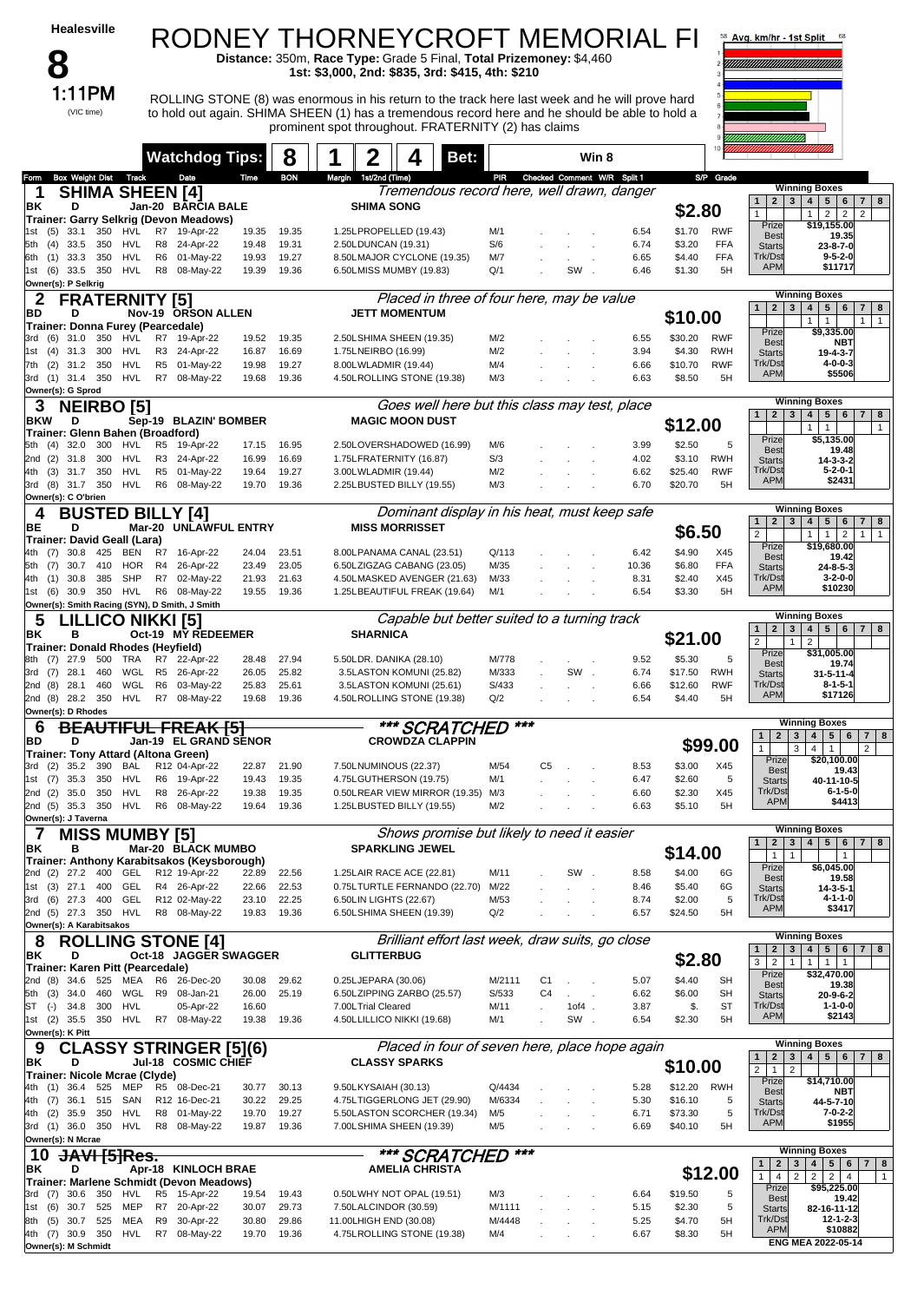| <b>Healesville</b>                                                                      |                                                |                                  | GRV VIC BRED ROAD TO THE DIAMOND<br>Distance: 350m, Race Type: Grade 5 Heat, Total Prizemoney: \$2,780                                        |                                   |            |               |                                      | 58 Avg. km/hr - 1st Split<br>68                                                                                            |
|-----------------------------------------------------------------------------------------|------------------------------------------------|----------------------------------|-----------------------------------------------------------------------------------------------------------------------------------------------|-----------------------------------|------------|---------------|--------------------------------------|----------------------------------------------------------------------------------------------------------------------------|
|                                                                                         |                                                |                                  | 1st: \$1,850, 2nd: \$530, 3rd: \$265, 4th: \$135                                                                                              |                                   |            |               |                                      |                                                                                                                            |
| 1:26PM                                                                                  |                                                |                                  | STRUCK GOLD (5) has some scorching wins to his credit and he will be suited to straight track                                                 |                                   |            |               |                                      |                                                                                                                            |
| (VIC time)                                                                              |                                                |                                  | racing. REVOLUTION (1) is a hot prospect and he is expected to fire first up from a spell. SPEEDY<br>GARRY (8) can run a cheeky race at odds. |                                   |            |               |                                      |                                                                                                                            |
|                                                                                         | <b>Watchdog Tips:</b>                          | 5                                | 8<br>Bet:                                                                                                                                     |                                   | Win 5      |               |                                      |                                                                                                                            |
| <b>Box Weight Dist Track</b><br>Form                                                    | Date                                           | <b>BON</b><br>Time               | Margin 1st/2nd (Time)                                                                                                                         | PIR Checked Comment W/R Split 1   |            |               | S/P Grade                            |                                                                                                                            |
| <b>REVOLUTION [5]</b><br>D                                                              | Oct-19 FERNANDO BALE                           |                                  | Resuming, gifted when fit, main danger<br><b>ELEVATED</b>                                                                                     |                                   |            |               |                                      | <b>Winning Boxes</b><br>$\overline{2}$<br>4   5   6   7<br>8<br>1<br>3 <sup>1</sup>                                        |
| WBD<br>Trainer: Harry Manolitsis (Lysterfield South)                                    |                                                |                                  |                                                                                                                                               |                                   |            |               | \$2.40                               | $\overline{2}$<br>1<br>$\mathbf{1}$<br>$\mathbf{1}$<br>Prize<br>\$20,355.00                                                |
| GEL<br>(2)<br>28.4<br>460<br>28.8<br>2nd (8)<br>525<br>MEP                              | R7 07-Oct-21<br>R6<br>13-Oct-21                | 25.56<br>25.56<br>30.21<br>29.94 | 1.75LOSPREY<br>1.25LHAMILLSON (30.13)                                                                                                         | M/111<br>M/1112<br>C <sub>4</sub> | SW.<br>SW. | 6.59<br>5.05  | \$1.30<br>S<br>\$2.20<br><b>SH</b>   | <b>FSH</b><br><b>Best</b><br><b>Starts</b><br>$9 - 6 - 1 - 1$                                                              |
| 525<br>MEP<br>(6)<br>28.6<br>6th<br>ST (-)<br>29.1<br>350<br>TRA                        | R9<br>20-Oct-21<br>25-Apr-22                   | 30.80<br>29.95<br>19.62          | 12.00LARIZONA EYES (30.02)<br>0.025LTrial Cleared                                                                                             | S/6546<br>C <sub>6</sub><br>M/11  | $10f4$ .   | 5.41<br>6.61  | \$1.30<br>5<br>\$.<br><b>ST</b>      | Trk/Dst<br>$0 - 0 - 0 - 0$<br><b>APM</b><br>\$3671                                                                         |
|                                                                                         |                                                |                                  | Owner(s): Nice Gary (SYN), M Ramsden, B Markovic, T Brabham, B Moore, A Appan, A Ramsden, J Esmaty                                            |                                   |            |               |                                      | <b>Winning Boxes</b>                                                                                                       |
| 2<br>KING OF ALL [5]<br><b>BEF</b><br>D                                                 | Feb-19 FERNANDO BALE                           |                                  | Just not up to this level, look to others<br><b>OUTSIDE EDGE</b>                                                                              |                                   |            |               | \$51.00                              | $\overline{2}$<br>4   5   6<br>$\overline{7}$<br>1<br>$3^{\circ}$<br>8                                                     |
| <b>Trainer: Greg Doyle (Mulgrave)</b><br>450 SHP<br>27.0<br>6th (1)                     | R8<br>18-Apr-22                                | 25.41<br>25.99                   | 8.50LCRABBY YABBY (25.41)                                                                                                                     | M/355                             |            | 6.71          | \$32.80<br>X45                       | 1 <sup>1</sup><br>$\mathbf{1}$<br>$\overline{2}$<br>$\mathbf{1}$<br>$\overline{1}$<br>$\mathbf{1}$<br>Prize<br>\$18,429.58 |
| 26.7<br>BAL<br>3rd<br>(4)<br>450                                                        | R7 27-Apr-22                                   | 25.30<br>25.67                   | 1.00LSURELLA BALE (25.60)                                                                                                                     | M/434                             |            | 6.65          | \$13.40<br>5                         | <b>Best</b><br>NBT<br><b>Starts</b><br>$51 - 7 - 6 - 11$                                                                   |
| 26.5<br>TRA<br>6th (7)<br>450<br>4th (8) 26.5<br>SHP<br>385                             | R <sub>6</sub><br>04-May-22<br>R11 09-May-22   | 25.05<br>25.80<br>22.10<br>21.60 | 11.00LEL DORADO (25.05)<br>4.50LHANDSOME JACK (21.78)                                                                                         | M/466<br>M/34                     |            | 6.78<br>8.25  | \$68.10<br>5<br>\$29.70<br>5         | Trk/Dst<br>$2 - 0 - 0 - 0$<br><b>APM</b><br>\$7086                                                                         |
| Owner(s): N Doyle<br>***<br>3                                                           | <b>VACANT BOX ***</b>                          |                                  |                                                                                                                                               |                                   |            |               |                                      | <b>Winning Boxes</b>                                                                                                       |
|                                                                                         |                                                |                                  |                                                                                                                                               |                                   |            |               |                                      |                                                                                                                            |
| Trainer:<br>Owner(s):                                                                   |                                                |                                  |                                                                                                                                               |                                   |            |               |                                      |                                                                                                                            |
| <b>OSPREY PHANTOM [5]</b><br>ΒK<br>D                                                    | Oct-19 BARCIA BALE                             |                                  | Resuming, powerful type when fit, place claims<br><b>MEPUNGA MIA</b>                                                                          |                                   |            |               |                                      | <b>Winning Boxes</b><br>$3 \mid 4 \mid 5 \mid 6$<br>$\overline{2}$<br>1<br>$\overline{7}$<br>8                             |
| Trainer: Angela Langton (Anakie)                                                        |                                                |                                  |                                                                                                                                               |                                   |            |               | \$10.00                              | 4 <sup>1</sup><br>$\mathbf{1}$<br>$\overline{1}$<br>1<br>Prize<br>\$32,870.00                                              |
| 36.4<br>520<br>WPK<br>(2)<br>36.2<br>520<br>WPK<br>5th                                  | R10 05-Feb-22<br>R4<br>12-Feb-22               | 30.43<br>29.56<br>30.81<br>29.76 | 7.50LREDEEM OUR CASH (29.91) 13223<br>12.00LTIES THAT BIND (30.01)                                                                            | 13223<br>8766<br>8766             |            | 5.54<br>5.89  | \$3.60<br>5<br>5<br>\$7.50           | <b>Best</b><br><b>NBT</b><br><b>Starts</b><br>$39 - 7 - 7 - 4$                                                             |
| <b>WPK</b><br>5th<br>(1)<br>36.6<br>520<br>520 WPK<br>36.4<br>8th<br>(6)                | R <sub>5</sub><br>19-Feb-22<br>R8<br>25-Feb-22 | 30.54<br>29.71<br>30.27<br>35.99 | 12.00LTIES THAT BIND (29.75)<br>82.00LAPPETIZING (30.27)                                                                                      | 4555<br>4555<br>5888<br>5888      |            | 5.53<br>5.70  | \$21.00<br>X45<br>\$9.00<br>X45      | Trk/Dst<br>$2 - 0 - 1 - 0$<br><b>APM</b><br>\$8202                                                                         |
| Owner(s): CHAMPAGNE PTN (SYN), S Smith, A Langton<br><b>STRUCK GOLD [5]</b><br>5        |                                                |                                  | Star prospect, track will suit, watch the clock                                                                                               |                                   |            |               |                                      | <b>Winning Boxes</b>                                                                                                       |
| RF<br>D                                                                                 | Dec-19 ASTON DEE BEE                           |                                  | <b>WEEPING LASS</b>                                                                                                                           |                                   |            |               | \$2.20                               | 4   5   6   7   8<br>2 <sup>1</sup><br>3 <br>$\mathbf{1}$<br>3<br>$1$   1<br>3<br>$\overline{1}$                           |
| Trainer: Gary Peach (Cape Clear)<br>32.5<br>BAL<br>(3)<br>450<br>1st                    | R7 26-Mar-22                                   | 25.04<br>25.04                   | 5.50LWOW STAR (25.42)                                                                                                                         | M/111                             |            | 6.56          | \$1.20<br>5                          | Prize<br>\$27,400.00<br><b>FSH</b><br><b>Best</b>                                                                          |
| (6)<br>32.8<br>450<br>BAL<br>1st                                                        | R10 01-Apr-22                                  | 24.79<br>25.20                   | 0.50LSIX SPEED MANUAL (25.22)                                                                                                                 | C <sub>1</sub><br>M/111           |            | 6.49          | \$2.20<br>5H                         | <b>Starts</b><br>12-9-0-0<br>Trk/Dst<br>$0 - 0 - 0 - 0$                                                                    |
| <b>BAL</b><br>33.3<br>450<br>(2)<br>1st<br>HOR<br>1st (3) 32.7 410                      | R4 08-Apr-22<br>R10 10-May-22                  | 25.07<br>24.87<br>22.96<br>22.96 | 3.00LSIX SPEED MANUAL (25.27)<br>9.00LBENCHESTER (23.55)                                                                                      | M/111<br>M/11                     | SW.        | 6.48<br>10.08 | 5F<br>\$1.60<br><b>FFA</b><br>\$1.20 | <b>APM</b><br>\$16870                                                                                                      |
| Owner(s): G Peach<br>***<br>6<br><b>VACANT BOX</b>                                      | ***                                            |                                  |                                                                                                                                               |                                   |            |               |                                      | <b>Winning Boxes</b>                                                                                                       |
| Trainer:                                                                                |                                                |                                  |                                                                                                                                               |                                   |            |               |                                      |                                                                                                                            |
| Owner(s):                                                                               |                                                |                                  |                                                                                                                                               |                                   |            |               |                                      | <b>Winning Boxes</b>                                                                                                       |
| 7<br><b>ORSON AVERY [5]</b><br>BE<br>в                                                  | Aug-19 ORSON ALLEN                             |                                  | Needs things her own way, prefer to watch<br><b>GLASS ROOF</b>                                                                                |                                   |            |               | \$21.00                              | $\overline{2}$<br>4   5   6  <br>1<br>$3^{\circ}$<br>$\overline{7}$<br>8                                                   |
| Trainer: Chloe Dew (Anakie)                                                             |                                                |                                  |                                                                                                                                               |                                   |            |               |                                      | 1<br>$\overline{2}$<br>$\mathbf{1}$<br>$\mathbf{1}$<br>Prize<br>\$15,707.50                                                |
| 5th (4) 26.7 525 MEA R11 23-Apr-22<br>5th (8)<br>26.8<br>525<br>MEA                     | R11 30-Apr-22                                  | 30.02<br>30.72<br>30.32<br>29.86 | 5.50LMOTH ROCKS (30.34)<br>7.00LMY NEO (29.86)                                                                                                | S/6566<br>S/8766                  |            | 5.33<br>5.27  | \$4.60<br>5<br>5H<br>\$60.00         | Best<br>19.47<br>44-6-5-7<br><b>Starts</b>                                                                                 |
| 6th (4) 26.5 525 MEA                                                                    | R11 07-May-22                                  | 29.99<br>30.47                   | 4.75LRUFUS SCRIMGEOUR (30.14) S/7886                                                                                                          |                                   |            | 5.32          | \$8.70<br>5                          | Trk/Dst<br>$4 - 1 - 1 - 0$<br><b>APM</b><br>\$6514                                                                         |
| 5th (8) 26.4 515 SAN<br>Owner(s): Glass Roof (SYN), B Vernon, T Vernon, K Smith, C Alki | R12 12-May-22                                  | 30.20<br>29.12                   | 12.00LWHO TOLD SHORTY (29.39) S/7777                                                                                                          |                                   |            | 5.37          | \$61.10<br>5H                        |                                                                                                                            |
| <b>SPEEDY GARRY [5]</b><br>8                                                            |                                                |                                  | Wide runner, solid record here, can threaten                                                                                                  |                                   |            |               |                                      | <b>Winning Boxes</b><br>4   5   6   7   8<br>2 <sup>1</sup><br>3 <sup>1</sup><br>1 <sup>1</sup>                            |
| ΒK<br>D<br>Trainer: Billy Galea (Rockbank)                                              | May-19 LIGHTNING FRANK                         |                                  | <b>NEW JOB JIMMY</b>                                                                                                                          |                                   |            |               | \$8.00                               | $1 \mid 2$<br>$3 \mid 1$<br>$\overline{1}$<br>1                                                                            |
| 36.5<br>390<br>BAL<br>7th (6)                                                           | R7 08-Apr-22                                   | 21.62<br>22.40                   | 12.00LUNATHI BALE (21.62)                                                                                                                     | S/67                              |            | 8.51          | \$21.10<br>S                         | Prize<br>\$23,245.00<br><b>Best</b><br>NBT                                                                                 |
| HVL<br>4th (7)<br>36.5<br>350                                                           | R6 24-Apr-22<br>R8 02-May-22                   | 19.58<br>19.31                   | 1.00LJUNIOR MARJEN (19.51)                                                                                                                    | M/3                               |            | 6.62          | \$4.90<br>5                          | 35-9-9-7<br><b>Starts</b><br>Trk/Dst<br>$8 - 0 - 3 - 2$                                                                    |
| 3rd (1) 36.1<br>450<br>SHP<br>3rd (8) 36.0 450 SHP                                      | R8 09-May-22                                   | 25.40<br>25.00<br>25.59 25.15    | 3.5LWHISKEY ROAD (25.16)<br>6.50LLITTLE TIGER (25.15)                                                                                         | M/322<br>M/321                    |            | 6.85<br>6.48  | \$11.20<br>X45<br>\$3.90<br>X45      | <b>APM</b><br>\$4564                                                                                                       |
| Owner(s): C Fahey<br>9<br>***                                                           | <b>NO RESERVE ***</b>                          |                                  |                                                                                                                                               |                                   |            |               |                                      | <b>Winning Boxes</b>                                                                                                       |
|                                                                                         |                                                |                                  |                                                                                                                                               |                                   |            |               |                                      |                                                                                                                            |
| Trainer:<br>Owner(s):                                                                   |                                                |                                  |                                                                                                                                               |                                   |            |               |                                      |                                                                                                                            |
| ***<br>10                                                                               | <b>NO RESERVE ***</b>                          |                                  |                                                                                                                                               |                                   |            |               |                                      | <b>Winning Boxes</b>                                                                                                       |
| Trainer:<br>Owner(s):                                                                   |                                                |                                  |                                                                                                                                               |                                   |            |               |                                      |                                                                                                                            |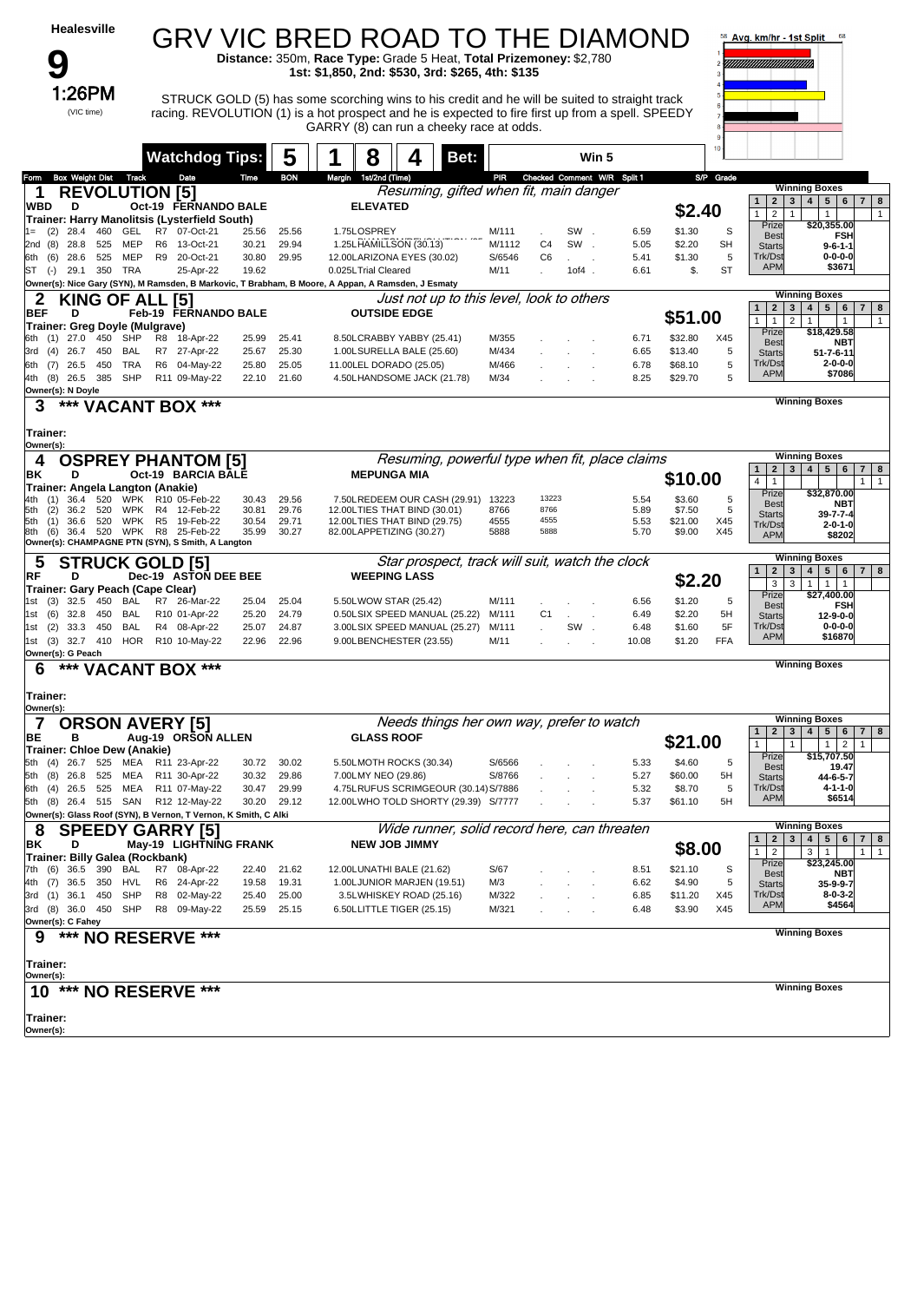| Healesville                                                                            |                                                            |                       |                      | GRV VIC BRED ROAD TO THE DIAMOND<br>Distance: 350m, Race Type: Grade 5 Heat, Total Prizemoney: \$2,780                                                                                                                                 |                  |                                       |                      |                                       |                    |                          | Avg. km/hr - 1st Split                                                   | 68                                                                                 |
|----------------------------------------------------------------------------------------|------------------------------------------------------------|-----------------------|----------------------|----------------------------------------------------------------------------------------------------------------------------------------------------------------------------------------------------------------------------------------|------------------|---------------------------------------|----------------------|---------------------------------------|--------------------|--------------------------|--------------------------------------------------------------------------|------------------------------------------------------------------------------------|
| 1:47PM                                                                                 |                                                            |                       |                      | 1st: \$1,850, 2nd: \$530, 3rd: \$265, 4th: \$135                                                                                                                                                                                       |                  |                                       |                      |                                       |                    |                          |                                                                          |                                                                                    |
| (VIC time)                                                                             |                                                            |                       |                      | PLAN AHEAD (7) was enormous when resuming at Warrnambool and he should prove hard to hold<br>out again. ACTION GIRL (4) has a tremendous strike rate and she will dial up the pressure mid race.<br>TEXICALI TIGER (5) can fire fresh. |                  |                                       |                      |                                       |                    |                          |                                                                          |                                                                                    |
|                                                                                        |                                                            | <b>Watchdog Tips:</b> |                      | 5<br>8<br>4<br>Bet:                                                                                                                                                                                                                    |                  |                                       |                      | Exacta 4,7/4,5,7,8 (\$10 for 166.67%) |                    |                          |                                                                          |                                                                                    |
| <b>Box Weight Dist</b><br><b>Track</b><br>Form                                         | Date                                                       | Time                  | <b>BON</b>           | Margin 1st/2nd (Time)                                                                                                                                                                                                                  | PR               |                                       |                      | Checked Comment W/R Split 1           |                    | S/P Grade                |                                                                          | <b>Winning Boxes</b>                                                               |
| <b>LEEKY LEE [5]</b><br>1<br>ΒK<br>D                                                   | Jul-18 BARCIA BALE                                         |                       |                      | Runs into a few good ones, look to others<br><b>LADY DEEDEE</b>                                                                                                                                                                        |                  |                                       |                      |                                       | \$12.00            |                          | 2 <sup>1</sup><br>$\mathbf{1}$<br>3 <sup>1</sup>                         | $4 \mid 5 \mid 6$<br>7 8                                                           |
| Trainer: Christine Haigh (Crossover)<br>34.9<br>515<br>SAP<br>2nd (4)                  | R7 10-Apr-22                                               | 30.00                 | 29.29                | 3.75LCRYPTIC VIXEN (29.75)                                                                                                                                                                                                             | M/3222           | C4<br>$\sim$                          |                      | 5.16                                  | \$13.30            | 5NP                      | $\mathbf{1}$<br>$\mathbf{1}$<br>Prize                                    | 3<br>$\overline{2}$<br>$\mathbf{1}$<br>\$20,380.00                                 |
| SAP<br>2nd (3)<br>35.0<br>515                                                          | R9 24-Apr-22                                               | 30.24                 | 29.65                | 0.25LCATCH (30.22)                                                                                                                                                                                                                     | M/5322           |                                       | $\ddot{\phantom{a}}$ | 5.30                                  | \$6.90             | 5                        | <b>Best</b><br><b>Starts</b>                                             | 19.41<br>65-8-13-12                                                                |
| 35.0 515<br>SAP<br>2nd (3)<br>2nd (4) 35.3 515 SAP<br>Owner(s): C Haigh                | R10 01-May-22<br>R5 08-May-22                              | 30.17<br>30.44        | 29.60<br>29.07       | 3.25LDOUBLE MY BUBBLE (29.95) M/7322<br>12.00LCLEO'S NEO (29.64)                                                                                                                                                                       | M/5432           |                                       |                      | 5.33<br>5.28                          | \$5.00<br>\$12.30  | 5<br>5                   | Trk/Dst<br><b>APM</b>                                                    | $11 - 2 - 1 - 5$<br>\$4778                                                         |
| 2<br>DR. LYSANDRA [5]<br>BD<br>в                                                       | Jul-19 BERNARDO                                            |                       |                      | Just not racing well enough, out of her depth<br>DR. MINO                                                                                                                                                                              |                  |                                       |                      |                                       |                    |                          | $\overline{2}$<br>$\mathbf{1}$<br>3                                      | <b>Winning Boxes</b><br>4 <br>5 <sub>1</sub><br>6<br>$\overline{\phantom{a}}$<br>8 |
| Trainer: William Mcmahon (Darriman)                                                    |                                                            |                       |                      |                                                                                                                                                                                                                                        |                  |                                       |                      |                                       | \$51.00            |                          | $\mathbf{1}$<br>$\mathbf{1}$<br>Prize                                    | $\mathbf{1}$<br>$\mathbf{1}$<br>\$14,815.00                                        |
| 29.8<br>300<br>HVL<br>3rd<br>(5)<br>WGL<br>5th (3)<br>29.1<br>400                      | R12 01-May-22<br>R11 03-May-22                             | 16.86<br>22.83        | 16.47<br>22.33       | 0.75LYEVA BALE (16.81)<br>7.00LPROPELLED (22.37)                                                                                                                                                                                       | M/5<br>M/55      |                                       | SW.                  | 4.01<br>8.54                          | \$17.10<br>\$10.90 | 5<br>5F                  | <b>Best</b><br><b>Starts</b>                                             | <b>NBT</b><br>47-4-10-10                                                           |
| 29.0<br>520<br>SLE<br>(2)<br>4th                                                       | R9 08-May-22                                               | 30.10                 | 29.60                | 7.50LASTON MATRICE (29.60)                                                                                                                                                                                                             | M/234            |                                       | V0                   | 9.48                                  | \$8.90             | 5H                       | Trk/Dst<br><b>APM</b>                                                    | $3 - 0 - 0 - 1$<br>\$7066                                                          |
| 2nd (8) 29.4 450 TRA<br>Owner(s): DOCTORS KENNELS (SYN), W Mcmahon, J Mcmahon          | R5 13-May-22                                               | 25.36                 | 24.88                | 3.5LMINTER EDITION (25.12)                                                                                                                                                                                                             | M/333            |                                       |                      | 6.75                                  | \$14.20            | 5H                       |                                                                          |                                                                                    |
| *** VACANT BOX ***<br>3                                                                |                                                            |                       |                      |                                                                                                                                                                                                                                        |                  |                                       |                      |                                       |                    |                          |                                                                          | <b>Winning Boxes</b>                                                               |
| <b>Trainer:</b><br>Owner(s):                                                           |                                                            |                       |                      |                                                                                                                                                                                                                                        |                  |                                       |                      |                                       |                    |                          |                                                                          |                                                                                    |
| <b>ACTION GIRL [5]</b><br>4<br>ΒK<br>в                                                 |                                                            | Dec-19 ASTON DEE BEE  |                      | Brilliant win last week, big danger if steps<br><b>WEEPING LASS</b>                                                                                                                                                                    |                  |                                       |                      |                                       |                    |                          | $\mathbf{2}$<br>$\mathbf{1}$<br>3                                        | <b>Winning Boxes</b><br>$5 \mid 6$<br>$\overline{4}$<br>$7 \mid 8$                 |
| Trainer: Gary Peach (Cape Clear)<br>1st (7) 28.0                                       |                                                            |                       | 22.46                |                                                                                                                                                                                                                                        |                  | C4                                    | SW.                  |                                       | \$2.20<br>\$1.70   | X45                      | $\overline{2}$<br>$\overline{2}$<br>Prize                                | 2 <sup>1</sup><br>1<br>$\overline{2}$<br>$\vert$ 2<br>\$24,505.00                  |
| 400<br>GEL<br>1st (4)<br>28.0<br>410<br>HOR                                            | R7 18-Feb-22<br>R9 01-Mar-22                               | 22.46<br>22.92        | 22.92                | 2.75LBUSTED BILLY (22.65)<br>6.00LOLIVER BALE (23.33)                                                                                                                                                                                  | Q/11<br>M/11     |                                       | <b>Contractor</b>    | 8.28<br>10.08                         | \$1.20             | 5H                       | <b>Best</b><br><b>Starts</b>                                             | <b>FSTD</b><br>14-11-1-0                                                           |
| HOR<br>(5)<br>27.9<br>410<br>8th<br>1st (1) 28.3 300<br><b>HVL</b>                     | R7<br>08-Mar-22<br>R11 08-May-22                           | 24.42                 | 23.16<br>16.52 16.52 | 16.00LZIPPING SCORCHER (23.36)<br>5.50LBRAEMAR PRINCE (16.90)                                                                                                                                                                          | M/88<br>Q/1      | C8                                    | V7.                  | 10.87<br>3.78                         | \$1.60<br>\$1.60   | 5F<br>5                  | Trk/Dst<br><b>APM</b>                                                    | $0 - 0 - 0 - 0$<br>\$8241                                                          |
| Owner(s): G Peach<br>5                                                                 | <del>HGEK ISI</del>                                        |                       |                      | *** SCRATCHED                                                                                                                                                                                                                          | ***              |                                       |                      |                                       |                    |                          |                                                                          | <b>Winning Boxes</b>                                                               |
| RBD<br>D                                                                               | Dec-19                                                     | <b>MY REDEEMER</b>    |                      | <b>STARFACE</b>                                                                                                                                                                                                                        |                  |                                       |                      |                                       |                    | \$10.00                  | $\overline{2}$<br>$3\overline{3}$<br>$\mathbf{1}$<br>1<br>$\overline{1}$ | 4<br>5 6 <br>$\overline{7}$<br>8<br>$\mathbf{1}$<br>$\mathbf{1}$                   |
| Trainer: Michael Davison (Talbot)<br>4th (6)<br>30.6<br>350<br>HVL                     | R8 13-Feb-22                                               | 19.48                 | 19.16                | 3.25LDUNCAN (19.25)                                                                                                                                                                                                                    | M/6              | C <sub>2</sub>                        |                      | 6.75                                  | \$19.30            | <b>FFA</b>               | Prize<br><b>Best</b>                                                     | \$14,000.00<br>19.42                                                               |
| <b>HVL</b><br>2nd (6)<br>30.2<br>350<br>350<br>HVL<br>5th (7)<br>30.3                  | R <sub>8</sub><br>20-Feb-22<br>R <sub>5</sub><br>27-Feb-22 | 19.36<br>19.55        | 19.04<br>19.23       | 1.75LHARTLAND DIGGER (19.24)<br>1.75LMY NAME'S BILL (19.44)                                                                                                                                                                            | M/2<br>M/6       | C <sub>1</sub><br>$\sim$              | $\mathbf{r}$         | 6.60<br>6.78                          | \$19.00<br>\$4.00  | <b>FFA</b><br><b>RWH</b> | <b>Starts</b><br>Trk/Dst                                                 | 23-4-7-2<br>$21 - 4 - 6 - 2$                                                       |
| 350<br>5th (3) 30.1<br>HVL<br>Owner(s): M Davison                                      | R8 06-Mar-22                                               | 19.97                 | 19.38                | 1.5LGEL BLASTER (19.88)                                                                                                                                                                                                                | M/8              | C <sub>2</sub><br>$\sim$              |                      | 6.91                                  | \$3.50             | 5                        | <b>APM</b>                                                               | \$5038                                                                             |
| ***<br>6                                                                               | 'ACANT BOX                                                 | ***                   |                      |                                                                                                                                                                                                                                        |                  |                                       |                      |                                       |                    |                          |                                                                          | <b>Winning Boxes</b>                                                               |
| Trainer:<br>Owner(s):                                                                  |                                                            |                       |                      |                                                                                                                                                                                                                                        |                  |                                       |                      |                                       |                    |                          |                                                                          |                                                                                    |
| <b>PLAN AHEAD [5]</b>                                                                  |                                                            |                       |                      | Enormous win when resuming, looks the goods                                                                                                                                                                                            |                  |                                       |                      |                                       |                    |                          | $\mathbf{1}$<br>$\overline{2}$                                           | <b>Winning Boxes</b><br>3   4   5   6   7   8                                      |
| BE<br>D<br>Trainer: Angela Langton (Anakie)                                            |                                                            | Apr-19 FERNANDO BALE  |                      | <b>ART NOVEAU</b>                                                                                                                                                                                                                      |                  |                                       |                      |                                       | \$2.60             |                          | 3<br>1<br>Prize                                                          | 2 <br>$3 \mid 1$<br>\$65,505.00                                                    |
| 2nd (2) 32.9 525 MEA<br>3rd (4) 32.9 515 SAP                                           | R4 01-Jan-22<br>R7 09-Jan-22                               | 29.99<br>29.77        | 29.79<br>29.30       | 0.025LNIKOLI BALE (29.99)<br>4.75LJUST LIKE MICK (29.45)                                                                                                                                                                               | M/5322<br>S/7643 | C <sub>2</sub><br>C4<br>$\mathcal{L}$ |                      | 5.21<br>5.30                          | \$3.20<br>\$1.70   | X45<br>5H                | <b>Best</b><br><b>Starts</b>                                             | FSH<br>57-10-12-14                                                                 |
| 4th (2) 32.9 525 MEA R3 15-Jan-22                                                      |                                                            | 30.50                 | 29.75                | 3.5LUNCLE'S GIRL (30.25)                                                                                                                                                                                                               | M/3544           | C <sub>5</sub>                        |                      | 5.18                                  | \$1.90             | 5H                       | Trk/Dst                                                                  | $0 - 0 - 0 - 0$                                                                    |
| 1st (6) 33.3 450 WBL R8 09-May-22<br>Owner(s): CHAMPAGNE PTN (SYN), S Smith, A Langton |                                                            | 25.03                 | 25.03                | 2.50LASTON SUZETTE (25.20)                                                                                                                                                                                                             | Q/111            |                                       | SW.                  | 6.54                                  | \$9.40             | X45                      | <b>APM</b>                                                               | \$11856                                                                            |
| AIR RACE ACE [5]<br>8                                                                  |                                                            |                       |                      | In form, will charge to the line, keep safe                                                                                                                                                                                            |                  |                                       |                      |                                       |                    |                          | $\mathbf{1}$                                                             | <b>Winning Boxes</b><br>2 3 4 5 6 7 8                                              |
| BK<br>D<br>Trainer: Chloe Dew (Anakie)                                                 | Jun-19 HIGH EARNER                                         |                       |                      | <b>CATCH FIRE</b>                                                                                                                                                                                                                      |                  |                                       |                      |                                       | \$8.00             |                          | 1                                                                        | $\mathbf{1}$<br>$\mathbf{1}$<br>$\mathbf{1}$                                       |
| 2nd (6) 34.6 400 GEL                                                                   | R9 06-Apr-22                                               | 23.08                 | 22.51                | 5.00LBLOW ME KISSES (22.74)                                                                                                                                                                                                            | M/74             | C5<br>$\sim$                          |                      | 8.74                                  | \$4.80             | SН                       | Prize<br><b>Best</b>                                                     | \$11,350.00<br><b>FSH</b>                                                          |
| 6th (8) 34.3 400 GEL<br>1st (5) 34.3 400<br>GEL                                        | R3 15-Apr-22<br>R12 19-Apr-22                              | 23.16<br>22.81        | 22.44<br>22.56       | 9.50LDOWNSTREAM (22.52)<br>1.25LMISS MUMBY (22.89)                                                                                                                                                                                     | M/66<br>M/43     |                                       |                      | 8.72<br>8.80                          | \$5.80<br>\$2.90   | SF<br>6G                 | <b>Starts</b><br>Trk/Dst                                                 | 19-4-5-5<br>$0 - 0 - 0 - 0$                                                        |
| 1st (4) 34.2 410 HOR R6 26-Apr-22<br>Owner(s): G Collins                               |                                                            |                       | 23.22 23.05          | 3.5LSHAKE AND TREBLE (23.45) M/32                                                                                                                                                                                                      |                  |                                       |                      | 10.56                                 | \$17.10            | 5                        | <b>APM</b>                                                               | \$8200                                                                             |
| *** NO RESERVE ***<br>9                                                                |                                                            |                       |                      |                                                                                                                                                                                                                                        |                  |                                       |                      |                                       |                    |                          |                                                                          | <b>Winning Boxes</b>                                                               |
| Trainer:<br>Owner(s):                                                                  |                                                            |                       |                      |                                                                                                                                                                                                                                        |                  |                                       |                      |                                       |                    |                          |                                                                          |                                                                                    |
| 10 *** NO RESERVE ***                                                                  |                                                            |                       |                      |                                                                                                                                                                                                                                        |                  |                                       |                      |                                       |                    |                          |                                                                          | <b>Winning Boxes</b>                                                               |
| Trainer:<br>Owner(s):                                                                  |                                                            |                       |                      |                                                                                                                                                                                                                                        |                  |                                       |                      |                                       |                    |                          |                                                                          |                                                                                    |
|                                                                                        |                                                            |                       |                      |                                                                                                                                                                                                                                        |                  |                                       |                      |                                       |                    |                          |                                                                          |                                                                                    |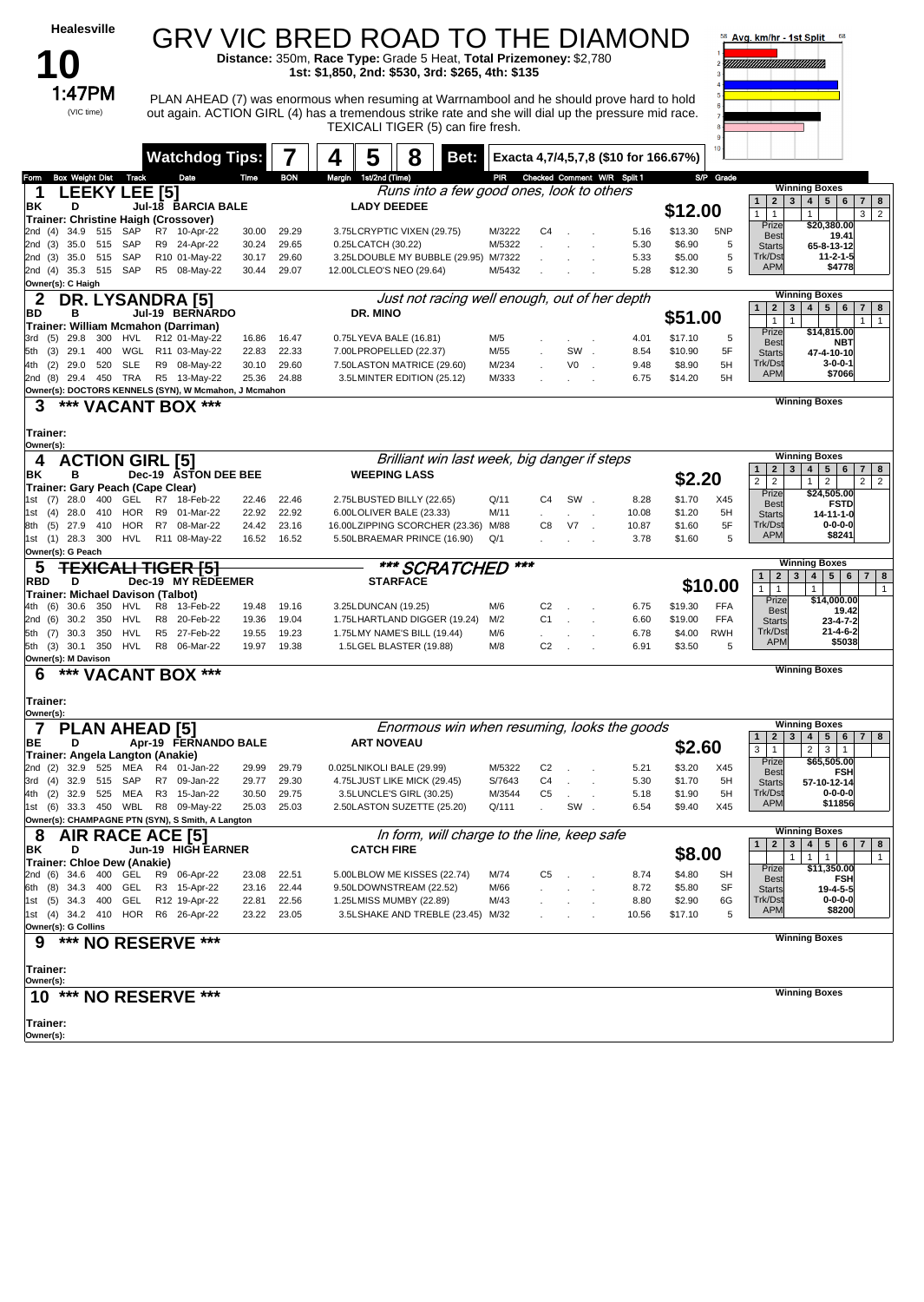| <b>Healesville</b>                                                                                       |                                                |                |                | GAP VETERANS (250+RANK)                                                                                                                                                                                                                     |                |                |            |                                    |                                    | Avg. km/hr - 1st Split                                                                                        | 68                                                                                                                                      |
|----------------------------------------------------------------------------------------------------------|------------------------------------------------|----------------|----------------|---------------------------------------------------------------------------------------------------------------------------------------------------------------------------------------------------------------------------------------------|----------------|----------------|------------|------------------------------------|------------------------------------|---------------------------------------------------------------------------------------------------------------|-----------------------------------------------------------------------------------------------------------------------------------------|
|                                                                                                          |                                                |                |                | Distance: 350m, Race Type: S/E Veteran, Total Prizemoney: \$2,780<br>1st: \$1,850, 2nd: \$530, 3rd: \$265, 4th: \$135                                                                                                                       |                |                |            |                                    |                                    |                                                                                                               |                                                                                                                                         |
| 2:02PM<br>(VIC time)                                                                                     |                                                |                |                | BLACKPOOL ASTRO (1) has always done his best racing here and he should prove too strong in<br>the run home. ALWAYS PRIMED (4) was never headed in his solid 16.94 win here and he should be<br>in the mix again. ONE THRILL (5) has claims. |                |                |            |                                    |                                    |                                                                                                               |                                                                                                                                         |
|                                                                                                          | <b>Watchdog Tips:</b>                          |                |                | 5<br>8<br>Bet:                                                                                                                                                                                                                              |                |                |            | Trifecta 1/4,5/4,5,8 (\$10 - 250%) | 10                                 |                                                                                                               |                                                                                                                                         |
| <b>Box Weight Dist Track</b><br>Form                                                                     | Date                                           | Time           | <b>BON</b>     | Margin 1st/2nd (Time)                                                                                                                                                                                                                       | PIR            |                |            | Checked Comment W/R Split 1        | S/P Grade                          |                                                                                                               |                                                                                                                                         |
| <b>BLACKPOOL ASTRO [5]</b><br>1<br>WBK<br>D                                                              | Jan-18 BANJO BOY                               |                |                | Powerful type, loves racing here, looks good<br><b>CRACKERJACK BABE</b>                                                                                                                                                                     |                |                |            |                                    | \$2.20                             | <b>Winning Boxes</b><br>$\overline{2}$<br>$\mathbf{3}$<br>$\mathbf{1}$                                        | 4 <br>5 <sup>1</sup><br>$\overline{7}$<br>6<br>8                                                                                        |
| Trainer: Ian Beattie (Laceby)<br>385<br>SHP<br>7th<br>(2)<br>31.7                                        | R11 25-Apr-22                                  | 22.67          | 21.68          | 14.00LSKULL (21.71)                                                                                                                                                                                                                         | M/77           |                |            | இ<br>8.63                          | \$20.10                            | 5<br>$\mathbf{1}$<br>Prize<br>5                                                                               | $\overline{4}$<br>$\overline{2}$<br>$\mathbf{1}$<br>$\mathbf{1}$<br>\$27.595.00                                                         |
| 32.6<br>350<br>HVL<br>1st (4)                                                                            | 30-Apr-22<br>R8                                | 19.70          | 19.70          | 1.75LJOHNNY ONE THONG (19.81) M/4                                                                                                                                                                                                           |                |                | SW.        | 6.72                               | \$2.70<br>T3-5                     | <b>Best</b><br><b>Starts</b>                                                                                  | 19.20<br>87-14-21-12                                                                                                                    |
| 350<br><b>HVL</b><br>(4)<br>32.4<br>1st<br>5th (7) 32.5<br>350<br>HVL<br>Owner(s): I Beattie             | R <sub>6</sub><br>06-May-22<br>R8<br>10-May-22 | 19.56<br>19.98 | 19.56<br>19.68 | 0.50LZERO (19.58)<br>4.00LBRUREE TOWN (19.70)                                                                                                                                                                                               | M/4<br>M/7     |                |            | 6.68<br>6.82                       | T3-5<br>\$1.20<br>\$2.90           | Trk/Dst<br><b>APM</b><br>5                                                                                    | $31 - 6 - 9 - 2$<br>\$5453                                                                                                              |
| <b>CHILL OUT DUSTY [5]</b><br>2<br>BD<br>D                                                               | Oct-17 BARCIA BALE                             |                |                | One paced and will get run off his feet, tested<br><b>GREYSYND JET</b>                                                                                                                                                                      |                |                |            |                                    |                                    | $\mathbf{1}$<br>$\overline{2}$<br>3                                                                           | <b>Winning Boxes</b><br>4   5   6   7<br>8                                                                                              |
| Trainer: Jason Caley (Dandenong)                                                                         |                                                |                |                |                                                                                                                                                                                                                                             |                |                |            |                                    | \$16.00                            | $\overline{2}$<br>$\overline{2}$<br>Prize                                                                     | $\overline{2}$<br>$\mathbf{1}$<br>\$15,065.00                                                                                           |
| (3)<br>29.4<br>385<br>SHP<br>5th<br>(2)<br>29.7<br>515<br>SAP<br>3rd                                     | R12 06-Apr-22<br>R12 24-Apr-22                 | 22.47<br>30.71 | 21.89<br>29.65 | 4.00LSILKY ROSE (22.20)<br>6.50LGOLDEN LESTER (30.28)                                                                                                                                                                                       | M/43<br>M/1123 | C <sub>1</sub> | $\sim$ 100 | 8.40<br>5.21                       | \$16.10<br>T3-5<br>5NP<br>\$5.40   | <b>Best</b><br><b>Starts</b>                                                                                  | 19.65<br>123-7-13-19                                                                                                                    |
| 29.7<br>400<br>GEL<br>(4)<br>6th                                                                         | R12 02-May-22                                  | 23.42          | 22.25          | 11.00LIN LIGHTS (22.67)                                                                                                                                                                                                                     | M/45           |                |            | 8.60                               | \$35.20                            | Trk/Dst<br>5<br><b>APM</b>                                                                                    | $26 - 2 - 2 - 4$<br>\$1483                                                                                                              |
| 6th (3) 29.3 350 HVL<br>Owner(s): Special Projects (SYN), J Caley, L Simpson, R Caley                    | R8 06-May-22                                   | 20.45          | 19.56          | 11.00LSTILL GOT TIME (19.74)                                                                                                                                                                                                                | M/6            |                |            | 6.82                               | \$13.60<br>T3-5                    |                                                                                                               |                                                                                                                                         |
| 3                                                                                                        | ***<br><b>BOX</b>                              |                |                |                                                                                                                                                                                                                                             |                |                |            |                                    |                                    | <b>Winning Boxes</b>                                                                                          |                                                                                                                                         |
| Trainer:<br>Owner(s):                                                                                    |                                                |                |                |                                                                                                                                                                                                                                             |                |                |            |                                    |                                    | <b>Winning Boxes</b>                                                                                          |                                                                                                                                         |
| <b>ALWAYS PRIMED [5]</b><br>ΒK<br>D                                                                      | Feb-18 SH AVATAR                               |                |                | Never headed in his recent win, big danger<br><b>PAUA TO ESCAPE</b>                                                                                                                                                                         |                |                |            |                                    |                                    | $\mathbf{2}$<br>3<br>$\mathbf{1}$                                                                             | 4 <sup>1</sup><br>$5 \mid 6$<br>$\overline{7}$<br>8                                                                                     |
| Trainer: Jeff Gorgioski (Devon Meadows)                                                                  |                                                |                |                |                                                                                                                                                                                                                                             |                |                |            |                                    | \$3.40                             | 5<br>$\overline{2}$<br>3<br>Prize                                                                             | 3<br>2<br>$\overline{1}$<br>$\mathbf{1}$<br>$\mathbf{1}$<br>\$33,327.77                                                                 |
| (5)<br>33.8<br>6th<br>(2)<br>34.3<br>300<br>HVL<br>5th                                                   | 400 WGL R12 14-Apr-22<br>R9<br>30-Apr-22       | 23.35<br>17.36 | 22.62<br>16.99 | 5.50LTOWER BELL (22.97)<br>4.00LRICCARTON WEAVER (17.10) M/5                                                                                                                                                                                | M/36           |                |            | 8.51<br>3.98                       | \$5.10<br>$T3-5$<br>T3-5<br>\$5.00 | <b>Best</b><br><b>Starts</b>                                                                                  | 19.67<br>118-18-24-16                                                                                                                   |
| 300<br>HVL<br>(4)<br>34.2<br>1st                                                                         | 06-May-22<br>R4                                | 16.94          | 16.90          | 1.75LNOT GUILTY (17.04)                                                                                                                                                                                                                     | M/1            |                |            | 3.92                               | T3-5<br>\$2.70                     | Trk/Dst<br><b>APM</b>                                                                                         | $20 - 2 - 6 - 1$<br>\$7774                                                                                                              |
| 34.9 300<br>HVL<br>4th<br>(6)<br>Owner(s): C Gorgioski                                                   | R5 13-May-22                                   | 17.22          | 16.93          | 3.25LUNROADWORTHY (16.99)                                                                                                                                                                                                                   | M/6            |                |            | 4.05                               | \$1.60<br>$T3-5$                   |                                                                                                               |                                                                                                                                         |
| <b>ONE THRILL [5]</b><br>5<br>ΒK<br>D<br>Trainer: Susan Abela (Clyde)                                    | Jul-17 FABREGAS                                |                |                | Strong effort when placed at Warragul, threat<br><b>THRILLER LOVE</b>                                                                                                                                                                       |                |                |            |                                    | \$6.00                             | <b>Winning Boxes</b><br>$\overline{2}$<br>$\mathbf{1}$<br>3<br>$\overline{2}$<br>$\mathbf{3}$<br>$\mathbf{1}$ | $5 \mid 6$<br>$\overline{\mathbf{4}}$<br>$\overline{7}$<br>8<br>3<br>$\overline{2}$<br>$\mathbf{1}$<br>$\overline{1}$<br>$\overline{1}$ |
| 35.1<br>350 HVL<br>5th (5)                                                                               | R <sub>5</sub><br>15-Apr-22                    | 19.78          | 19.43          | 4.00LWHY NOT OPAL (19.51)                                                                                                                                                                                                                   | M/8            |                |            | 6.87                               | \$28.60                            | Prize<br>5<br><b>Best</b>                                                                                     | \$32,780.63<br>19.36                                                                                                                    |
| (6)<br>35.1<br>350<br>HVL<br>5th<br>35.3<br>WGL R7<br>(2)<br>400<br>2nd                                  | 24-Apr-22<br>R <sub>6</sub><br>28-Apr-22       | 19.73<br>22.88 | 19.31<br>22.72 | 3.25LJUNIOR MARJEN (19.51)<br>1.75LBAGGY'S GOLD (22.76)                                                                                                                                                                                     | M/7<br>M/44    |                |            | 6.73<br>8.56                       | \$48.10<br>\$4.20<br>T3-5          | 5<br><b>Starts</b><br>Trk/Dst                                                                                 | 93-14-13-14<br>$15 - 2 - 4 - 3$                                                                                                         |
| 6th (1) 35.7 460 WGL R7 03-May-22                                                                        |                                                | 26.39          | 25.61          | 3.75LZIPPING CHEW (26.13)                                                                                                                                                                                                                   | M/455          |                |            | 6.73                               | \$11.10                            | <b>APM</b><br>5                                                                                               | \$3531                                                                                                                                  |
| Owner(s): S Abela<br>***<br><b>VACANT BOX</b>                                                            | ***                                            |                |                |                                                                                                                                                                                                                                             |                |                |            |                                    |                                    | <b>Winning Boxes</b>                                                                                          |                                                                                                                                         |
| Trainer:                                                                                                 |                                                |                |                |                                                                                                                                                                                                                                             |                |                |            |                                    |                                    |                                                                                                               |                                                                                                                                         |
| Owner(s):<br>7<br><b>BABY PECHEY [5]</b>                                                                 |                                                |                |                | *** SCRATCHED                                                                                                                                                                                                                               | $***$          |                |            |                                    |                                    |                                                                                                               | <b>Winning Boxes</b>                                                                                                                    |
| ΒK<br>D                                                                                                  | Mar-18 ZAMBORA BROCKIE                         |                |                | <b>PECHEY</b>                                                                                                                                                                                                                               |                |                |            |                                    | \$14.00                            | 2 <br>3 <sup>1</sup>                                                                                          | 4<br>$5\overline{5}$<br>$6\phantom{.}6$<br>$7 \mid 8$                                                                                   |
| Trainer: Gail Saunders (Somerville)<br>28.8<br>(5)<br>7th                                                | 400 WGL R12 29-Mar-22                          | 23.20          | 22.29          | 14.00LNICHOLAS ROSE (22.29)                                                                                                                                                                                                                 | M/77           | C1             |            | 8.67                               | \$37.90<br><b>VET</b>              | $\overline{4}$<br>Prize                                                                                       | $\overline{2}$<br>2 <br>$\mathbf{3}$<br>$\mathbf{1}$<br>\$19,410.80                                                                     |
| (6)<br>29.1<br>400<br>7th                                                                                | WGL R12 02-Apr-22                              | 23.37          | 22.59          | 9.00LGALLOPING ALBI (22.76)                                                                                                                                                                                                                 | M/67           | C <sub>4</sub> |            | 8.65                               | \$49.30<br>5NP                     | <b>Best</b><br><b>Starts</b>                                                                                  | 19.57<br>89-12-8-14                                                                                                                     |
| 8th (1) 28.8 350<br>TRA                                                                                  | R12 18-Apr-22                                  | 20.89          | 20.07          | 12.00LINVICTUS STELLA (20.07)                                                                                                                                                                                                               | M/78           |                |            | 6.89                               | \$5.00<br>T3-5                     | Trk/Dst<br><b>APM</b>                                                                                         | 28-4-6-3<br>\$1753                                                                                                                      |
| 5th (2) 29.0 350 HVL<br>Owner(s): SAUNDERS CLAN (SYN), D Saunders, B Saunders, W Saunders, G Saunders    | R6 13-May-22                                   | 20.74          | 19.62          | 8.00LTRUST   SEEK (20.20)                                                                                                                                                                                                                   | M/5            |                | V10        | 6.87                               | \$8.00<br>T3-5                     |                                                                                                               |                                                                                                                                         |
| <b>BAGGY'S GOLD (NSW)[5]</b><br>8                                                                        |                                                |                |                | Hit or miss early but has the talent, keep safe                                                                                                                                                                                             |                |                |            |                                    |                                    | <b>Winning Boxes</b><br>$\overline{2}$<br>$3 \mid 4$<br>$\mathbf{1}$                                          | $5 \mid 6$<br>7<br>8                                                                                                                    |
| в<br>ΒK<br>Trainer: Gail Saunders (Somerville)                                                           | Feb-18 STAGGER                                 |                |                | <b>FANCY GOLD</b>                                                                                                                                                                                                                           |                |                |            |                                    | \$4.80                             | $\overline{2}$<br>4                                                                                           | $\overline{2}$<br>$\overline{1}$                                                                                                        |
| 6th (1) 26.4 460 WGL R8 12-Apr-22                                                                        |                                                | 26.39          | 25.63          | 11.00LALPINE BUTTERFLY (25.63)                                                                                                                                                                                                              | M/566          |                | SW.        | 6.69                               | \$25.70                            | Prize<br>5<br><b>Best</b>                                                                                     | \$21,617.14<br>NBT                                                                                                                      |
| 26.7 400<br>$5=$<br>(5)<br>26.8 400<br>(3)<br>1st                                                        | WGL R11 21-Apr-22<br>WGL R7 28-Apr-22          | 23.18<br>22.76 | 22.72<br>22.72 | 4.25LJUST SAYING (22.90)<br>1.75LONE THRILL (22.88)                                                                                                                                                                                         | M/54<br>Q/11   |                |            | 8.66<br>8.31                       | \$6.80<br>T3-5<br>\$6.50<br>T3-5   | <b>Starts</b><br>Trk/Dst                                                                                      | 100-10-15-12<br>$4 - 0 - 1 - 0$                                                                                                         |
| 6th (7) 26.8 400 WGL R12 03-May-22                                                                       |                                                | 23.06          | 22.33          | 11.00LRUFIANO (22.33)                                                                                                                                                                                                                       | M/44           |                |            | 8.44                               | \$23.90                            | <b>APM</b><br>5                                                                                               | \$5916                                                                                                                                  |
| Owner(s): SAUNDERS CLAN (SYN), D Saunders, B Saunders, W Saunders, G Saunders<br>*** NO RESERVE ***<br>9 |                                                |                |                |                                                                                                                                                                                                                                             |                |                |            |                                    |                                    | <b>Winning Boxes</b>                                                                                          |                                                                                                                                         |
| Trainer:                                                                                                 |                                                |                |                |                                                                                                                                                                                                                                             |                |                |            |                                    |                                    |                                                                                                               |                                                                                                                                         |
| Owner(s):<br>*** NO RESERVE ***<br>10                                                                    |                                                |                |                |                                                                                                                                                                                                                                             |                |                |            |                                    |                                    |                                                                                                               | <b>Winning Boxes</b>                                                                                                                    |
| Trainer:<br>Owner(s):                                                                                    |                                                |                |                |                                                                                                                                                                                                                                             |                |                |            |                                    |                                    |                                                                                                               |                                                                                                                                         |